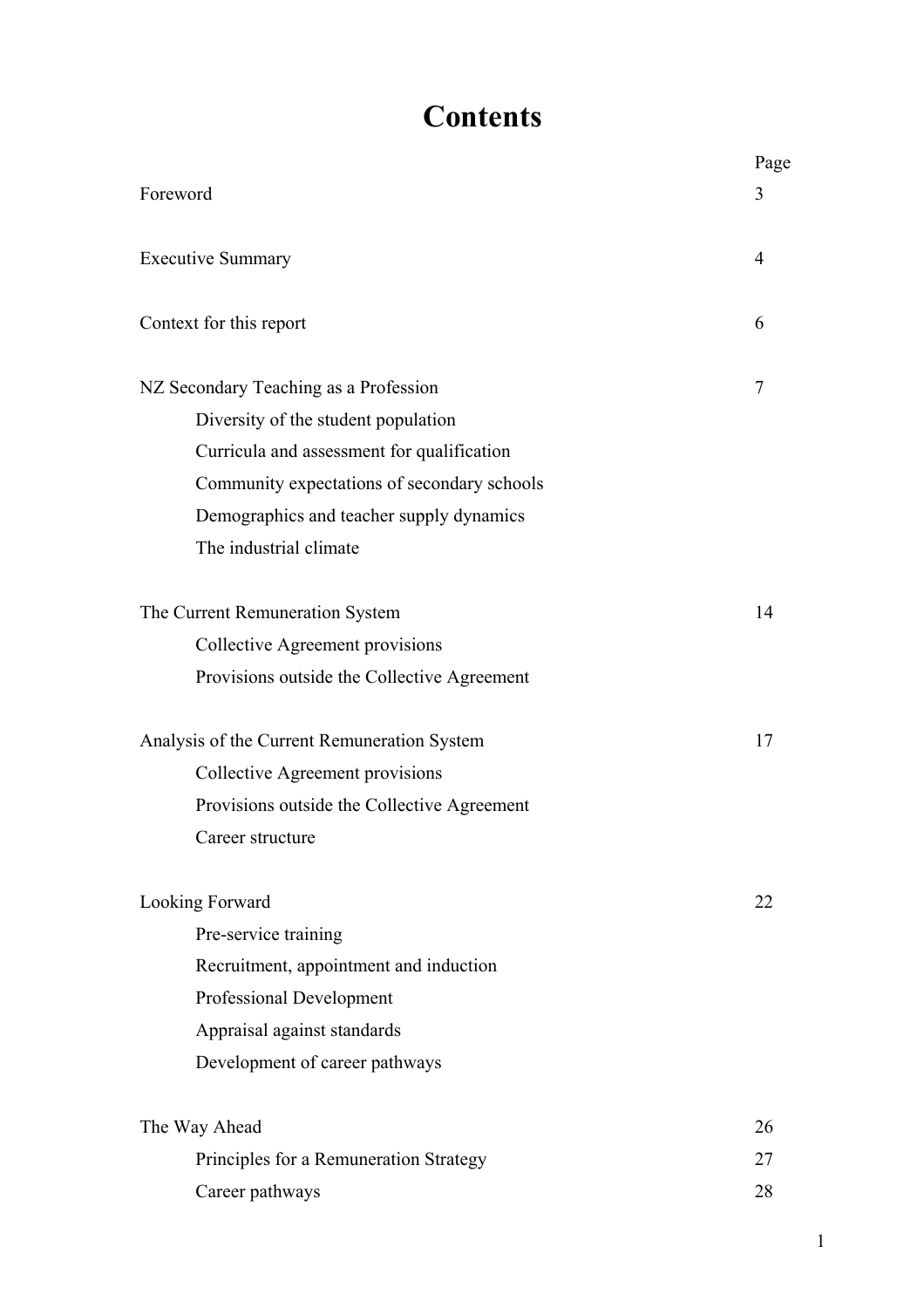|                                     | Professional Development and Recognition of Learning  |    |  |  |  |  |
|-------------------------------------|-------------------------------------------------------|----|--|--|--|--|
|                                     | Proposed Qualification Models                         |    |  |  |  |  |
| Salary                              |                                                       |    |  |  |  |  |
|                                     | Non-salary remuneration                               |    |  |  |  |  |
| Workload within School Organisation |                                                       |    |  |  |  |  |
|                                     | Timeline for Implementation                           | 45 |  |  |  |  |
|                                     | Summary of Recommendations                            | 46 |  |  |  |  |
| Endnotes                            |                                                       | 50 |  |  |  |  |
| Appendices                          |                                                       | 55 |  |  |  |  |
| $\mathsf{A}$                        | Terms of Reference                                    | 56 |  |  |  |  |
| B                                   | Taskforce Membership                                  | 60 |  |  |  |  |
| $\mathcal{C}$                       | Process                                               | 61 |  |  |  |  |
| D                                   | Formal submissions                                    | 62 |  |  |  |  |
| E                                   | Documents presented to the Taskforce                  | 64 |  |  |  |  |
| F                                   | Questionnaire - Executive Summary (with website link) | 66 |  |  |  |  |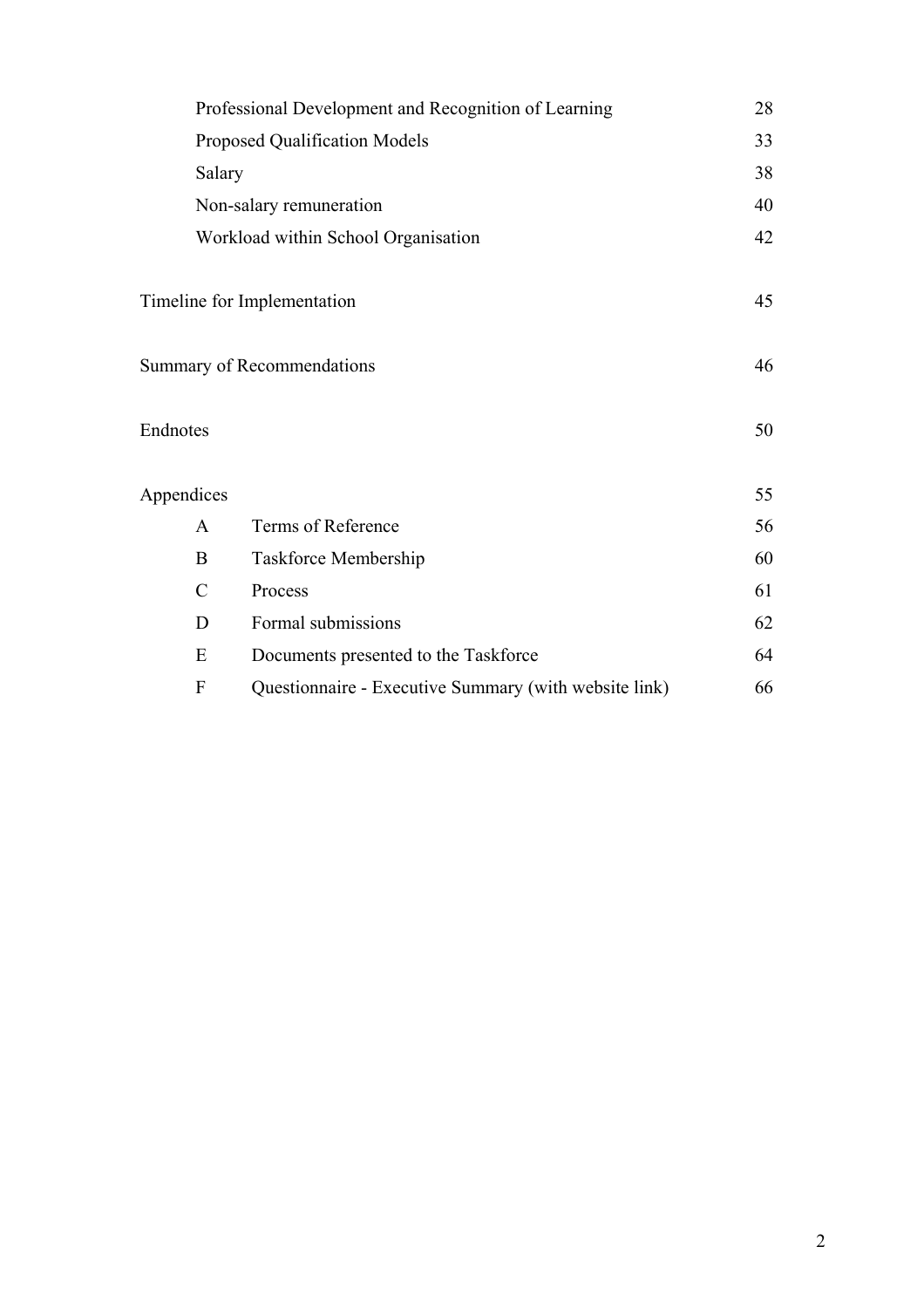# **Foreword**

After the last bargaining round for the Secondary Teachers' Collective Agreement, all involved conceded that a better and more productive way of achieving agreement needed to be found.

A Ministerial Taskforce involving the Ministry of Education, the Post-Primary Teachers' Association, a principal nominee of the Minister and the NZ School Trustees Association have spent the past nine months working together to develop proposals for the future based on a shared understanding of the issues facing teachers and schools.

I am appreciative of the way the Taskforce participants worked together. They were positive and constructive, with all parties able to accommodate others' views in achieving the consensus reached by this report.

This report charts a clear sense of strategic direction for secondary teachers over the next decade and will guide the bargaining parties in achieving their shared key objectives.

I strongly urge the parties to now move forward and use this report as a basis to work together and establish effective processes that will create stability in the sector.

Finally, I wish to thank all those who have presented submissions, the schools who have made us welcome, respondents to the questionnaire and, particularly, the Taskforce members who worked so hard to produce this report.

Dame Margaret Bazley DNZM

Chairperson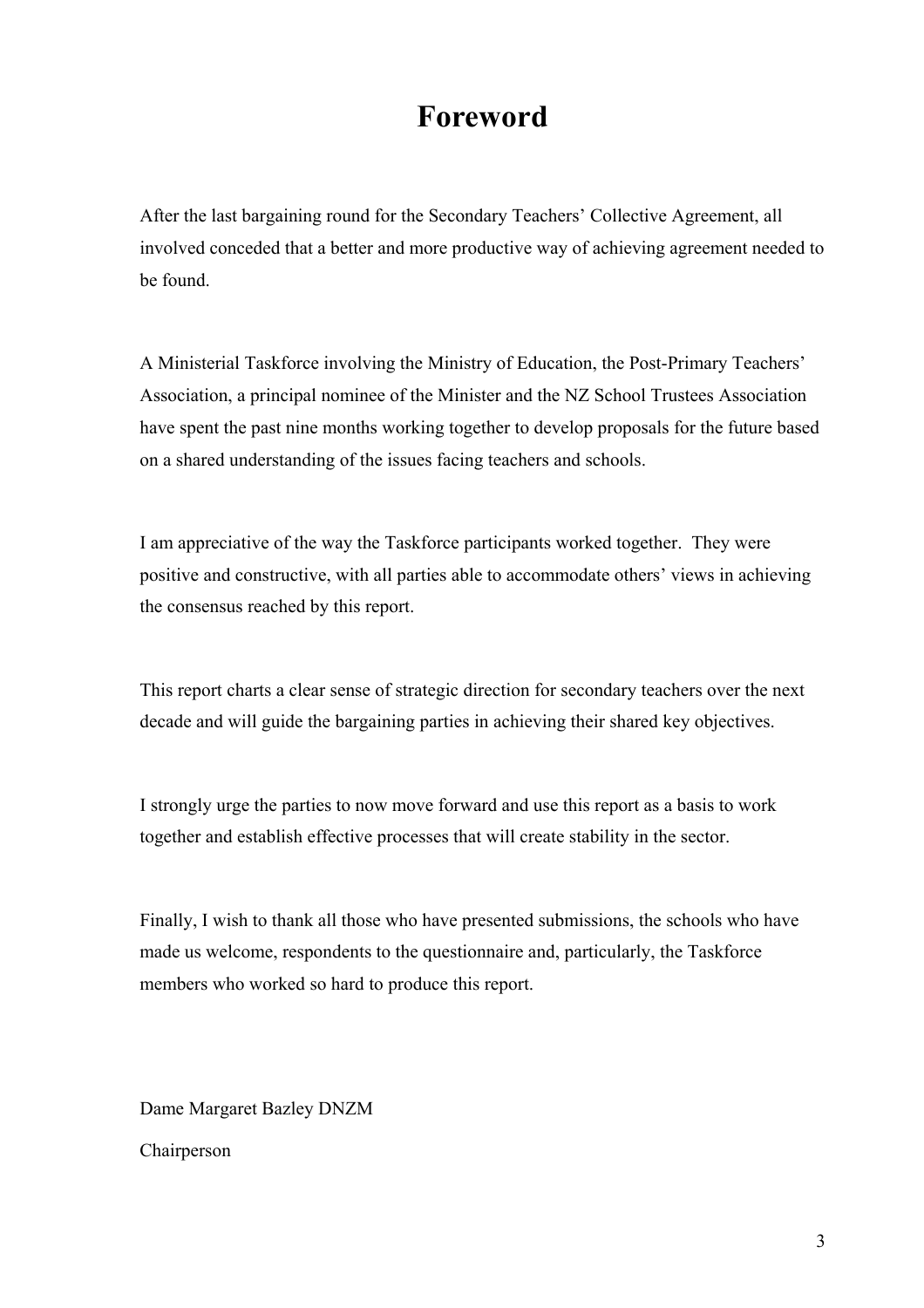# **Executive Summary**

The Taskforce's objective was to develop recommendations ensuring a supply of high quality, appropriately qualified secondary teachers who will improve the learning outcomes of all students in state and integrated schools. To this end, the Taskforce has developed a remuneration strategy which takes into account the issues facing the secondary teaching profession over the next decade.

In its deliberations the Taskforce analysed the current remuneration system, including salary and the broader terms and conditions which comprise the remuneration package. The Taskforce considers that in order to recruit, retain and develop highly effective teachers now and in the future, there are five key areas of intervention. These are: the provision of pre-service training; recruitment, appointment and induction processes; professional development opportunities; appraisal against standards; and development of career pathways.

The Taskforce proposes that over time the sector move to a system of remuneration incentives related to ongoing professional learning. To achieve this the Taskforce proposes that the following recommendations be considered under a staged approach to an integrated remuneration strategy:

- That new career pathways, underpinned by improved professional development and teaching-focussed qualifications, be established;
- That postgraduate practice-based secondary teaching qualifications be developed on the basis of the principles established by the Taskforce;
- That a working group of stakeholders be established to develop a qualification remuneration model for consideration in the 2007 STCA negotiations once the postgraduate teaching qualification pathways are established, operating and assessed to be working;
- That an objective mechanism be determined to achieve security for teachers in their current remuneration, while a new system is explored and agreed;
- That the Government consider the role of units in the recruitment and retention of middle management;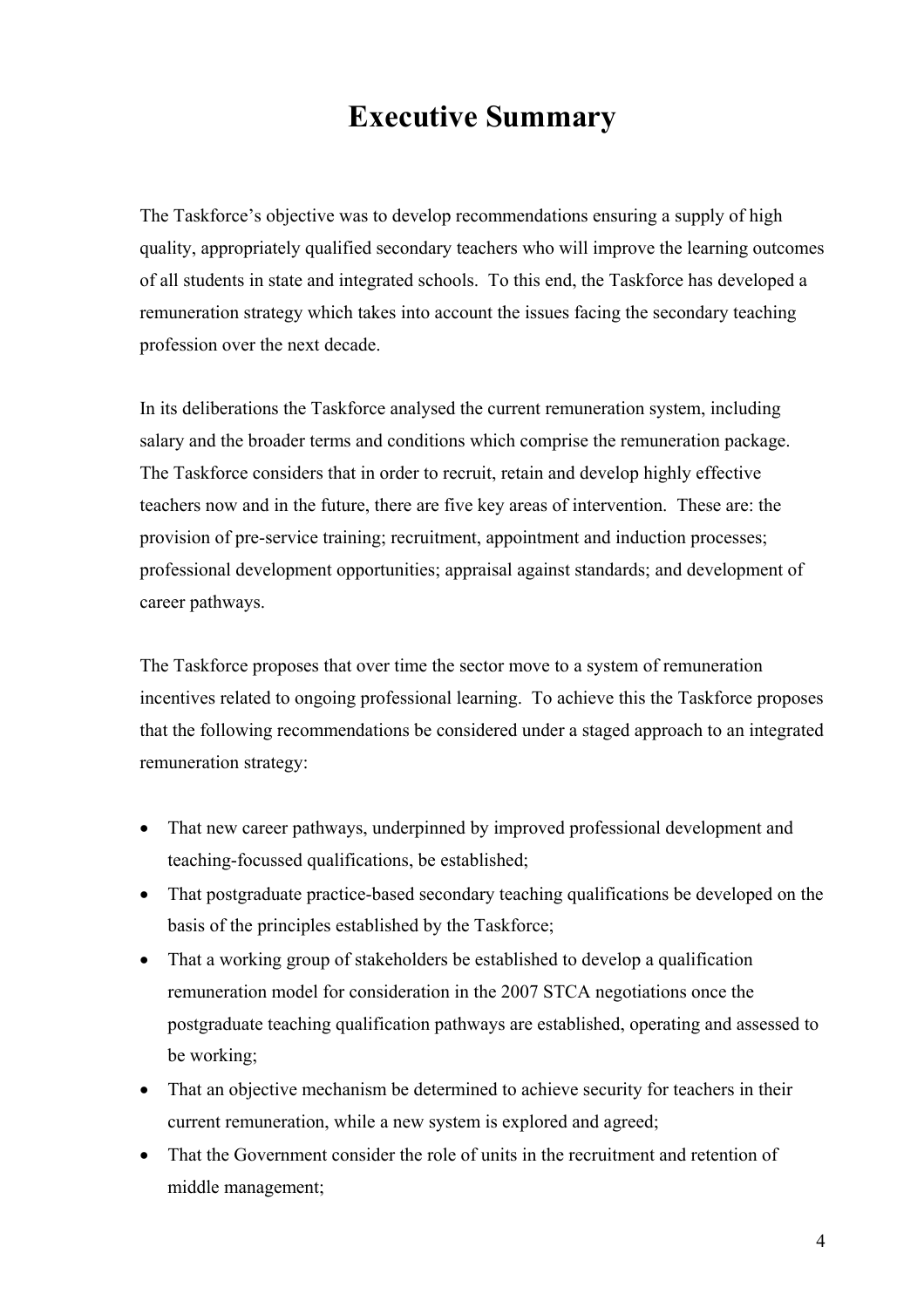- That the Government consider a provision in the STCA for medical retirement;
- That the Government consider extending a student loan abatement scheme to other target groups as the need arises;
- That the Government consider implementation of a paid sabbatical scheme when falling rolls begin to ease pressure on secondary teacher supply; and
- That a study be undertaken to consider how the work of a teacher, and particularly a middle manager, could be better structured, resourced and organised in order to support more effective classroom teaching. This will include a review of best practices of schools, consideration of the provision of additional non-contact time to middle managers, and the utilisation of ancillary support.

The Taskforce believes that these recommendations will address recruitment and retention concerns and support and encourage secondary teachers to develop their professional practice to ensure the continued delivery of quality outcomes for all students.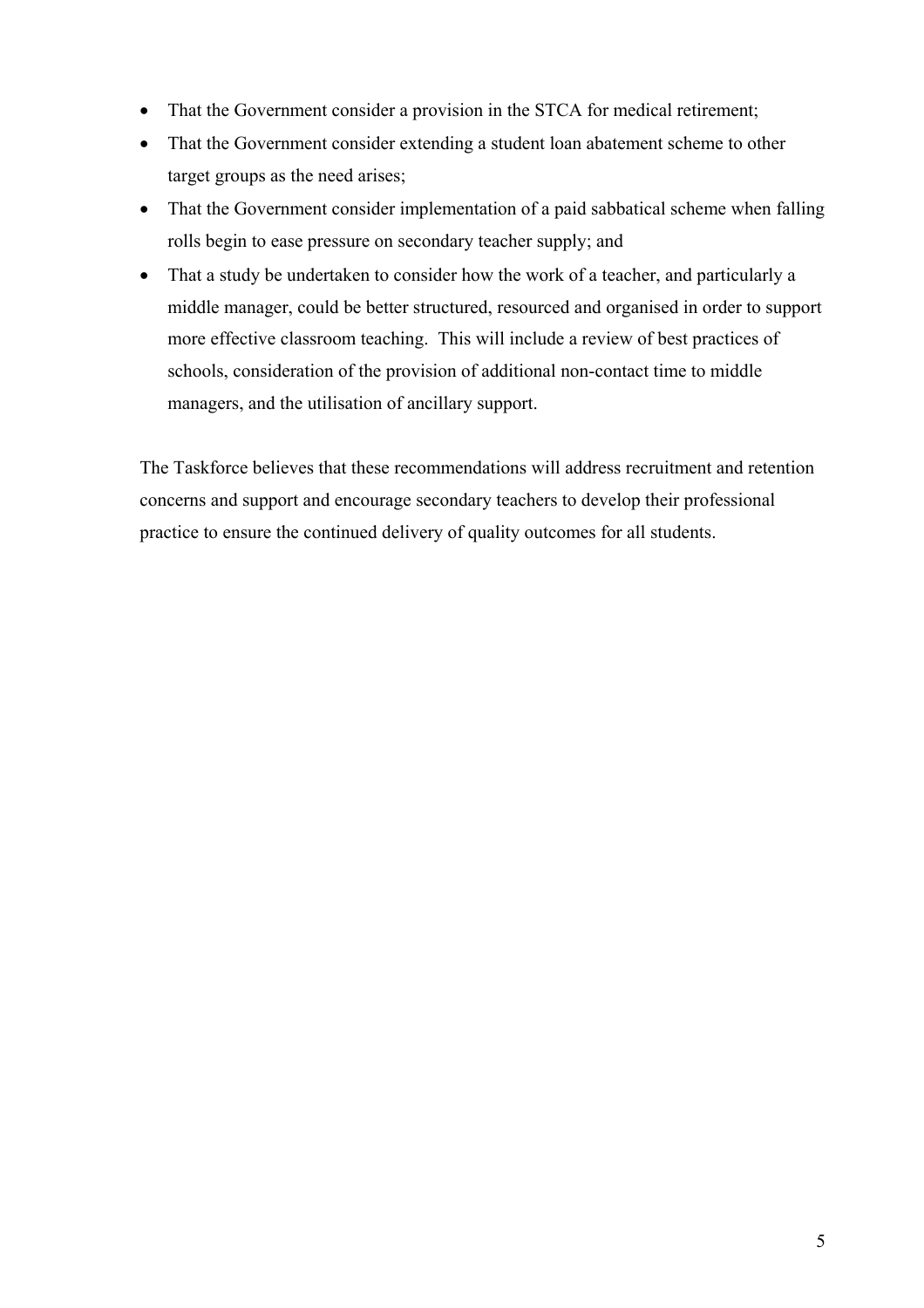# **Context for this report**

New Zealand secondary school education occurs within a global environment of social, cultural, economic and technological change. New Zealand is becoming an increasingly knowledge-based economy. As the pace of change accelerates, the education sector must be supported as it continues to adapt. This will help students to acquire the skills and knowledge they need to lead fulfilled lives, contributing to the economy and to our broader society.

Key environmental changes for New Zealand are:

- The population is becoming increasingly diverse;
- The Mäori and Pacific populations are growing at a faster rate than the total population;
- The average age of the workforce is increasing;
- Goods, services, people, capital and information are highly mobile in an increasingly interconnected global economy;
- Rapid advances in technology, including how we manage and communicate information, will continue to bring new opportunities and challenges;
- A knowledge-based economy depends increasingly for its success on a skilled workforce;
- Workers need to stay engaged in lifelong learning because shifts in skills and learning are needed;
- Projected falls in European and North American labour forces mean more international employment opportunities for New Zealanders; and
- Employers are increasingly in global competition for the recruitment and retention of skilled workers, including secondary teachers.

Within this changing environment, secondary teachers need to be supported in new ways to ensure the continued delivery of quality education.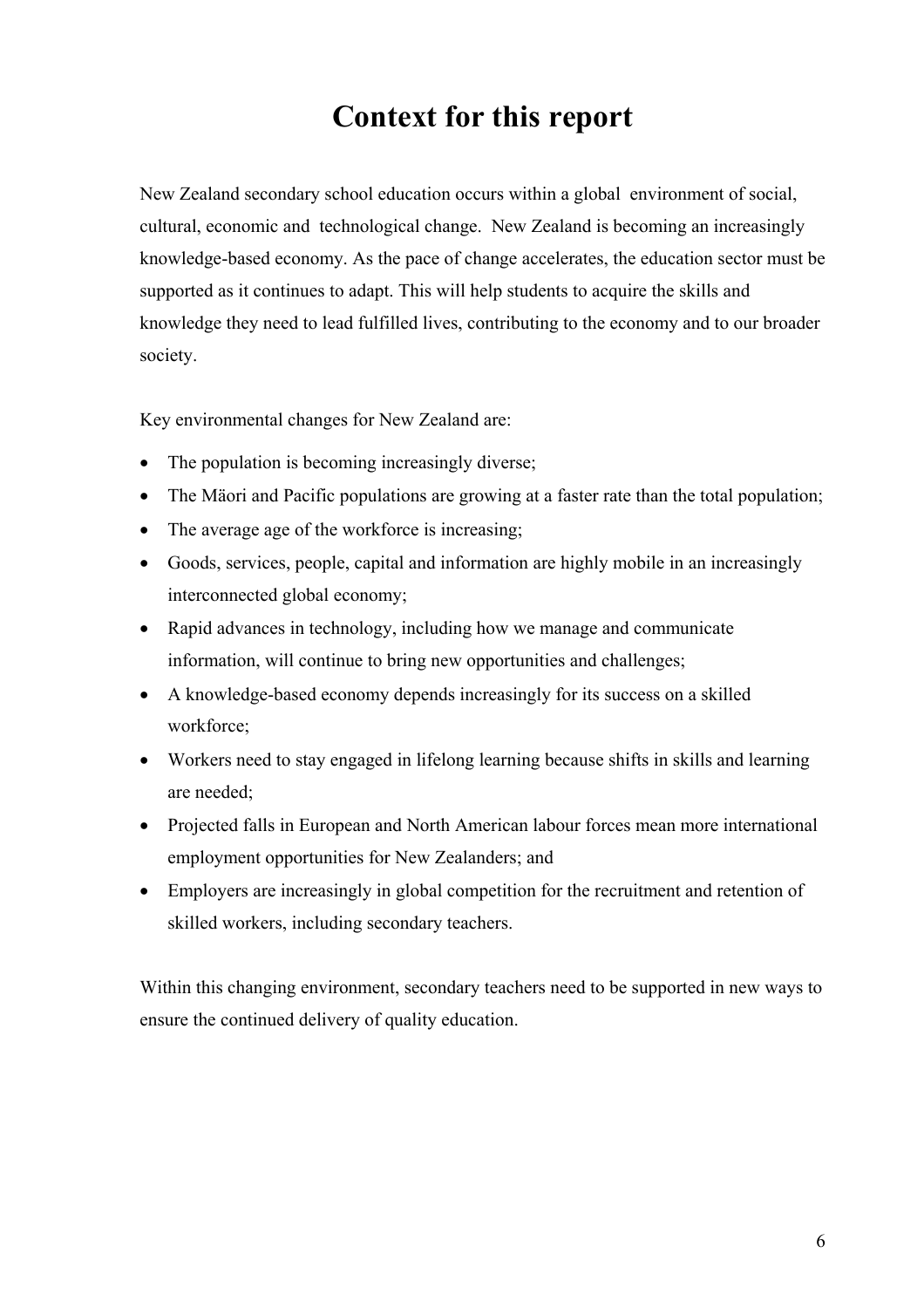# **NZ Secondary Teaching as a Profession**

Secondary schools are complex organisations facing considerable pressures to respond to changing demands. Developments in the economy and society impact on the work of teachers and the needs of students and schools now. This will continue in the future.

The Government is largely responsible for establishing and maintaining a supportive infrastructure within which teachers, educational leaders and Boards of Trustees can focus on ensuring that students learn and that families and whanau can support this learning. At the same time size, location, local community characteristics and competition also shape the focus of individual schools.

The work of secondary teachers in New Zealand is influenced by several factors, including:

- The diversity of the student population;
- Curricula and assessment for qualifications;
- Community expectations of secondary schools;
- Demographics and teacher supply dynamics:
- The industrial climate.

## **Diversity of Student population**

Changes in the nature of the secondary school population include:

- $\bullet$  increasing proportions of Mäori and Pasifika students<sup>[1](#page-53-0)</sup>;
- increasing numbers of Mäori-medium students and kura kaupapa Mäori enrolments;
- $\bullet$  increasing numbers of migrant and immigrant students<sup>[2](#page-53-1)</sup>;
- more students for whom English is not their first language;
- more international (fee paying) students;
- greater degrees of mainstreaming of special needs students;
- more students studying a broader range of school subjects;
- $\bullet$  increased retention rates into the senior school<sup>[3](#page-53-2)</sup>;
- a period of roll growth, expected to peak in 2006; and
- $\bullet$  increased numbers of "at risk" students<sup>[4](#page-53-3)</sup>.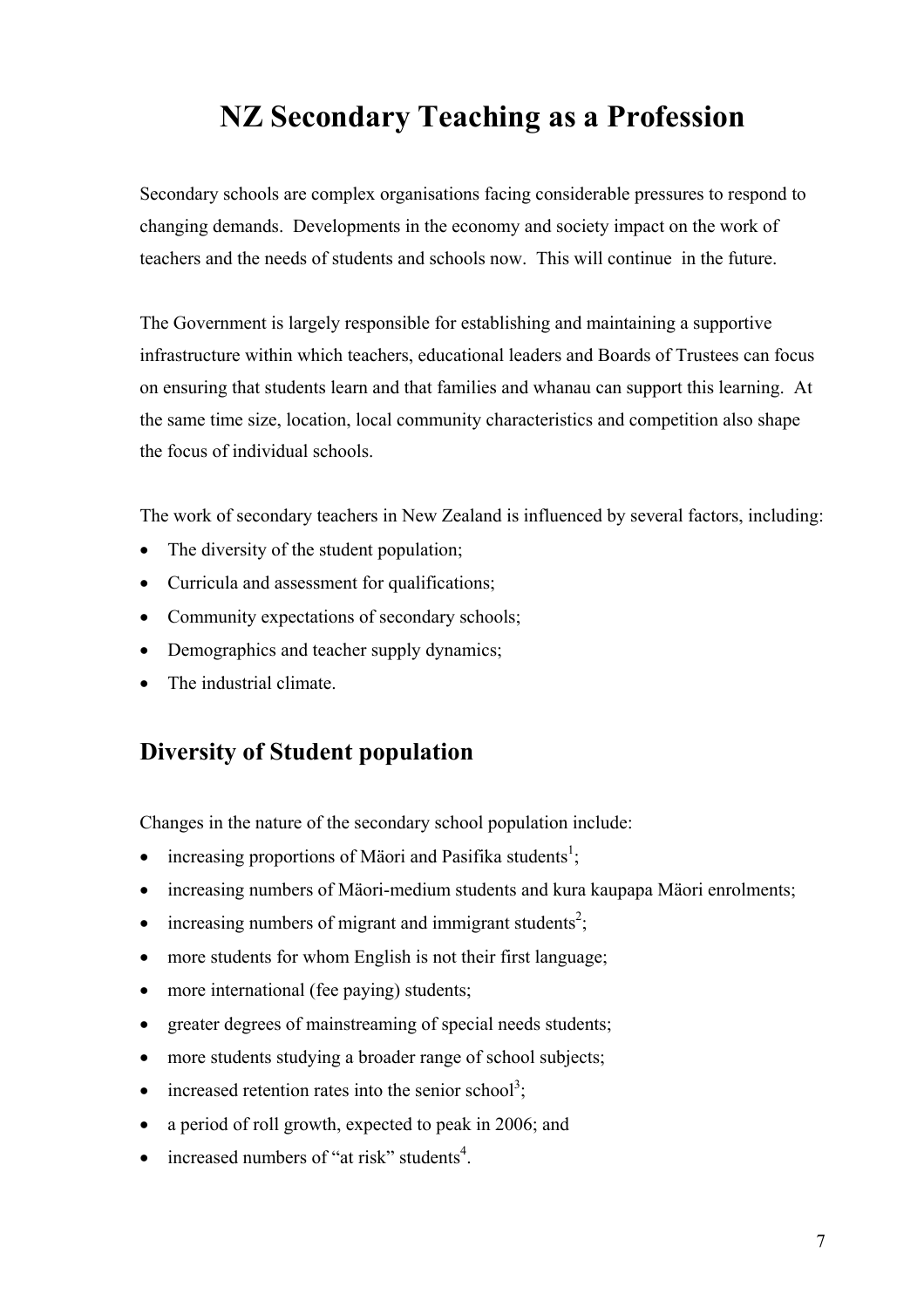These trends point to the need for schools and teachers to be able to work effectively with an increasingly diverse range of students and to offer a broader range of learning pathways. In particular, improving outcomes for Mäori and Pasifika<sup>5</sup> is becoming progressively more important for the maintenance of the nation's social and economic well being

Many of the fundamentals of our secondary education system are sound. Internationally we are performing well across a number of important education measures<sup>6</sup>. However, there are worrying disparities in achievement in terms of literacies, participation in school, and attainment of qualifications<sup>7</sup>. The '*Quality Teaching for Diverse Students in Schooling*: Best Evidence Synthesis<sup>,[8](#page-53-7)</sup> highlights this challenge and provides an evidence base on which to build future policy initiatives.

These disparities present significant challenges to the secondary education sector and require a continued and enhanced focus on developing effective teaching practices. There are implications for priorities in resource allocation if these challenges are to be successfully met.

Much of the variation in student achievement is related to the wider socio-economic divisions in society<sup>9</sup>[.](#page-53-8) However, there is some evidence of improvement in literacy and numeracy from targeted interventions in low decile schools<sup>10</sup>. All teachers need to gain and develop tools to ensure their continued ability to work effectively with diverse student groups. Again there are implications for priorities in resource allocation.

## **Curricula and assessment for qualifications**

Historically, senior secondary schooling and school qualifications were designed mainly for those going to university. During the last 30 years the pace of social and economic change has increased dramatically. More students now remain at school until the age of 18, seeking a much wider range of courses and qualifications. There have been significant changes in the curriculum and assessment of learning, including:

- The introduction of a new national curriculum<sup>11 12</sup>;
- Assessment changes including use of NQF Unit Standards and the introduction of the NCEA<sup>13</sup> and related Achievement Standards: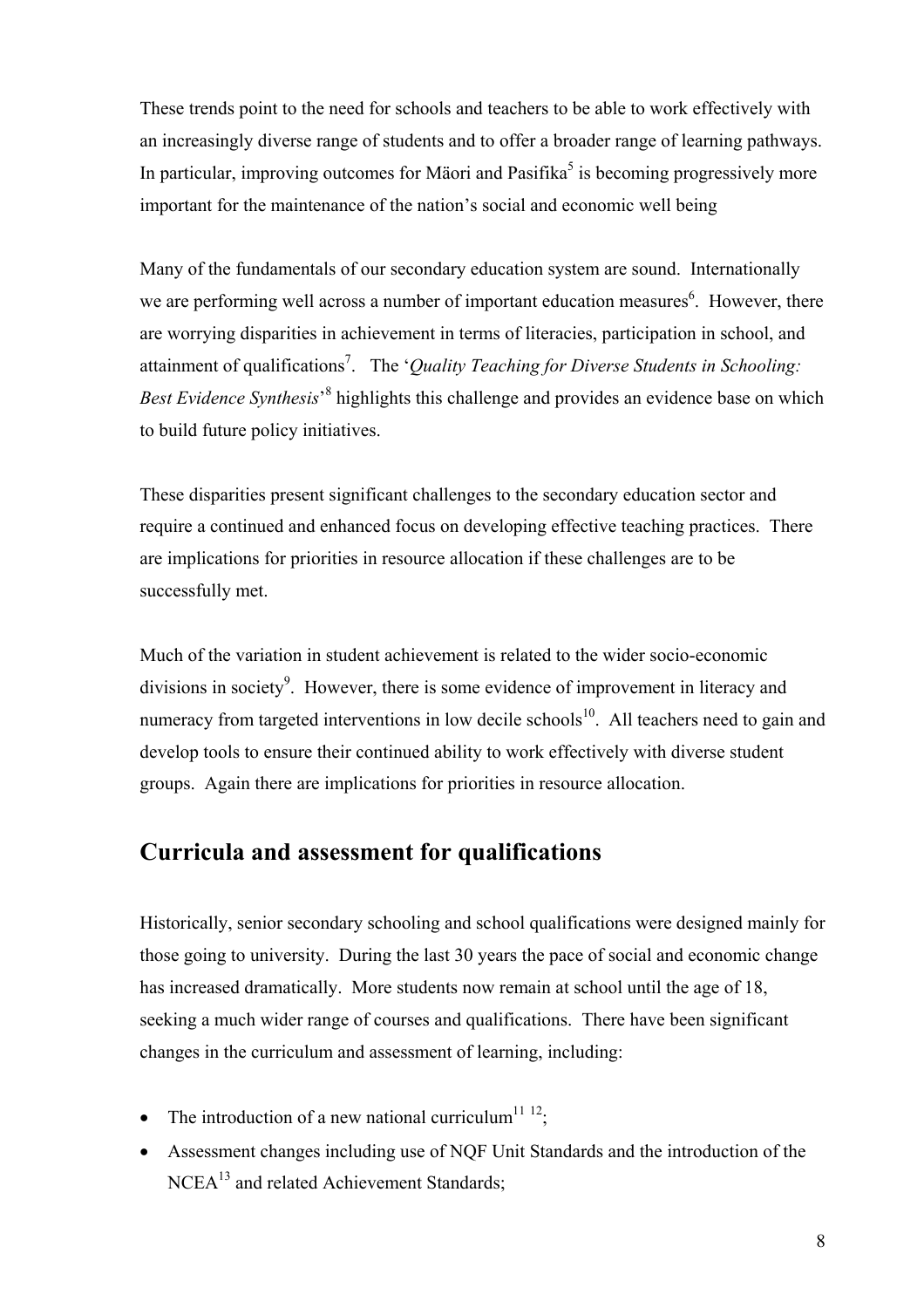- The development of non-traditional courses for the increased numbers and diversity of senior students $14$ ; and
- A change from a core focus on students acquiring bodies of knowledge in a range of discrete disciplines to a greater emphasis on authentic learning (knowledge and skills acquired and applied in contexts including interdisciplinary contexts)<sup>15</sup>.

In conjunction with these changes, rapid advances in technologies are creating new demands on our education system in terms of the skills our students need. These technologies create many opportunities for teaching and learning. It is important to ensure that all students and teachers have access to, are supported in, and can adapt to using new technologies<sup>16</sup>. Both the Government and schools are aware of the challenges faced in funding Information and Communication Technologies  $(ICT)^{17}$ .

## **Community expectations of secondary schools**

School communities recognise the critical role that effective teachers play in educating their children. In the past they have proved to be highly supportive of "their teachers" and the need to ensure that they are respected as professionals, well rewarded for their efforts, and are supported.

The *Tomorrow Schools* reforms of 1989 placed the governance of schools in the hands of the parent community. This led to greater local accountability and heightened community awareness and expectation of local schools. As a result school communities have developed a greater sense of ownership of their school. Coupled with this is a growing expectation that schools will provide students with the high quality education necessary to enable students to succeed in the  $21<sup>st</sup>$  century.

Parents have ever higher expectations of quality performance from teachers. They look to teachers to maximise the education achievement of their children, thus providing these children with the skills and knowledge they require for an increasingly competitive job market.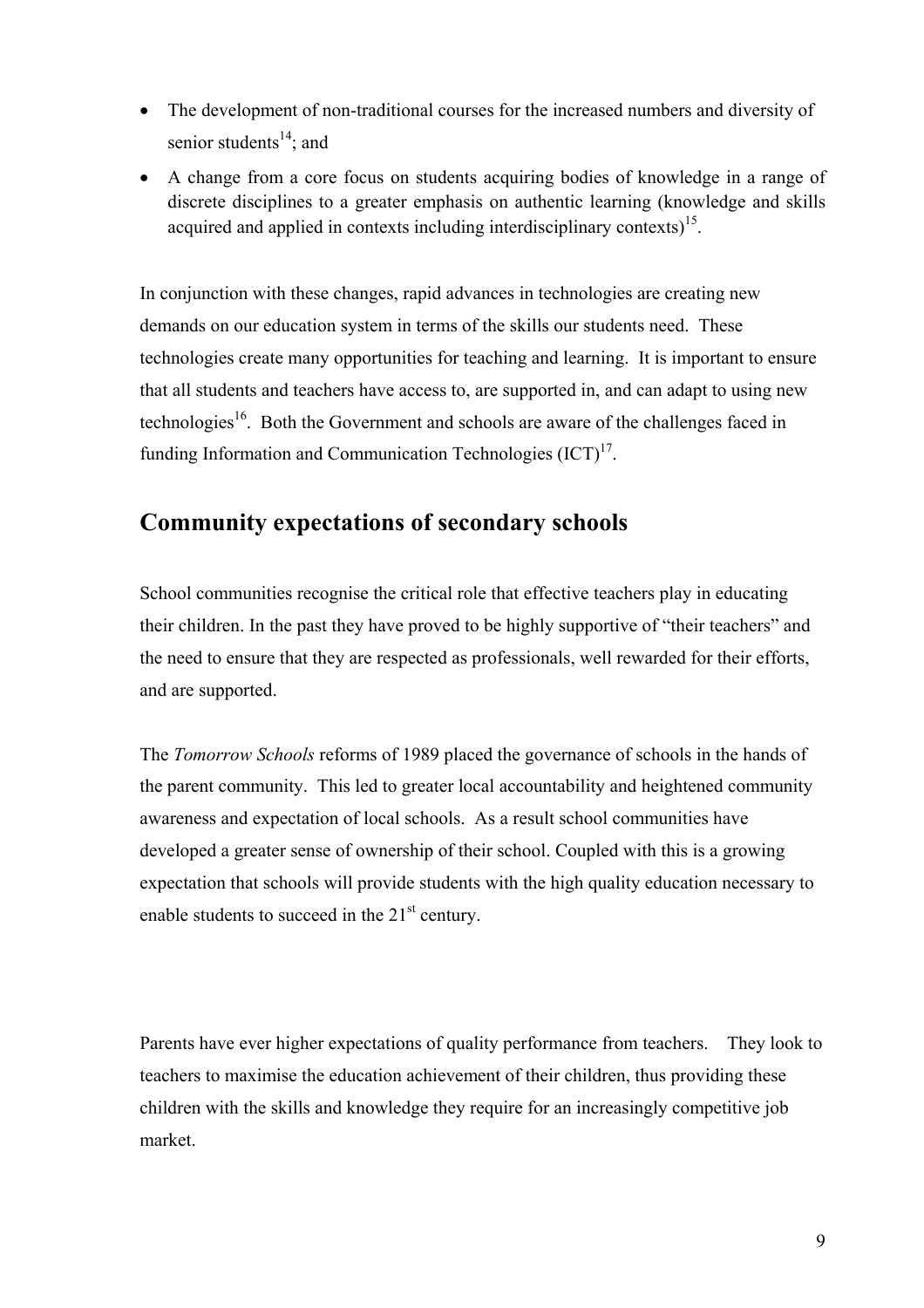To meet these community expectations and to cater for the increasing diversity of their student populations, many schools have extended the range of courses and extracurricular activities they offer in order to retain students. This impacts on the workload of teachers.

## **Demographics and Teacher Supply Dynamics**

### *Teacher Demographics*

There are approximately  $18,300^{18}$  secondary teachers in New Zealand state and integrated schools.

Some key demographic features of the secondary teaching force are:



• The median age of a secondary teacher is  $46^{19}$ .

- $57\%^{20}$  are female;
- Approximately  $10,300^{21}$  secondary teachers hold a bachelors degree or higher;
- There are approximately  $8.500^{22}$  secondary teachers on the top step of the salary scale; and
- The average salary of a secondary teacher is  $$57,600^{23}$ .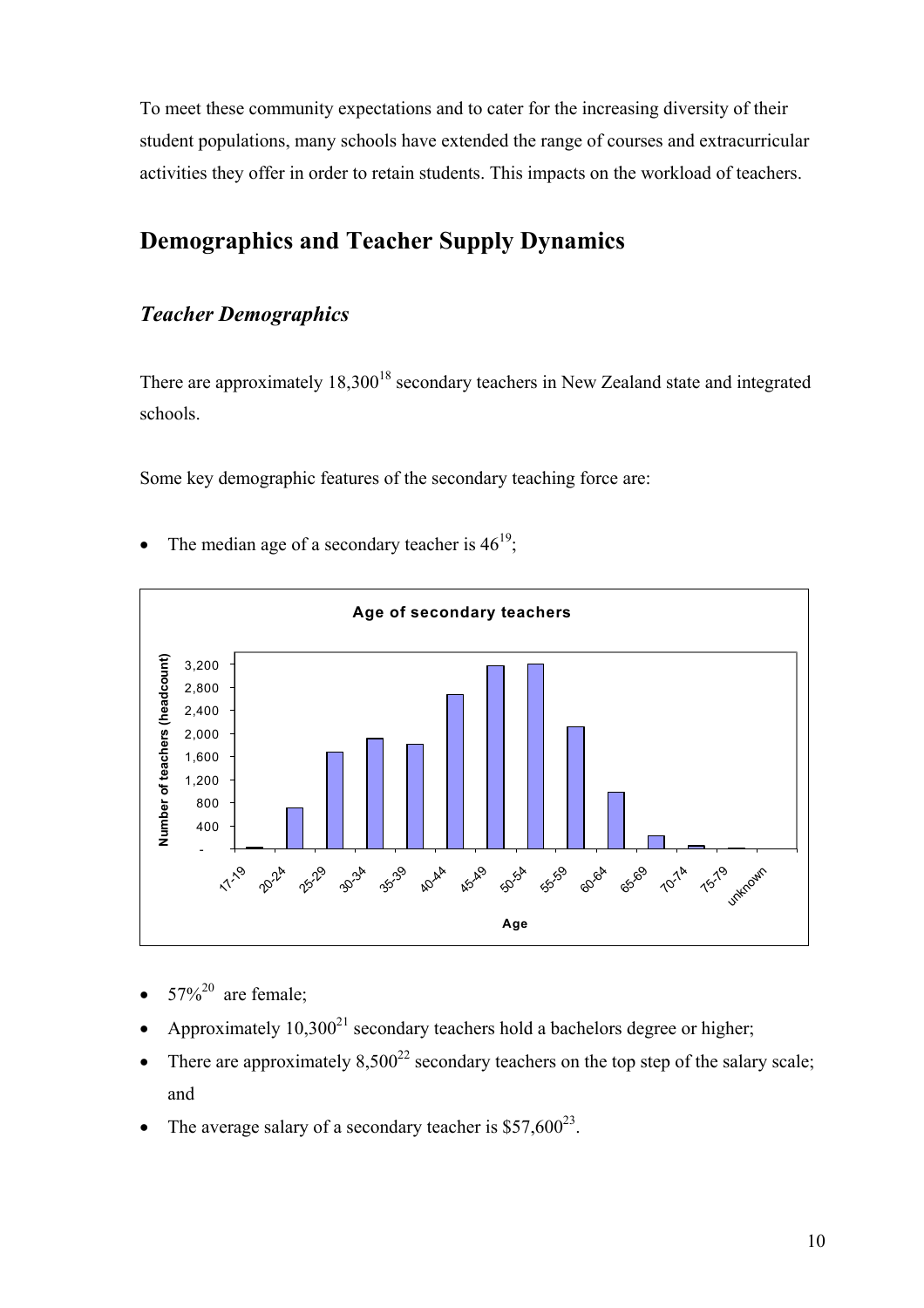## *Secondary Teacher Demand*

Changes in demand for secondary teachers are largely influenced by fluctuations in:

• Base student numbers - secondary student rolls are expected to continue to rise (particularly in Auckland), peaking in 2006;



- Foreign-fee paying students<sup>24</sup> creating particular demand for teachers of senior mathematics and individual sciences;
- Migration there is currently a net inflow of school age children into New Zealand, contributing to both demand for teachers and increasing student diversity;
- Government policies for example the implementation of the Staffing Review Group recommendations<sup>25</sup>;
- Local staffing decisions Boards often fund above-entitlement positions in response to curriculum, pastoral and management needs; and
- Changes in the student profile particularly changes in Maori and Pasifika proportions of total enrolments highlight the need to more closely align the teacher work force profile. This is a specific demand within the overall demand for secondary teachers.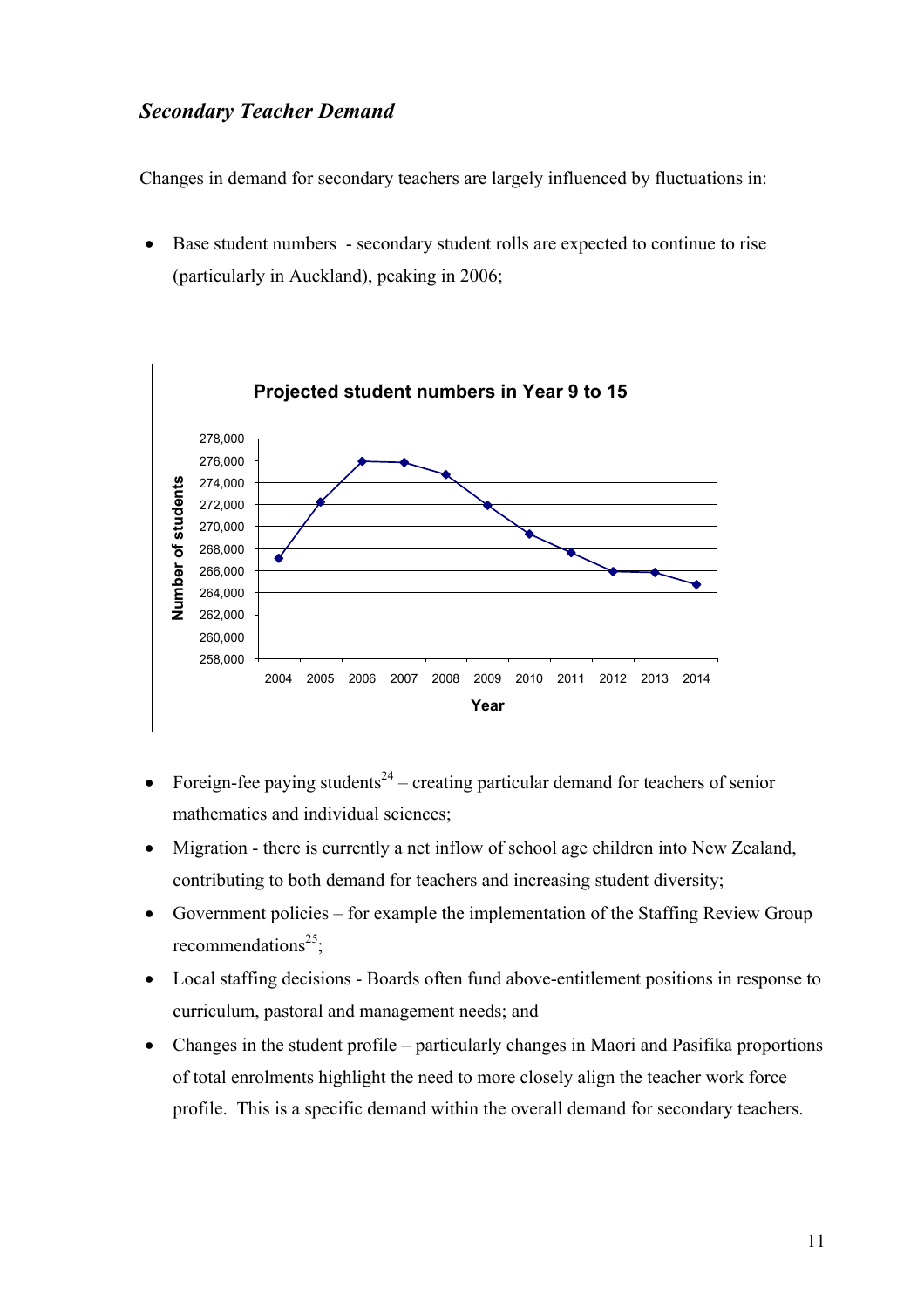## *Teacher Supply*

Secondary teachers are drawn largely from the graduate and professional workforce. They have qualifications that enable them to select alternative occupations. There is increased global competition for secondary teachers, especially in the western world, and New Zealand secondary teachers are highly regarded overseas.

Sources of teacher supply are:

- **Retention of current teachers** The retention of current teachers varies from year to year<sup>26</sup>, and is affected by a variety of factors<sup>27</sup>. Not all parts of the secondary workforce demonstrate the same level of retention. For example, teachers in management positions are less likely to leave the profession than classroom teachers without management units<sup>28</sup>; and retention rates tend to be lowest for teachers in the 24-34 and 60+ age groups<sup>29</sup>;
- **Teacher graduates**[30](#page-53-27)**;**
- **Returning teachers** of any cohort of departing teachers, over a third have returned to teaching after one year's absence, and over half have returned after seven years,  $31$ ;
- **New Zealand teachers returning from overseas** the majority of these teachers are returning from the  $UK^{32}$ ; and
- **Overseas teachers** the number<sup>33</sup> of overseas teachers in secondary schools has been increasing, particularly in low decile schools in the Auckland region. Many overseas teachers are employed to teach mathematics and science, particularly physics.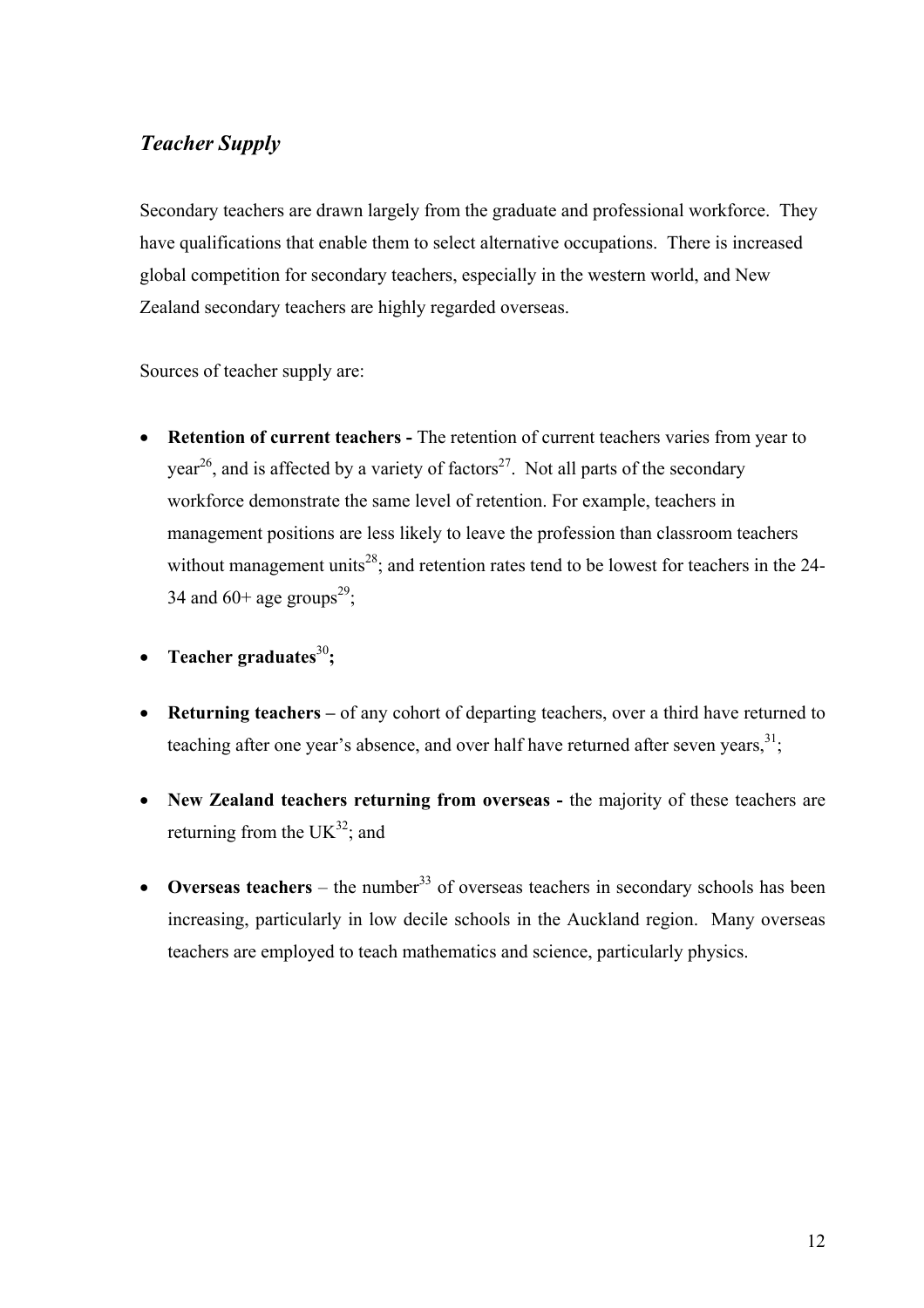## **The Industrial Climate**

In New Zealand the maximum term for collective agreements is three years. In practice, secondary teacher collective agreements have a term of around two years. Traditionally, negotiations have been difficult. In particular the last three negotiations have each taken in excess of twelve months to complete and have involved industrial disruption<sup>34</sup>.

Secondary teacher pay rates are currently negotiated within a Government policy of a unified pay scale. This means that pay rates negotiated by secondary teachers offered to primary teachers through the entrenchment clause of the Primary Teachers' Collective Agreement.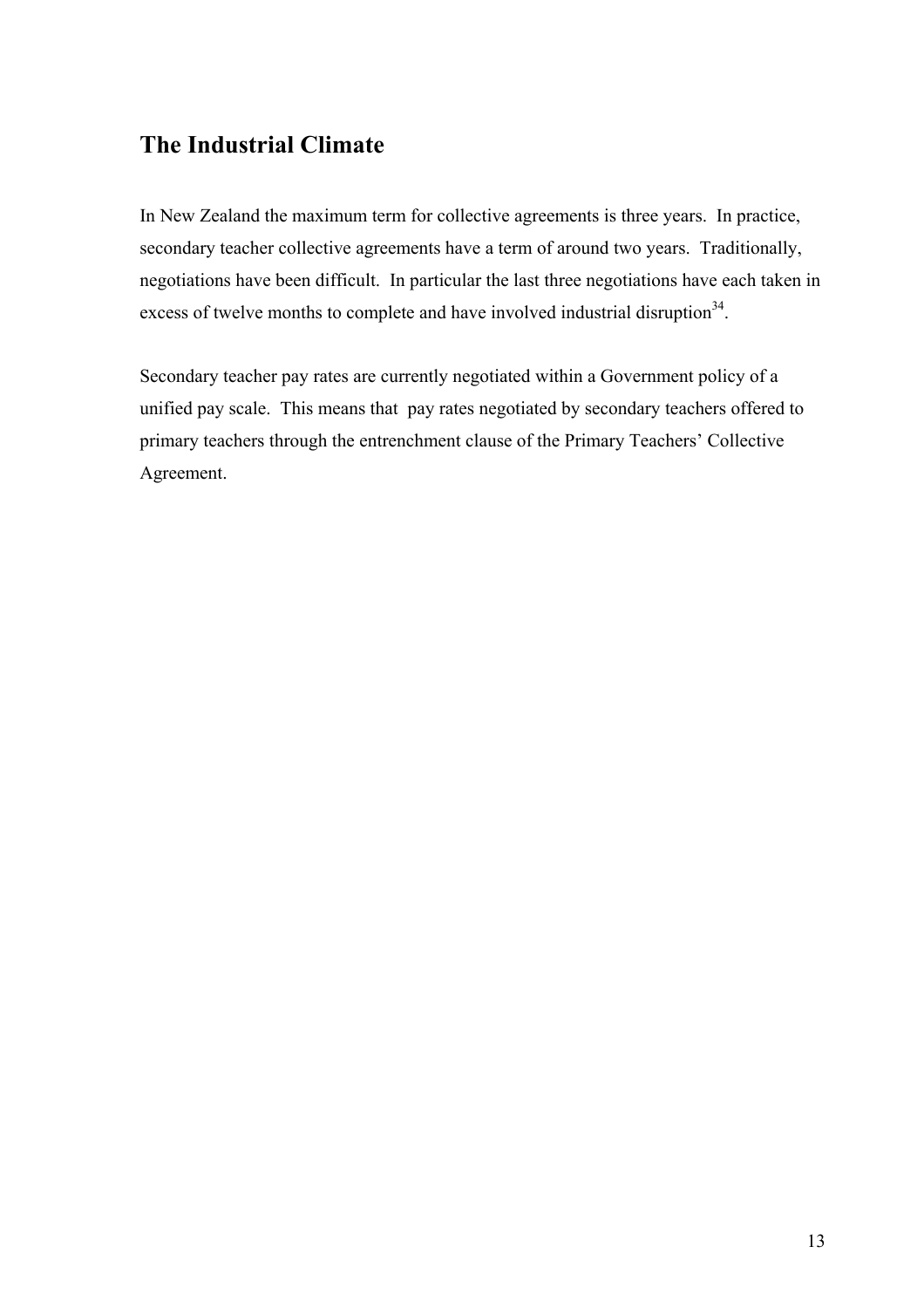# **Current Remuneration System**

Secondary teachers are remunerated through a number of salary and non-salary components.

## **Collective Agreement Provisions**

## *Salary and Allowances*

- **Base scale salary** based upon qualifications, work experience and length of teaching service $35$ .
- **Units** additional salary payments allocated to teachers by the Principal, in consultation with staff, usually for undertaking specific additional responsibilities<sup>36</sup>.

#### • **Targeted allowances**

The main targeted allowances are:

- The High Priority Teacher Supply Allowance  $37$ ;
- The Staffing Incentive Allowance<sup>38</sup>;
- The Mäori Teacher Immersion Allowance<sup>39</sup>;
- The RTLB Allowance $40$ ; and
- The Service Increment<sup>41</sup>.

#### • **Specific duty allowances**

- Careers Adviser Allowance<sup>42</sup>;
- Higher Duties Allowance<sup>43</sup>;
- Associate Teacher Allowance<sup>44</sup>:
- Sixth Form Certificate Allowance<sup>45</sup>;
- Bus Controllers Allowance<sup>46</sup>; and
- Field Allowance $47$ .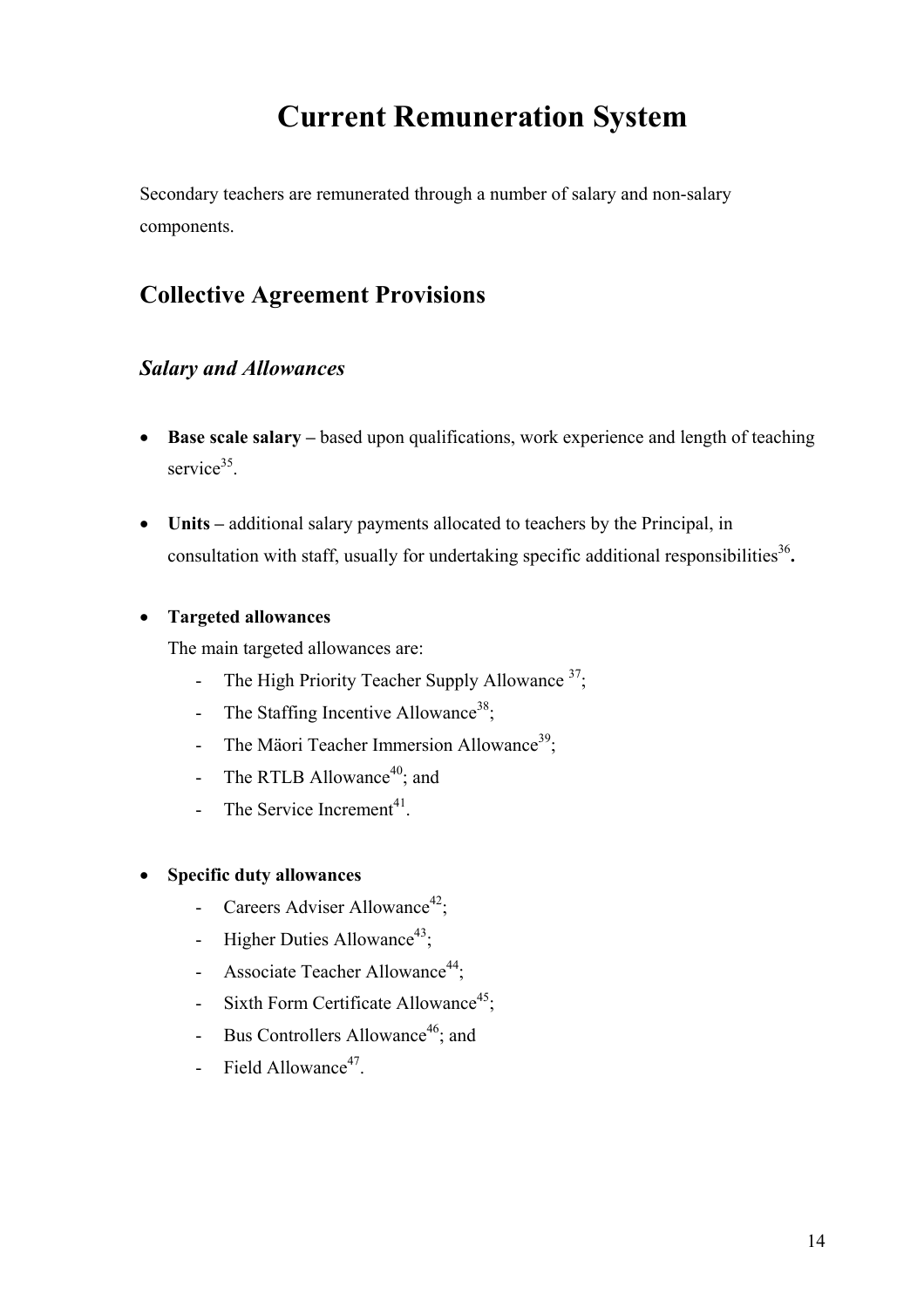## *Non-salary remuneration*

- Other Collective Agreement provisions which form part of the overall remuneration package for teachers<sup>48</sup> include:
	- Sick leave provisions
	- Parental leave provisions
	- Study awards (75 per year)
	- Leave with pay provisions
	- Refreshment leave without pay (which is counted as service for some purposes)
	- Surplus staffing provisions for teachers who lose their positions as a consequence of falling rolls or school reorganisation.

## *Hours of work*

The Collective Agreement also makes provision for time allowances for specific purposes:

- Entitlement to timetabled non-contact time for duties other than classroom teaching<sup>49</sup>;
- Beginning teacher time allowance for advice and guidance purposes for induction and professional development of beginning teachers<sup>50</sup>; and
- Te Atakura time allowance to undertake pastoral work, support, and liaison duties with Mäori students and the community $51$ .

Schools are closed for instruction for approximately 12 weeks a year. During this time there are five call-back days per year for professional development and five for other purposes. Other than for the call-back days teachers are not required to attend the school when it is not open for instruction, though many teachers continue to spend part of this time working.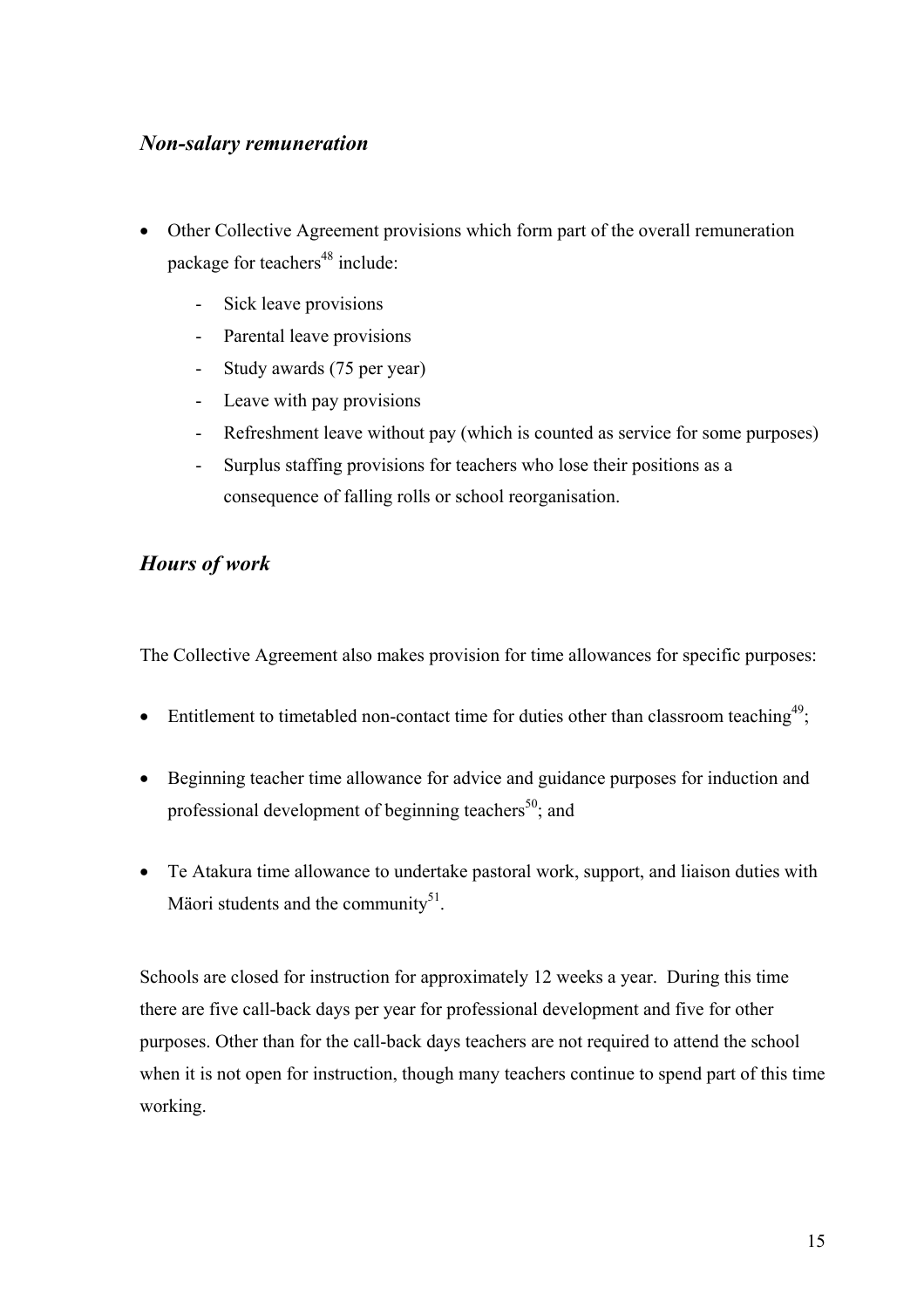## **Provisions outside the Collective Agreement**

Current provisions which exist outside the STCA include:

- **3R payments**  (Recruitment, retention and responsibility payments) Board-funded payments to individuals for recruitment, retention or additional responsibility<sup>52</sup>;
- secondary teacher **supply initiatives**<sup>53</sup> there is a range of ongoing teacher supply policies. The purpose of these is to increase recruitment into secondary and Mäorimedium teaching, to increase the supply of Mäori and Pasifika teachers, and to increase the supply of teachers for subjects and locations identified as particularly difficult to staff; and
- **Government Superannuation Fund** which teachers had access to until 1992. There are approximately 2,100 secondary teachers who are still members.

Initiatives to take effect from 2004 include:

- A wider state sector **retirement savings** scheme to take effect from 1 July 2004, which secondary teachers will be able to access; and
- A **student loan abatement** scheme for new secondary teachers in areas and subjects where recruitment and retention has been identified as particularly difficult.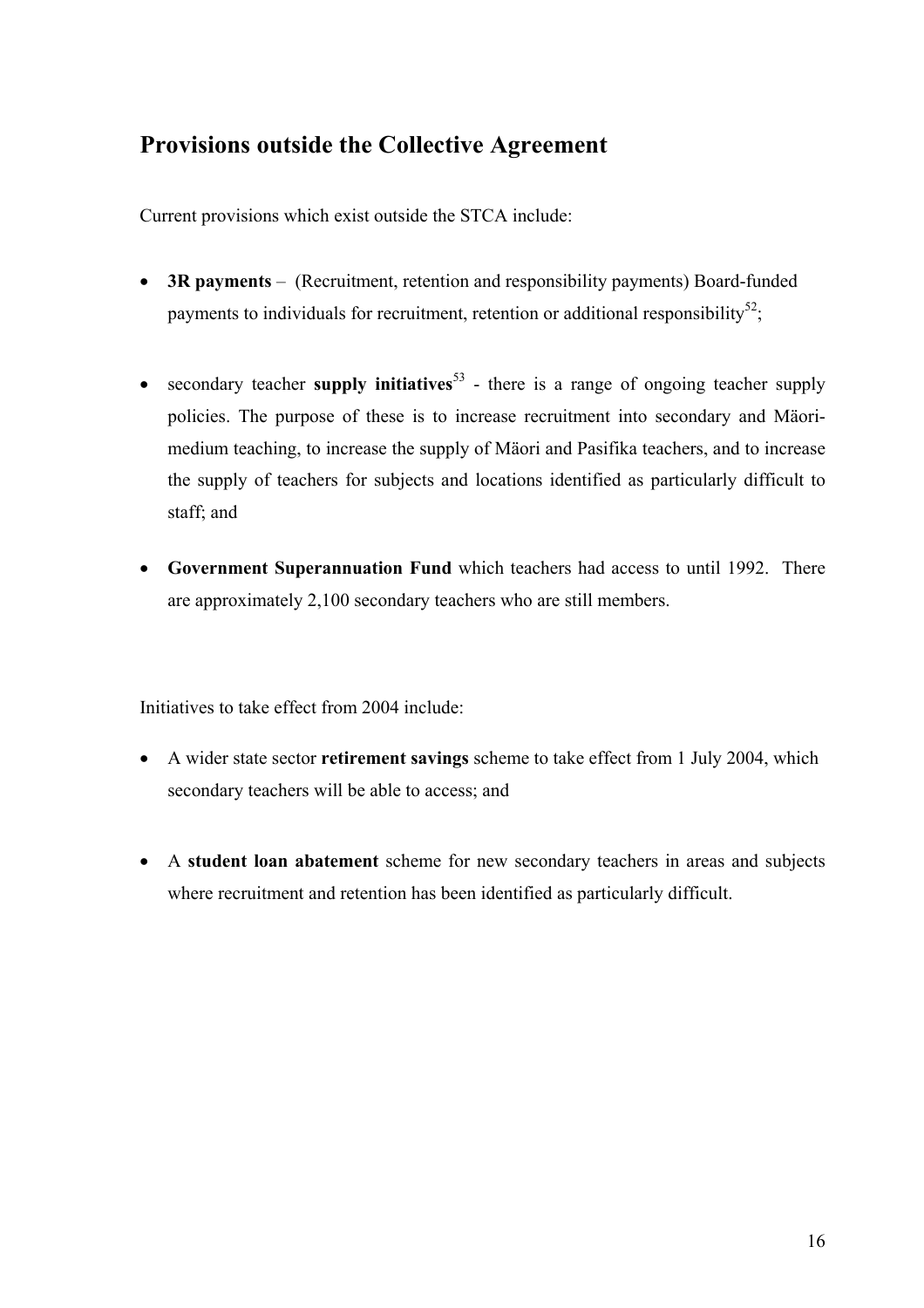## **Analysis of the current remuneration system**

## **Collective Agreement Provisions**

#### *Salary Structure*

#### **Base salary and allowances**

The remuneration system in New Zealand is broadly similar to those of other OECD countries in its structure. It is dissimilar to these countries in that the base scale is comparatively short (salary scales average 25 steps in the OECD compared to eight<sup>54</sup> in New Zealand) and that the OECD salary rates (adjusted for purchasing power parity) are generally higher<sup>55</sup>. New Zealand is, however, one of the few OECD countries where inflation-adjusted teacher salaries have risen in recent years and salary rates are generally higher relative to Gross Domestic Product<sup>56</sup>.

The purposes for which allowances are paid in New Zealand are broadly similar to most OECD countries. Many countries in the OECD include additional payments for extracurricular activity and for overtime or extra classes.

Entry-level salaries for teachers appear competitive within the New Zealand employment market. However, there is a limited ability to achieve ongoing salary increases. Once teachers reach the top of the base salary scale they depend either on accepting management or curriculum responsibility and gaining units or on negotiated increases to the top step of the salary scale to improve their salary. Except for the service increment, there is no direct salary incentive to improve qualifications $57$ .

A characteristic of the salary distribution of teachers is the narrowness of the salary bands. A high proportion of secondary teachers are at the top step of the salary scale. This is partly due to the compressed nature of the scale and partly due to the age profile of the profession.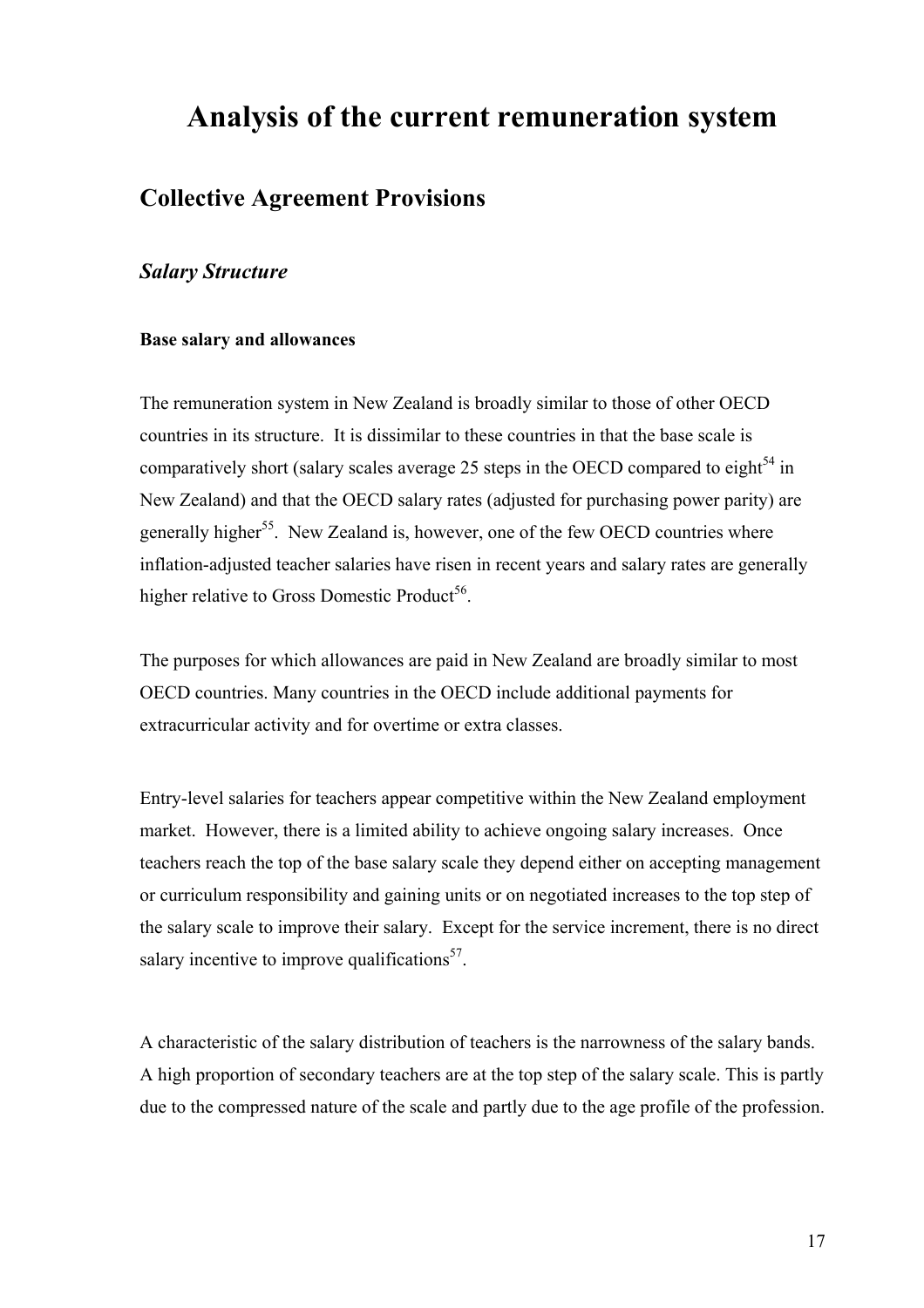Secondary teachers have traditionally rejected any idea of performance pay based on differential salary changes linked to subjective judgements of differences in performance<sup>58</sup>. However, all secondary teachers must annually demonstrate both competency and ongoing professional development against a set of professional standards for the purposes of registration<sup>59</sup> and attestation for annual salary increments. Secondary teachers gain recognition for performance through promotion, peer acknowledgement and professional satisfaction.

#### **Units**

The introduction of the unit system in 1996 replaced a system in which schools were allocated a fixed numbers of designated positions, paid at specified rates above the classroom teacher scale. Of the 19,000 units created, most were used to translate existing positions from the "rate for the job" to the "base scale plus unit" regime. Approximately 3,000 'free' units remained. Some of these went to those already in positions above the base scale and the remainder provided some flexibility for schools to allocate units to teachers who previously did not have access to rates beyond the base scale.

In recent years the unit system has increasingly allowed schools to provide salary above the basic scale to teachers other than those in designated positions. The degree to which units feed into recruitment and retention is unclear.

Issues around units have been identified as follows:

- the awarding of units may not be sufficiently closely aligned to performance to send strong signals to the most able teachers;
- the rate paid for the units is considered by teachers to be insufficient for the purposes for which they are used;
- units are generally awarded for specific tasks on top of teaching workloads;
- units do not come with an assured time allowance in order to do these tasks;
- ultimately, the use of units is constrained by the allocation of the number of units to the school; and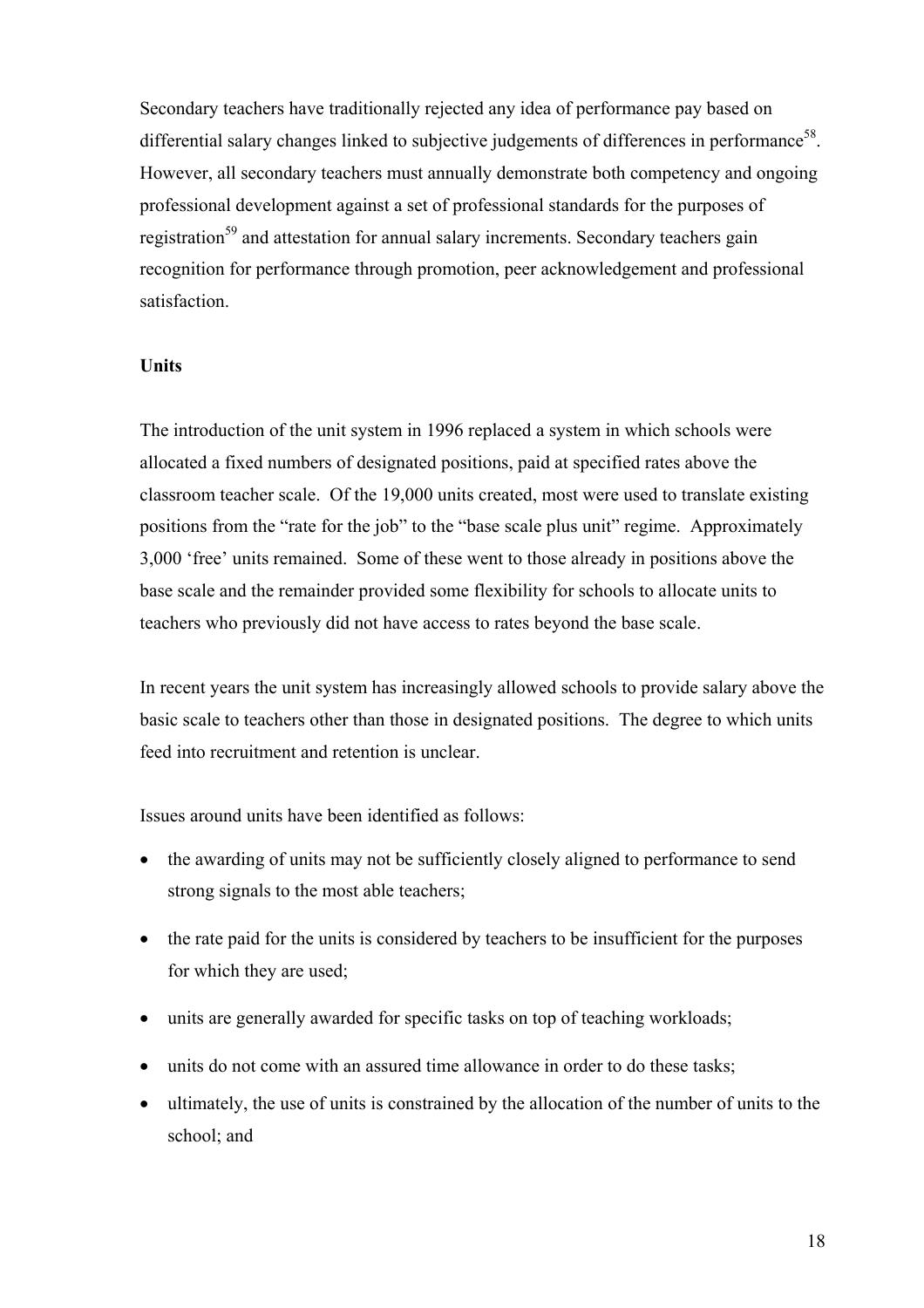• potential entrants to the profession may not take account of units in assessing potential future salary.

#### **Recognition of Qualifications**

Currently the remuneration system recognises qualifications at entry. Once teachers reach the top of the base scale, qualifications have no additional impact on teacher remuneration (other than for those who hold the Service Increment). Higher or additional qualifications are, however, indirectly recognised through increased promotional opportunities.

#### *Non-salary remuneration*

There are a number of broader terms and conditions that are marked either by their presence or their absence from the current remuneration system:

#### **Non-contact time**

Non-contact time allows teachers to undertake essential non-teaching duties, professional interactions, and planning and preparation for classroom teaching. It is considered an important factor in ensuring the quality delivery of education to students. Current noncontact provisions will assist classroom teachers in managing their workload and are anticipated to aid in retention.

#### **Refreshment Leave**

The refreshment leave provisions of the STCA offer a form of unpaid sabbatical leave. Teachers who are eligible and meet the criteria may arrange with the Board to take such leave and have this time recognised as service.

#### **Other provisions**

The current New Zealand remuneration system gives no contractual entitlement to secondary teachers for exit provisions<sup>60</sup> or employer contributions to retirement savings<sup>61</sup>, paid sabbatical leave, or home loan assistance, as exist in some other countries.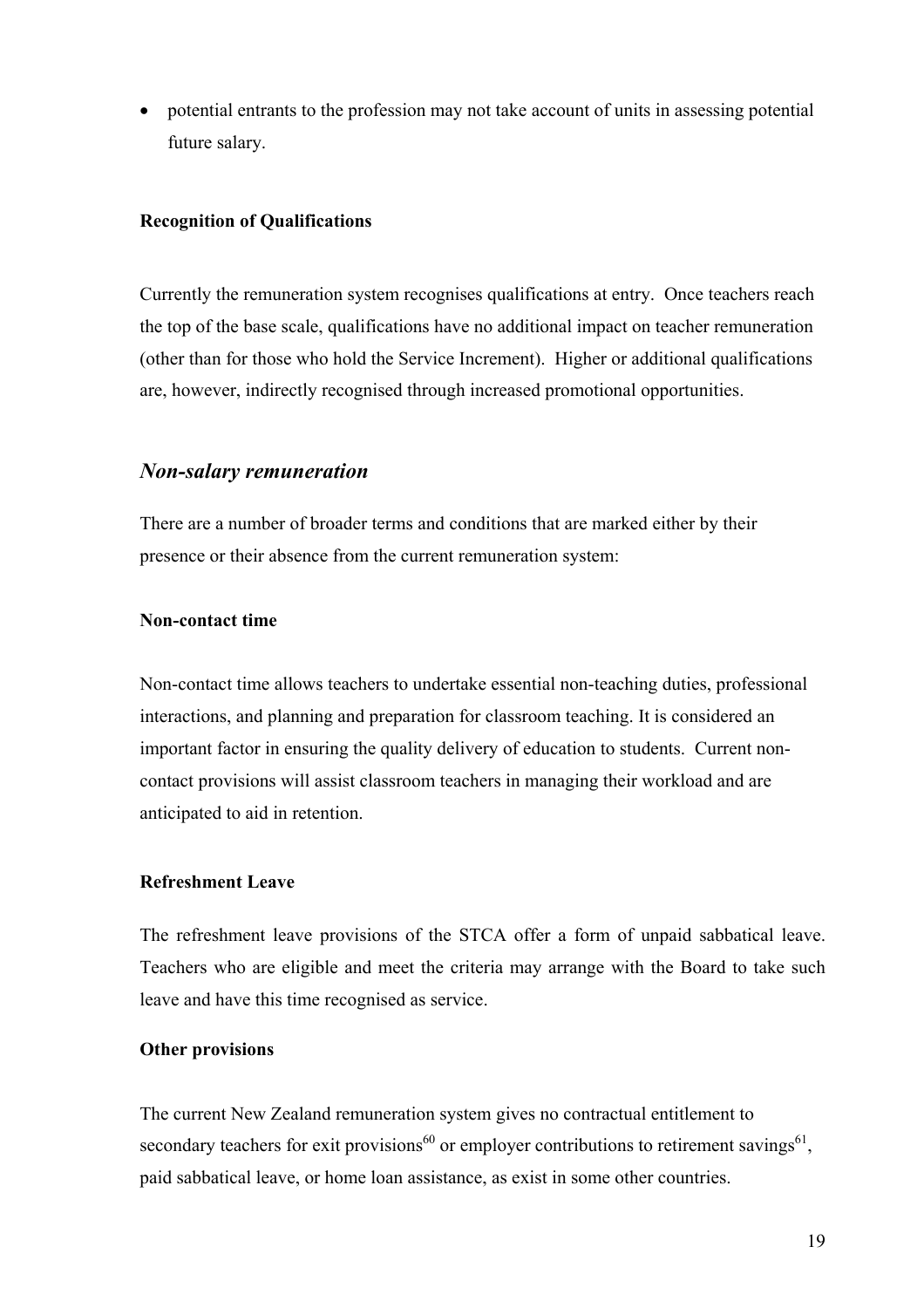## **Provisions Outside the Collective Agreement**

#### **3R Payments**

Boards of trustees have the discretion to pay their teachers additional remuneration by the way of 3R payments should their resources and their financial priorities permit.

#### **Teacher Supply Initiatives**

The Taskforce agrees with retaining the current use of scholarships to attract graduates into teaching and the use of allowances to attract teachers to difficult to staff situations as mechanisms for retaining responsiveness and flexibility to changes in the labour market.

The Government recently introduced a contribution to student loan scheme repayments for new teachers in areas and subjects where recruitment and retention has been identified as particularly difficult<sup>62</sup>. These payments will be available from 2004.

The Government also recently announced a wider state sector retirement savings scheme, to take effect from 1 July 2004, which secondary teachers will be able to access.

## **Career Structure**

Currently the career structure for secondary teaching is relatively inflexible. Those wishing to advance beyond the top of the basic scale are normally required to take on management responsibilities. This can mean that students lose access to the skills of some of our best classroom practitioners if those teachers seek higher rates of remuneration and responsibility by going into management and senior management roles.

There is a growing reluctance of teachers to take on management roles. This has led to a shortage of suitably qualified teachers applying for such positions. Typically the reason cited for not applying is that the requirements of the job have grown to the point where they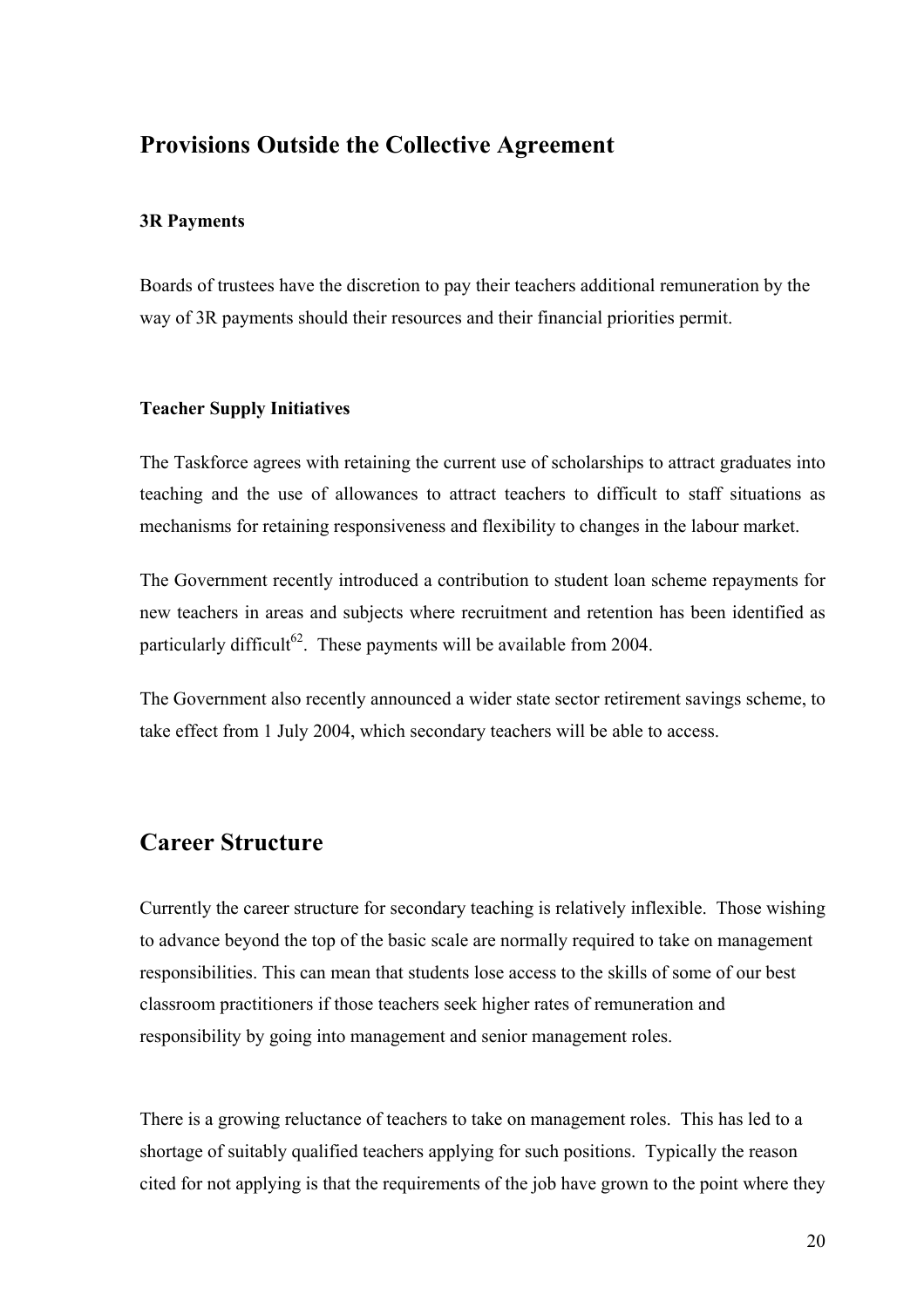seem unmanageable. As workload increases, there is no corresponding reduction in ancillary functions which are unrelated to the professional role. This suggests that there are issues around the relative remuneration and/or the "do-ability" of the job.

In addition, except through promotion to management and administration positions (or the issuing of salary units to individuals), the present career structure does not provide opportunities for teachers to develop specific interests, skills and talents as classroom teachers, nor does it recognise this development as it occurs.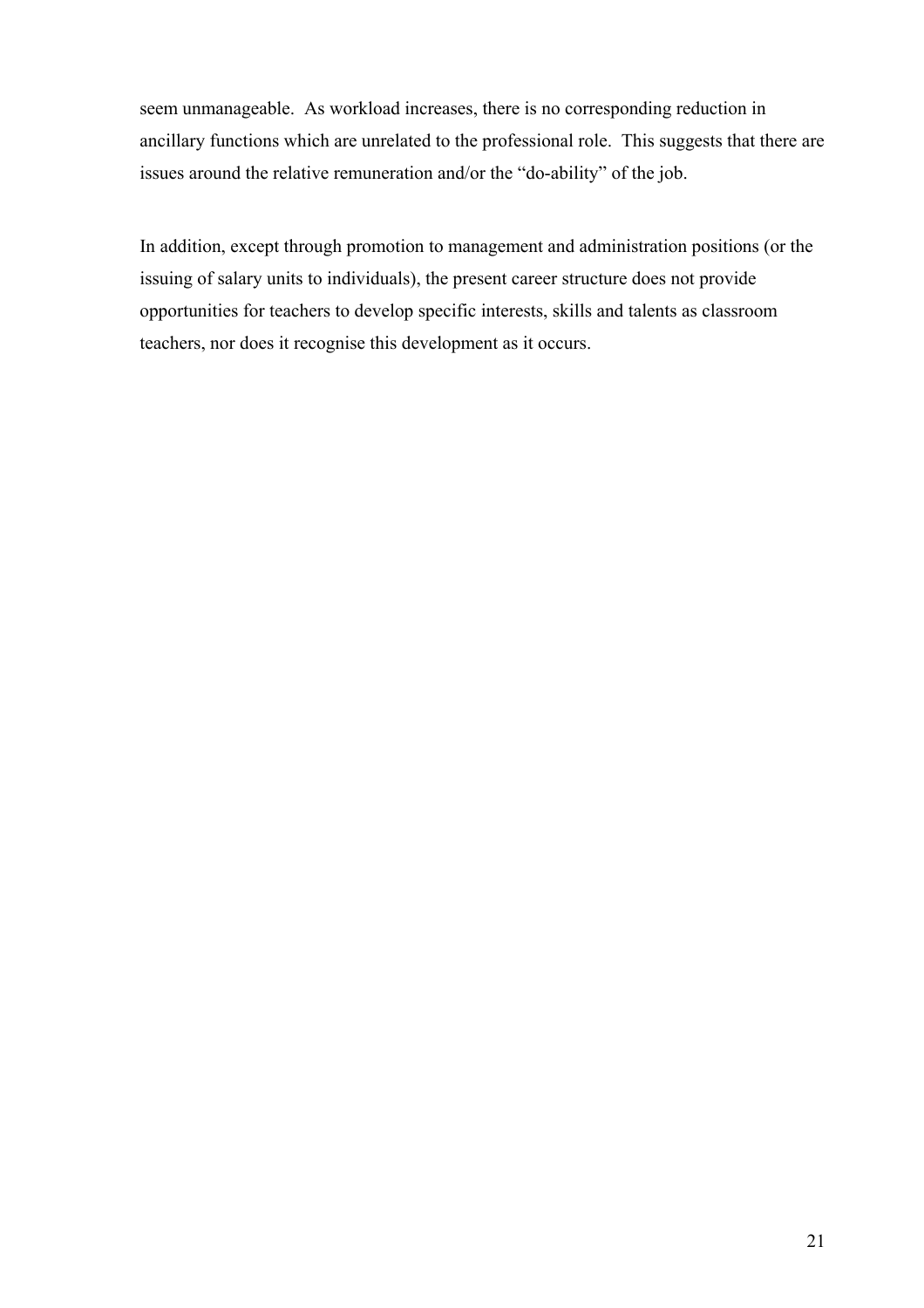# **Looking forward**

### *Introduction*

New Zealand and international research indicates that a number of powerful factors influence student outcomes, including:

- socio-economic background;
- employment status of parents;
- level of parent education;
- home situation:
- individual student ability;
- student health;
- level of teacher training;
- class size;
- resourcing levels;
- level of teachers' specialist qualifications;
- student self image;
- teacher effectiveness: and
- school programmes and curricula.

Schools and teachers have the potential to affect a number, but not all, of these factors. Effective teaching is a key component in improving outcomes for all young people. To maximise this potential, teachers must be supported by effective resourcing, particularly if there is a goal of systematic improvement in teacher qualifications as a mechanism for improving educational outcomes for students.

Differences in the social capital that students bring to school affect what and how they are taught in schools, as well as how readily they respond to a range of teaching strategies. These differences fuel public perceptions of the quality of schools. Despite such differences, appropriately supported and well resourced strategies for supporting teaching practice can underpin effective teaching and postive outcomes in all settings.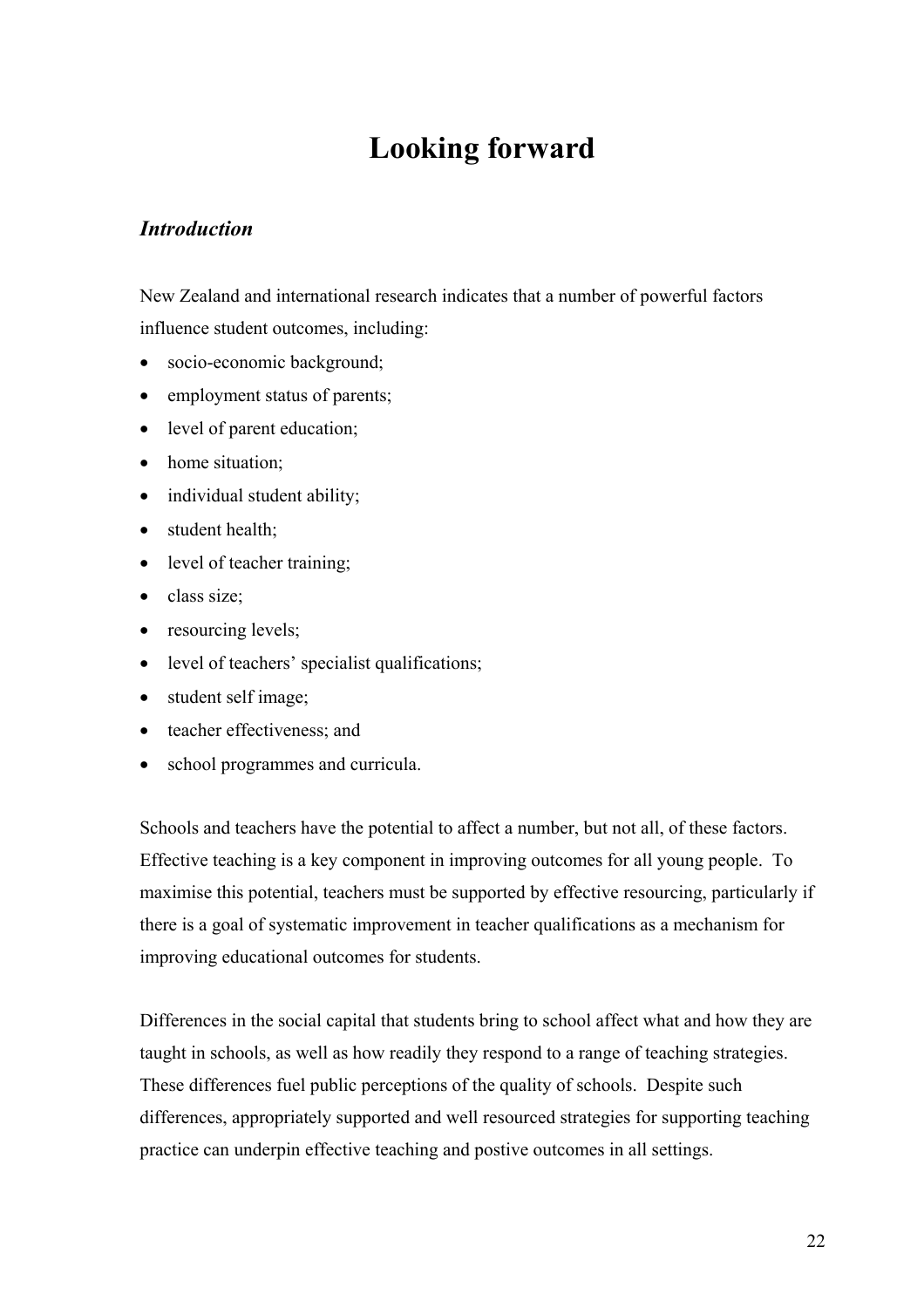## **Professional Growth**

Against the backgrounds of changes identified earlier in this report, secondary teachers now and in the future $^{63}$  will need:

- a passion for learning and an enjoyment of working with young people.
- a commitment to lifelong learning;
- in-depth subject content knowledge and skills;
- a solid base of subject pedagogy;
- an enhanced ability to work effectively with diverse learners to raise achievement of all students;
- an ability to see themselves as members of a professional community, generating and using knowledge about effective practice;
- an ability to connect their specialism(s) with those of others, inside and outside the school setting;
- an ability to make effective links with other learning institutions and organisations to access expertise in support of student learning; and
- an awareness of trends and patterns of change locally, nationally, globally such as the current increased role of technology.

The Taskforce is of the view that to recruit, retain and develop such teachers, there are five key areas of intervention. These are:

- provision of pre-service training;
- recruitment, appointment and induction processes;
- professional development opportunities;
- appraisal against professional standards; and
- the development of career pathways.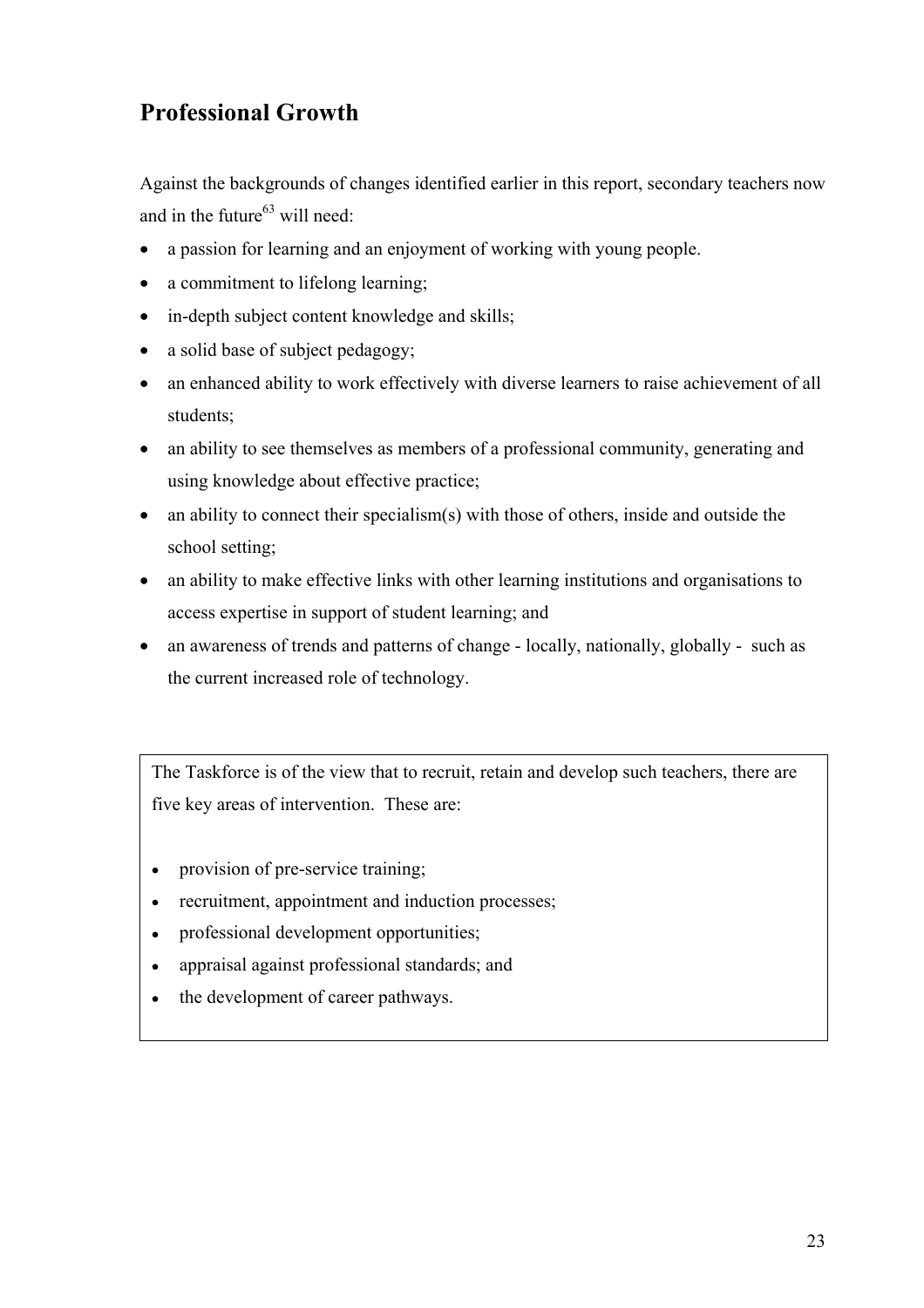## *Pre-service training*

Pre-service training must focus on:

- subject-specific pedagogical knowledge and skill;
- professional practice;
- critical reflection;
- management of student behaviour;
- curriculum knowledge;
- assessment, particularly for qualification;
- general learning theory; and
- professional ethics.

#### It must have:

- a strong national quality assurance;
- well-defined entry standards and selection processes; and
- well-defined graduation standards which are applied consistently, nation-wide.

### *Recruitment, appointment and induction*

Schools should use effective appointment practices<sup> $64$ </sup> and, for registration purposes, schools should rigorously apply the professional entry standards.

For beginning teachers there must be:

- effective recruitment and appointment processes;
- a quality induction programme (including education on how schools work); and
- ongoing support as they embark on their career.

## *Professional Development*

The Taskforce believes that the overarching goal of the education system is for all students to leave school having succeeded to the best of their abilities. It also believes that:

• One factor critical to student success is the quality and effectiveness of teaching;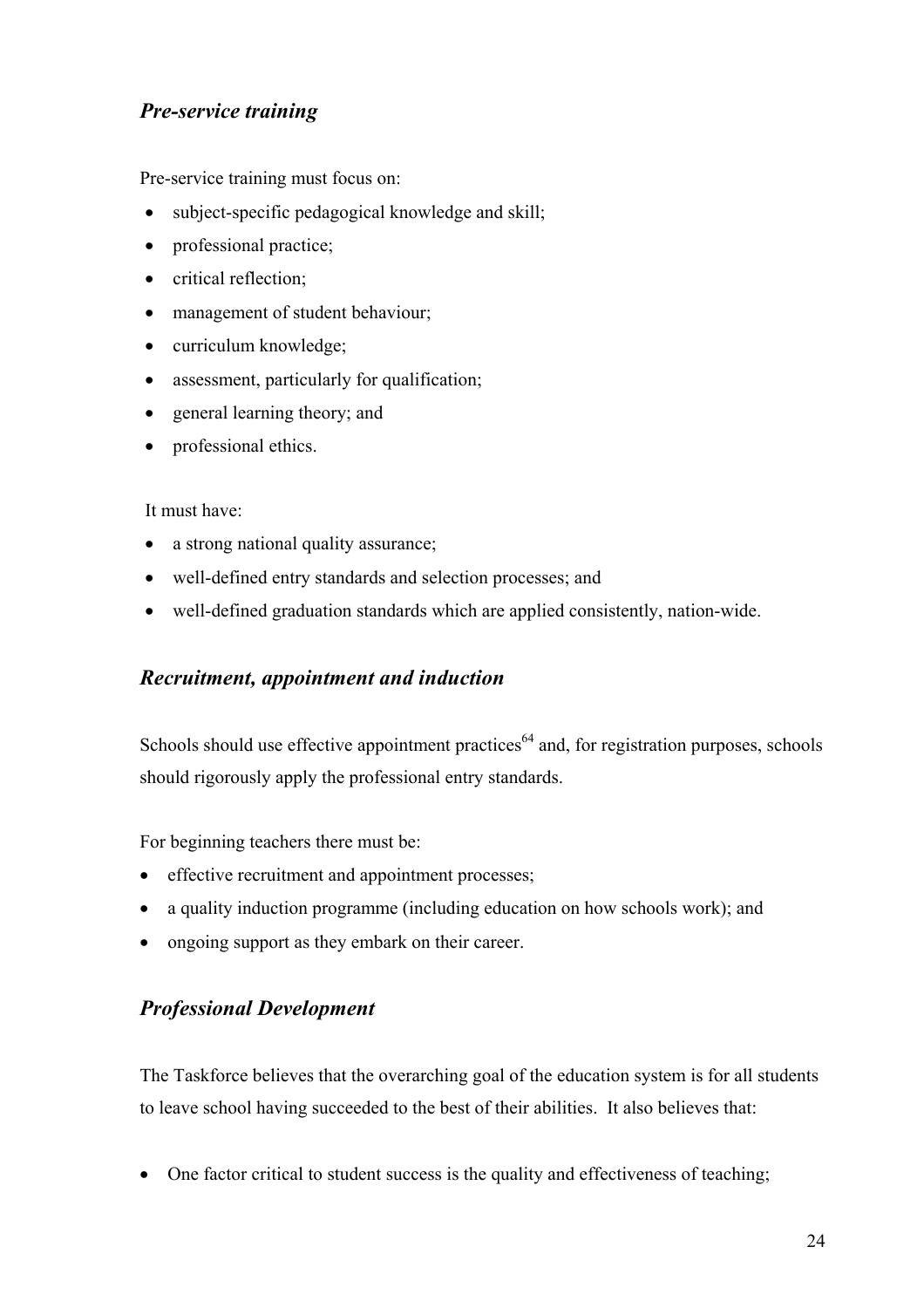- In order to keep abreast of constant changes teachers will need to engage in readily available, adequately resourced, quality professional development<sup>65</sup>;
- Such professional development should contribute ultimately to improving the learning outcomes of students;
- A culture of whole school improvement as well as individual engagement needs to be encouraged; and
- Professional development should be targeted to the specific needs of teachers and schools.

## *Appraisal against standards*

The secondary teaching profession has a set of professional standards that teachers are required to meet annually. The Taskforce believes that:

- The use of professional standards can be useful for teachers in identifying areas where professional development would be beneficial; and useful to schools in providing guidance in prioritising their professional development resources; and
- Resources need to be prioritised to these ends.

## *Development of Career pathways*

In order to allow teachers to focus on their strengths and to improve the 'fit' between the individual and the job, the Taskforce would like to see:

- the expansion of career paths available to secondary school teachers; and
- pathways that allow skilled teachers to remain as career classroom teachers, performing, for example, a mentor role for other teachers.

In increasing the range of professional pathways available in schools the Taskforce believes that the retention, morale and overall effectiveness of the profession will improve.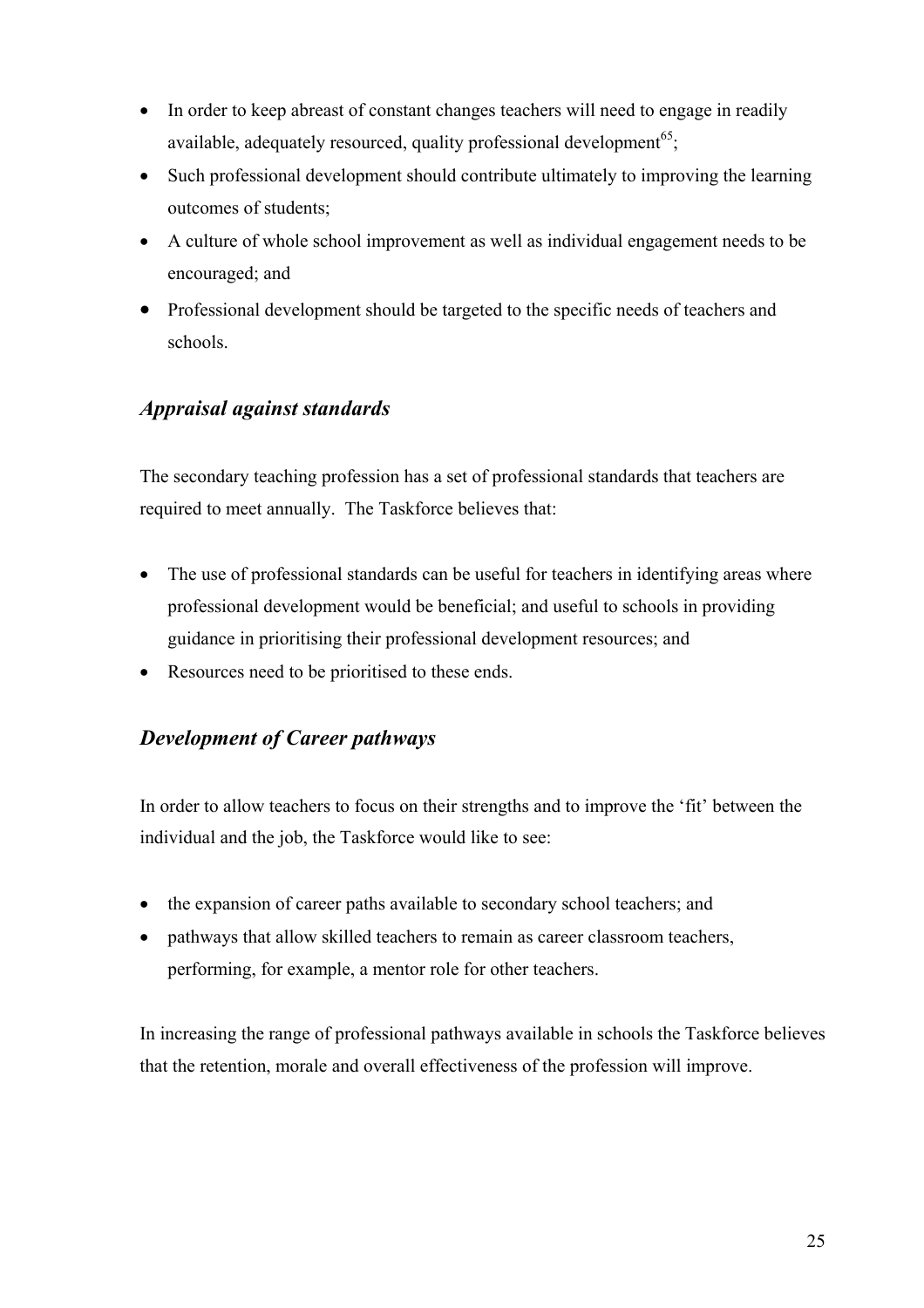# **The Way Ahead**

### *Introduction*

The Taskforce considers that New Zealand needs a remuneration system (including salaries and supporting conditions) that both maintains a reasonable supply of appropriately trained and qualified secondary teachers, and supports and builds on the quality and effectiveness of the teaching force.

This change would allow recognition of the fact that school conditions are important to students as well. To achieve this, the Taskforce recommends that more attention be paid to the professional competencies, skills and related working conditions which are critical to raising student achievement. This means thinking about extending the range of the career pathways available to teachers and facilitating the professional development and lifelong learning which ensures the skills and knowledge appropriate to these positions can be enhanced across the sector. It also means ensuring working conditions which support and maximise teaching effectiveness.

The remuneration system plays important roles in:

- attracting and retaining teachers;
- signalling the value of the various career paths that can be followed by teachers; and
- recognising the value of the growing professional expertise of teachers as their career progresses.

While taking into account broader labour market conditions<sup>66</sup>, the remuneration system must also reflect the specific characteristics and circumstances of the secondary teacher workforce $^{67}$  in order to be effective.

The Taskforce is of the view that a range of inter-related interventions is required and proposes that the recommendations in this report be considered under a staged approach to an integrated remuneration strategy.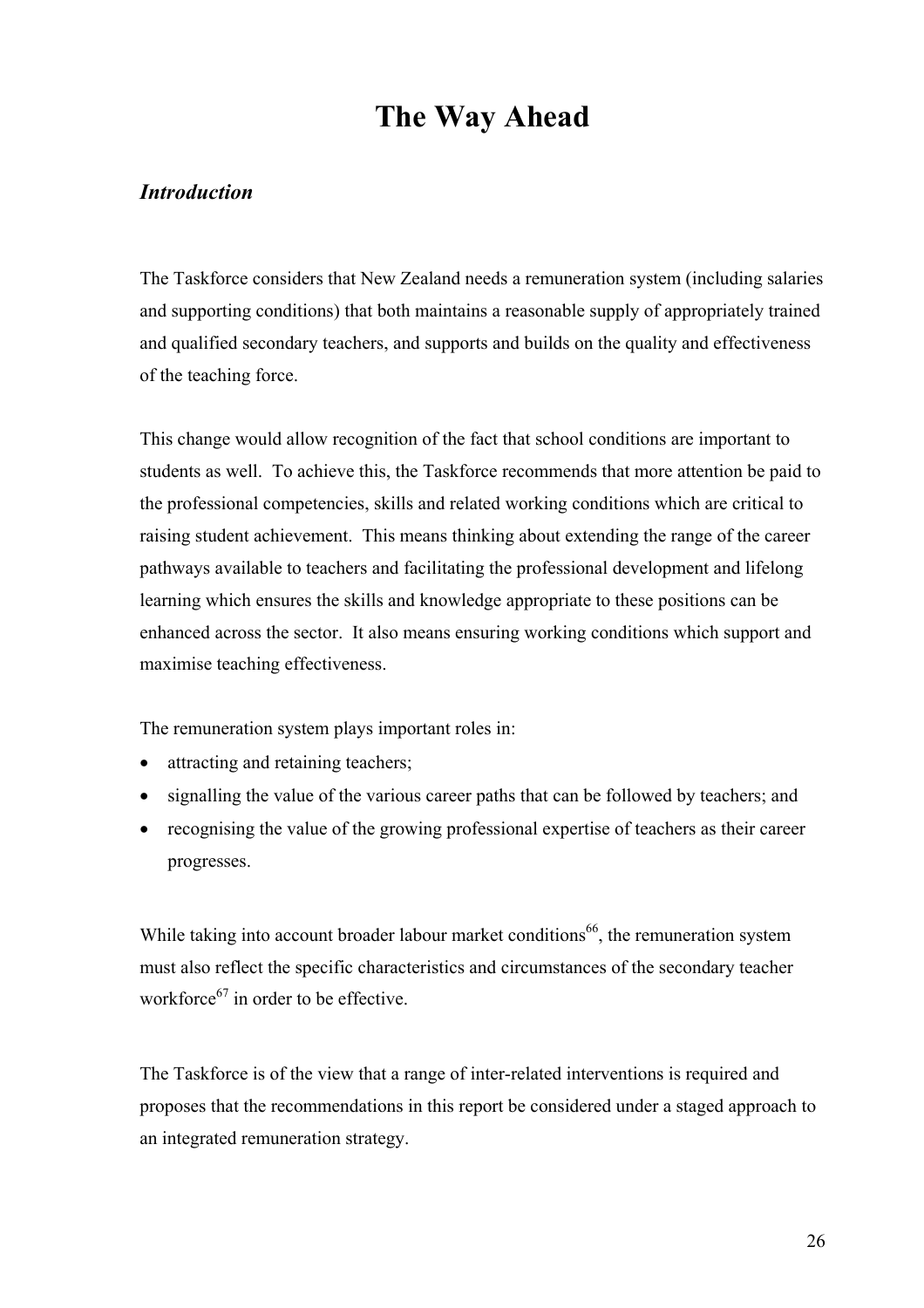## **Principles for a Remuneration Strategy**

Currently, the base salary scale for New Zealand secondary teachers is short compared to other OECD countries. While entry-level salaries appear competitive within the New Zealand labour market, teachers at the top of the base salary scale must depend on moving into management or specialist positions, or on negotiated increases, to improve their salary. The service increment is the only direct salary incentive to improve qualifications.

The Taskforce proposes that over time the sector move to a system of remuneration incentives related to ongoing professional learning. The staged implementation of the recommendations in this report form the basis of a remuneration strategy. The Taskforce believes that the following principles would be reflected in the remuneration system once the recommendations in this report have been achieved:

- An increasingly qualified workforce;
- Enhanced recruitment and retention;
- A national qualification standard for entry to the secondary teaching profession;
- Ongoing professional development and recognition of ongoing learning;
- Career structures that reflect a broad range of career pathways;
- A remuneration system that recognises the desired characteristics;
- Equal access to the qualifications and career pathways for all secondary teachers;
- Established infrastructure underpinning the remuneration system, with well-designed qualifications and career pathways; and
- A settled industrial environment as a prerequisite.

#### *Recommendations*

- The Minister note that the Taskforce considers that these recommendations are interdependent; and
- The recommendations in this report are implemented in a staged, planned manner to reflect the principles above.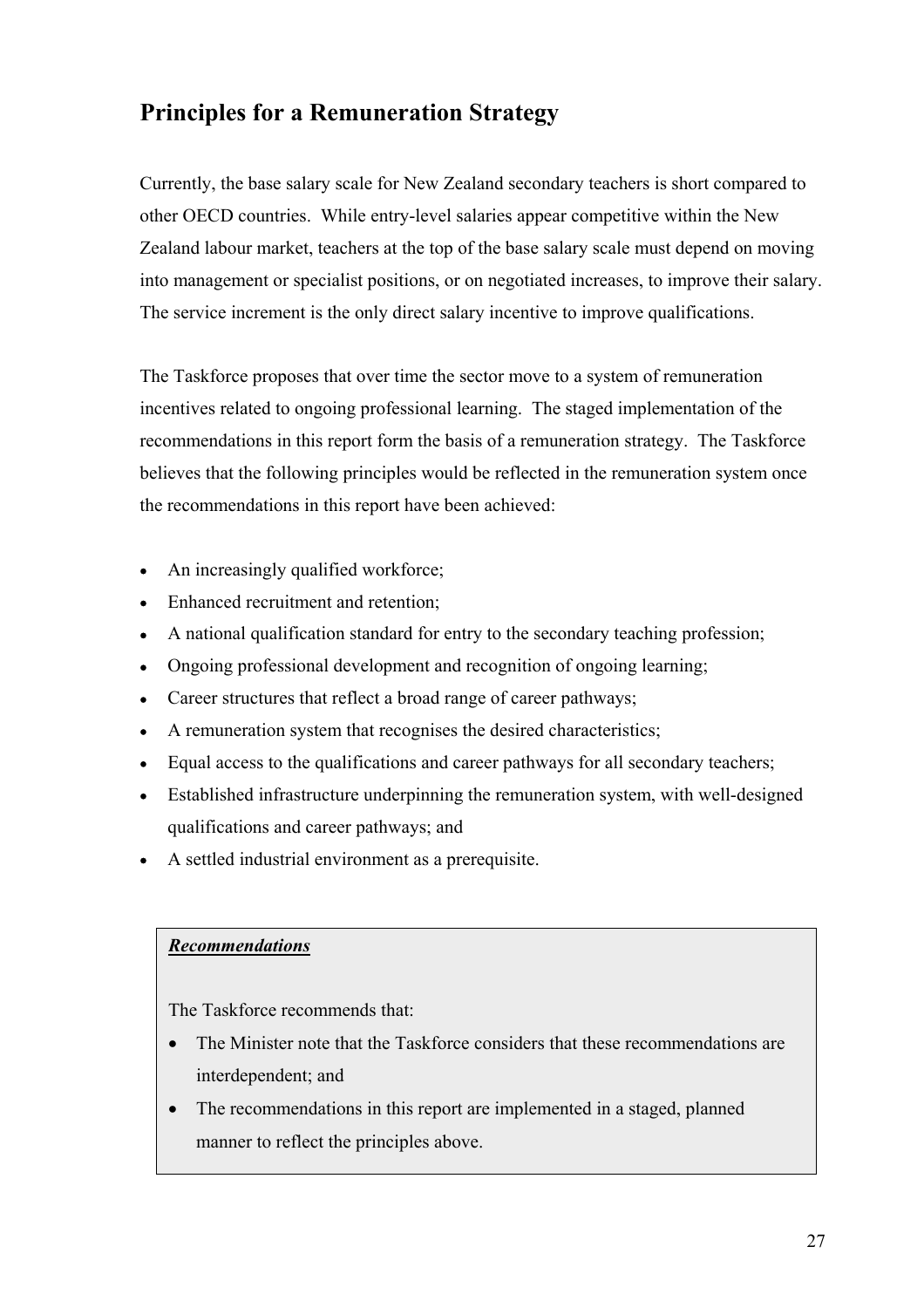As part of a remuneration strategy, the Taskforce makes the following recommendations:

## **Career Pathways**

Significant discussion in Taskforce meetings and visits has centred on the idea of creating multiple career pathways for teachers, particularly for those who wish to focus on professional teaching practice. Other pathways might be teacher mentoring, student guidance, ICT, or  $\frac{\text{co}}{\text{extra-curricular}}$ <sup>68</sup> student learning opportunities.

A broader range of career pathways would offer more attractive career prospects to young graduates and in this way should improve recruitment into the service. It would also improve retention of experienced teachers.

#### *Recommendations*

The Taskforce recommends that:

- The range of career pathways be expanded;
- A new career pathway be established for classroom teaching specialists;
- Further new career pathways be established, including teacher mentoring, student guidance, ICT and co/extra curricular student learning opportunities; and
- These career pathways be underpinned by improved professional development and teacher-focussed qualifications.

## **Professional Development and Recognition of Learning**

## *A model for advanced Secondary Teaching qualifications*

In its deliberations, the Taskforce has identified that current professional development is not necessarily 'fit for purpose'. Resourcing for professional development is under significant pressure, leading to inequities in access.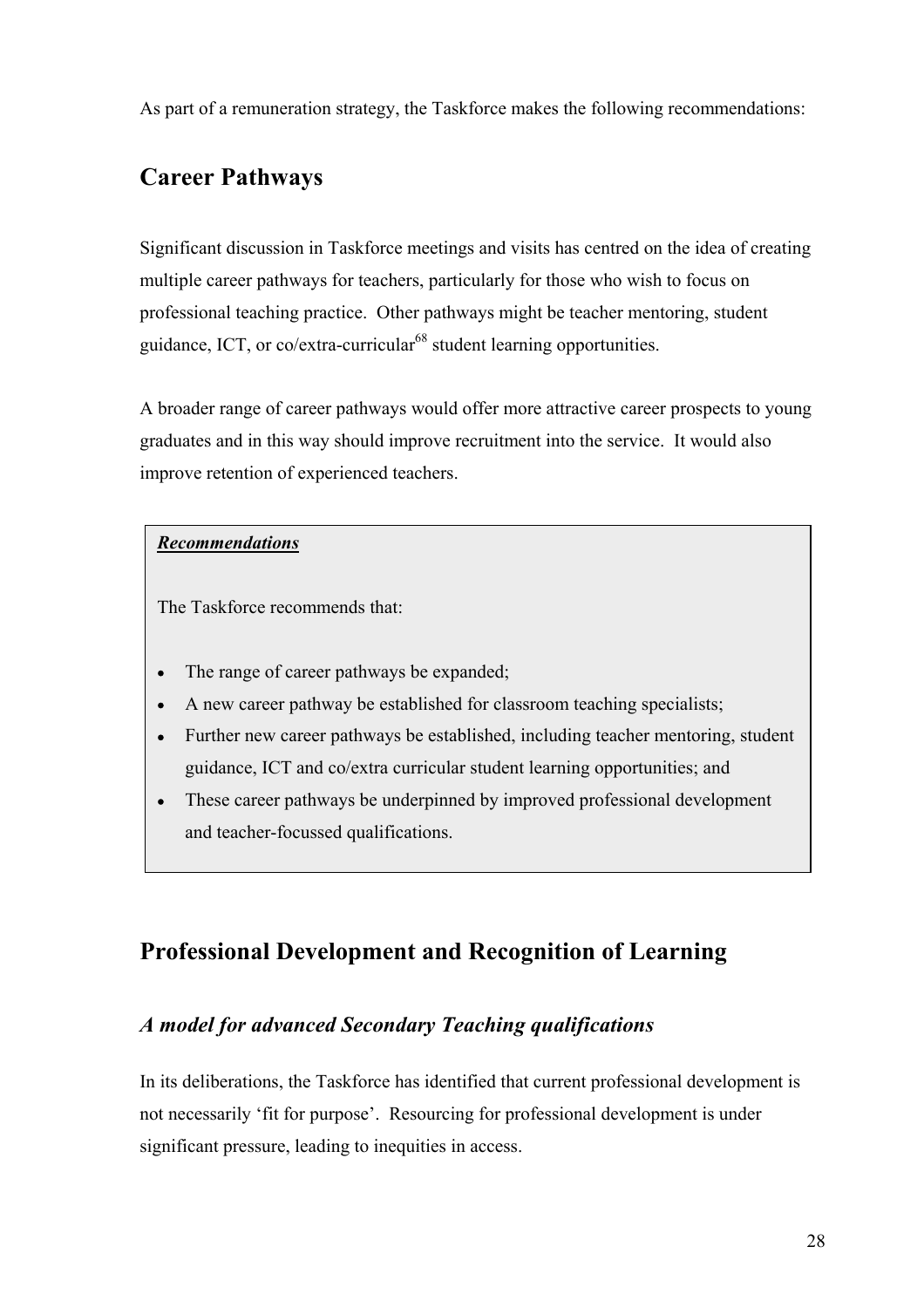The Taskforce envisages new qualifications pathways to recognise professional practicebased learning and other relevant learning, and to set direction for them. These learning pathways will be built on and extend the professional development teachers undertake throughout their careers.

The qualifications pathways provide a mechanism to formally recognise the advanced learning secondary teachers undertake. This mechanism incorporates milestone qualifications along multiple pathways.

#### **Aims**

The qualification would be:

- aspirational;
- owned by the profession, possibly with oversight from the New Zealand Teachers Council;
- assessed against rigorous standards; and
- quality assured.

The standards would include, but would not be limited to, a combination of formal learning, portfolios of work for assessment, research, practice-based learning and assessment of competencies against the standards. The qualifications would be situated in teacher practice and therefore an extension of their everyday work.

Several 'milestone' qualifications would be developed at postgraduate level (possibly Postgraduate Certificates, Postgraduate Diplomas and Masterates (see diagram that follows). These milestone qualifications would be achieved through the accumulation of specified credits. The qualifications would be either New Zealand or National Qualifications on the New Zealand Register of Quality Assured Qualifications ('the Register').

The qualifications will include mechanisms for credit transfer and will have currency in the wider employment market in order to increase the attractiveness of teaching to potential recruits to the service.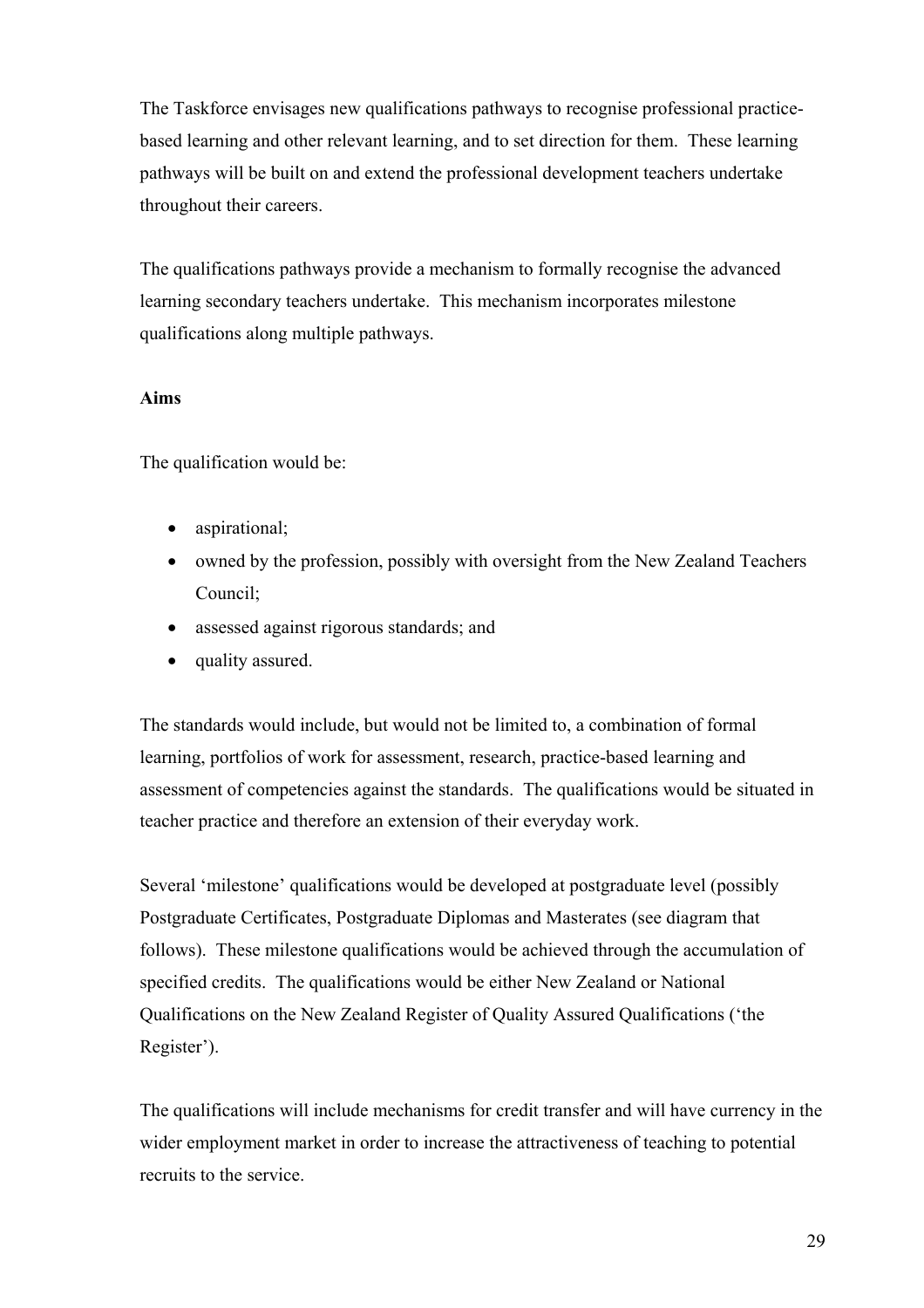#### **A Qualification Pathway Model.**



*Work-related Professional Development, learning & skills development occurring through career* 

Accumulated credits generate qualifications of appropriate type and appropriate level. It is intended that all teachers should have an equal and transparent entitlement of access both to the qualification pathways and to the milestone qualifications.

There will need to be consideration of resource allocation so that effectiveness of the pathways is maximised in order to:

- Ensure that there is appropriate and accessible professional development and professional development time for secondary teachers to underpin the learning which will form the basis of the pathways;
- Ensure schools and teachers understand and engage with the pathways effectively; and
- Include recognition for knowledge, skills and competencies demonstrated by practising teachers in the classroom or in other roles performed by teachers in schools.

The Taskforce recognises that there will need to be an infrastructure created to support the pathways and that there will be a transitional period during which time the systems and qualifications will be established.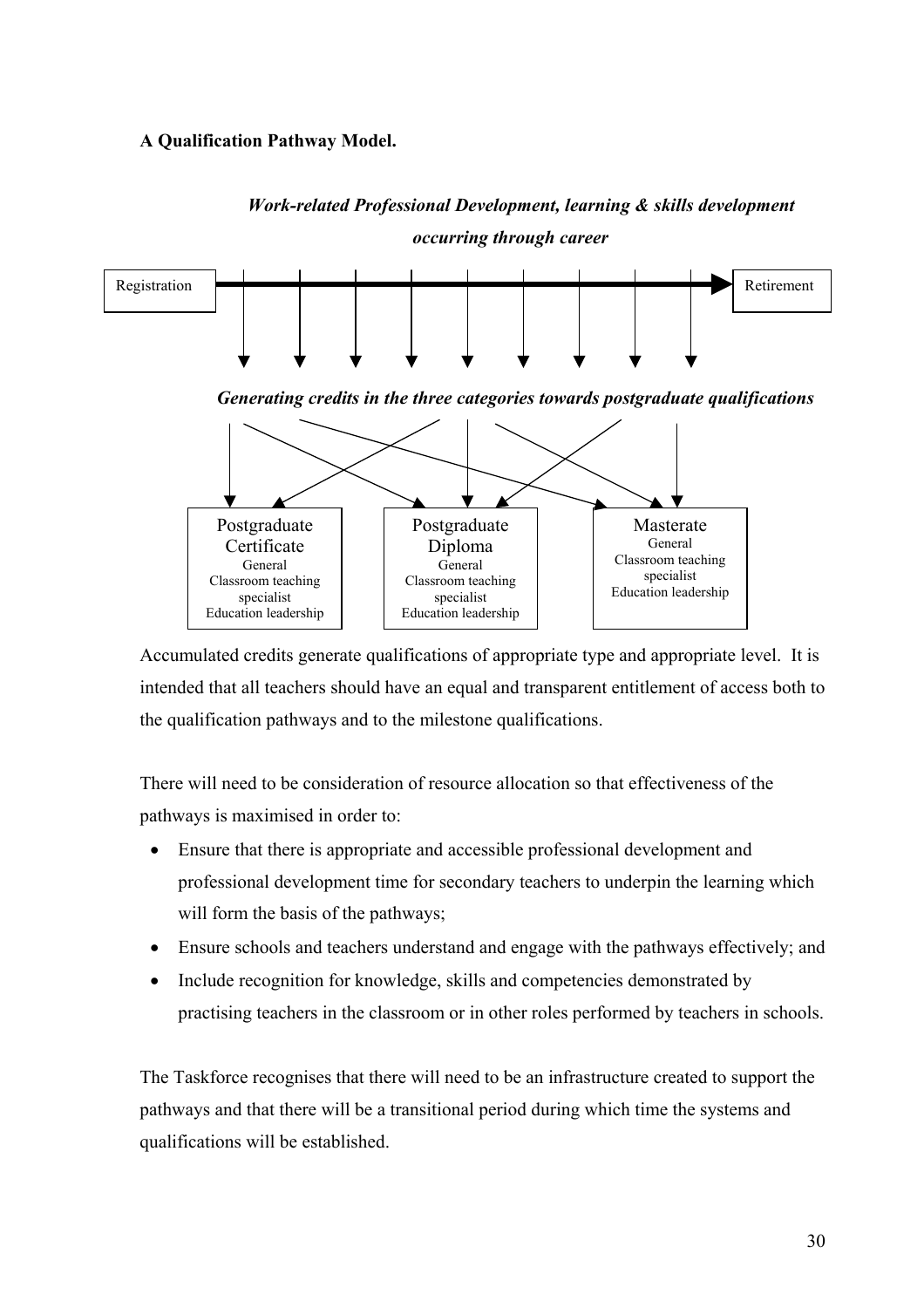#### **Development and Implementation**

The proposed new pathways and qualifications would be registered on the New Zealand Register of Quality Assured Qualifications. The qualifications would be nationally-based, quality assured and capable of recognising both learning through accredited providers and workplace-based learning. Credit transfer mechanisms would allow portability and flexibility. There would be national consistency of assessment. The qualifications would encourage teachers to invest in and build their capability as highly effective teachers. These qualifications must be fit for this purpose.

It is anticipated that there would be several categories of qualification – general, classroom teaching, and education leadership. The credits for these qualifications would be generated from core components, classroom teaching specialist components, and education leadership components. Some core components would be common to all qualifications at a particular level. The other components would be selected by the teacher (from the approved range) and the type of qualification will reflect the emphasis of the majority of components.





Some of the standards, courses and papers which may form the basis of the qualifications may already exist, but more will need to be developed. The details of the qualifications would need to be established by a new stakeholder group, established specifically for this purpose, supported by technical advisers, under the aegis of the NZQA.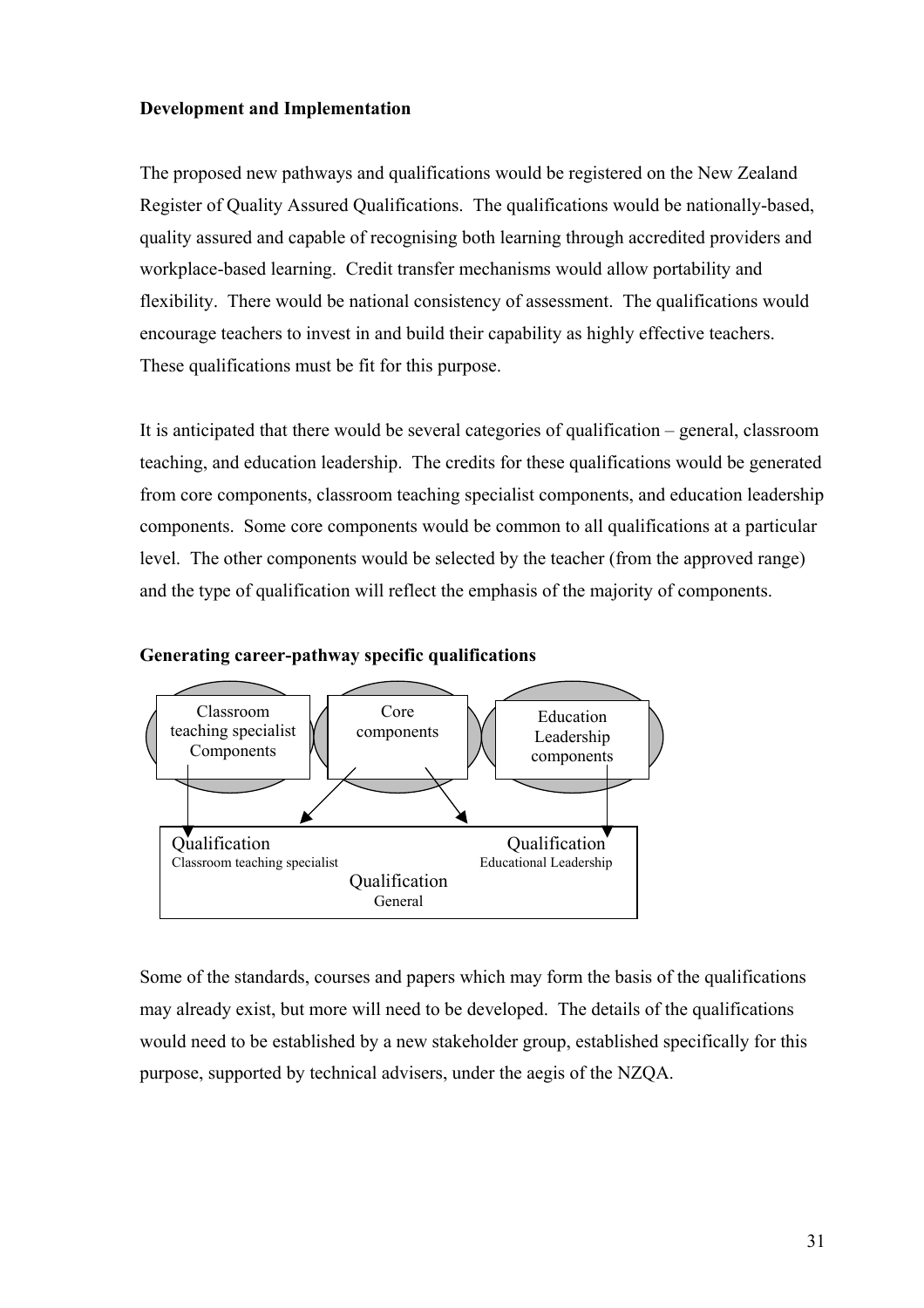#### **Principles of the Qualification Pathways**

The new qualification pathways should be designed around the following fundamental principles:

- The qualification will be open to all secondary teachers;
- The qualifications will be either New Zealand or National Qualifications, registered on the Register of Quality Assured Qualifications;
- The key outcome is recognition for teachers of on-going professional learning, including knowledge, skills and competencies demonstrated in the classroom or in the various roles teachers fulfil in schools, which supports improving learning outcomes for all students;
- Existing career pathways should be broadened and classroom teaching should be a viable promotional pathway;
- Teachers should be free to move between classroom based and management career pathways; and
- $\bullet$ Many different kinds of study/professional development<sup>69</sup> should count towards the qualification that should recognise excellent professional knowledge and practice.

Once designed, the qualification will need to be registered on the Register by an appropriate organisation. This organisation will retain continuing responsibility for the qualifications and work with a stakeholder group. The Taskforce favours NZQA as this body.

When the postgraduate teaching qualification pathway is established and operating and assessed to be working, a qualification remuneration model can be developed by a working group of stakeholder for consideration in the 2007 Secondary Teachers Collective Agreement (STCA) negotiation round.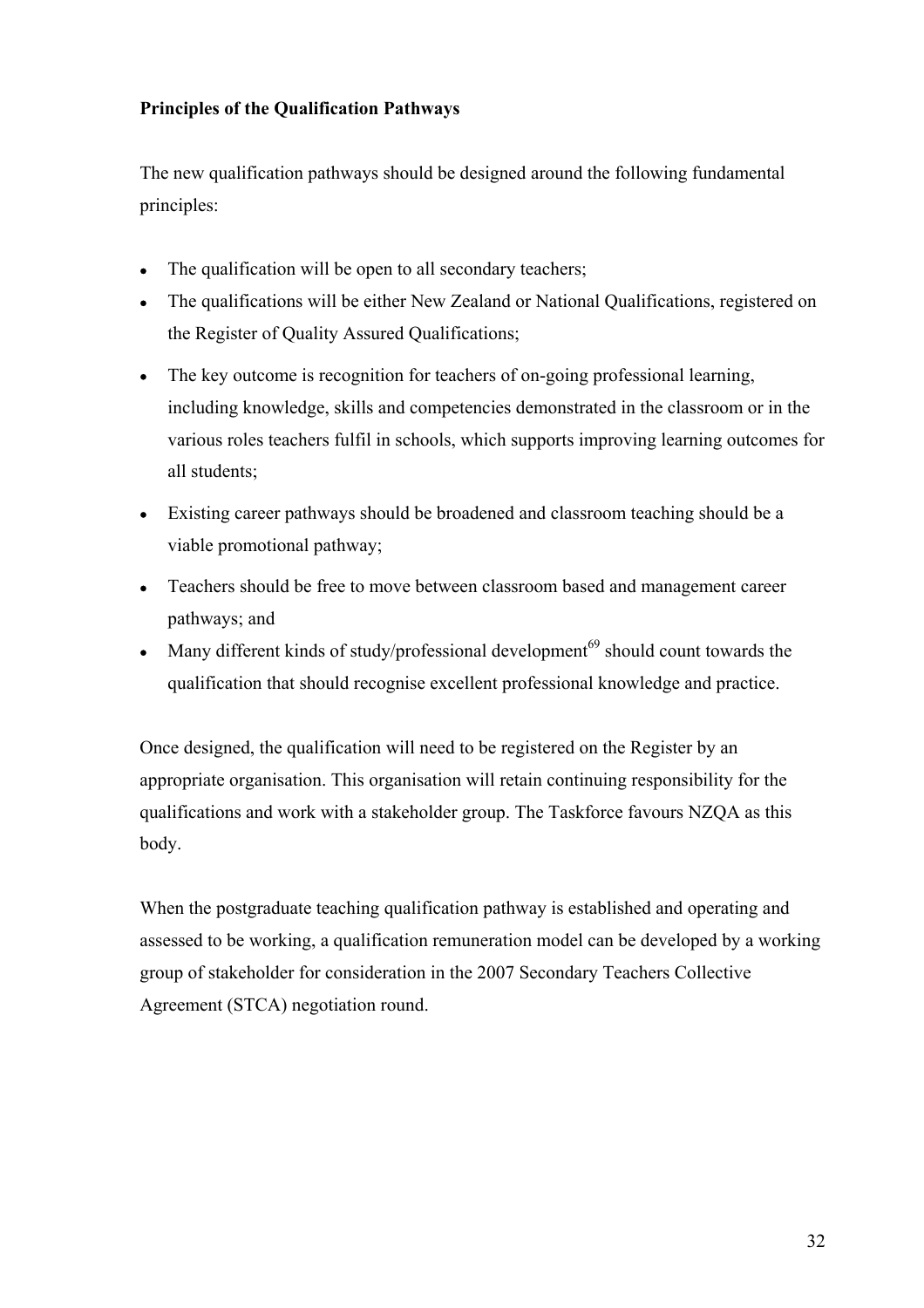## *Proposed Qualification Models*

During its deliberations the Taskforce considered the advantages of two preliminary models to encourage teachers to undertake the advanced qualifications.

#### **Model A**

It is proposed that specialist classroom teacher positions are established on the basis of each school's entitlement staffing.

In order to be eligible for appointment to these positions teachers would be required to hold one of the qualifications from the qualifications pathways.

These positions would have nationally agreed job components, to which schools could add local variations. These required components could include (for example) teacher mentoring, resource development, professional development support for other teachers, support for other teachers working towards pathway qualifications, beginning teacher support and student teacher development.

Each position would generate a number of additional salary units on top of the base scale salary. It is also proposed that these positions would carry with them an additional time allowance associated with the performance of the specific duties which are agreed to define the role. Boards would have to apply for the additional units and time allowances, as they do for other existing additional components, such as the Beginning Teacher Time Allowances. The number of additional units would depend upon the qualification held. The time allowance would be the same regardless of the qualification held.

To be eligible for the additional units and time allowance associated with these positions the Board would have to demonstrate that:

- The position was nationally advertised (regraded if there is no actual vacancy)
- The appointee holds one of the qualifications generated from the qualifications pathways.
- The duties of the position include the specified core requirements.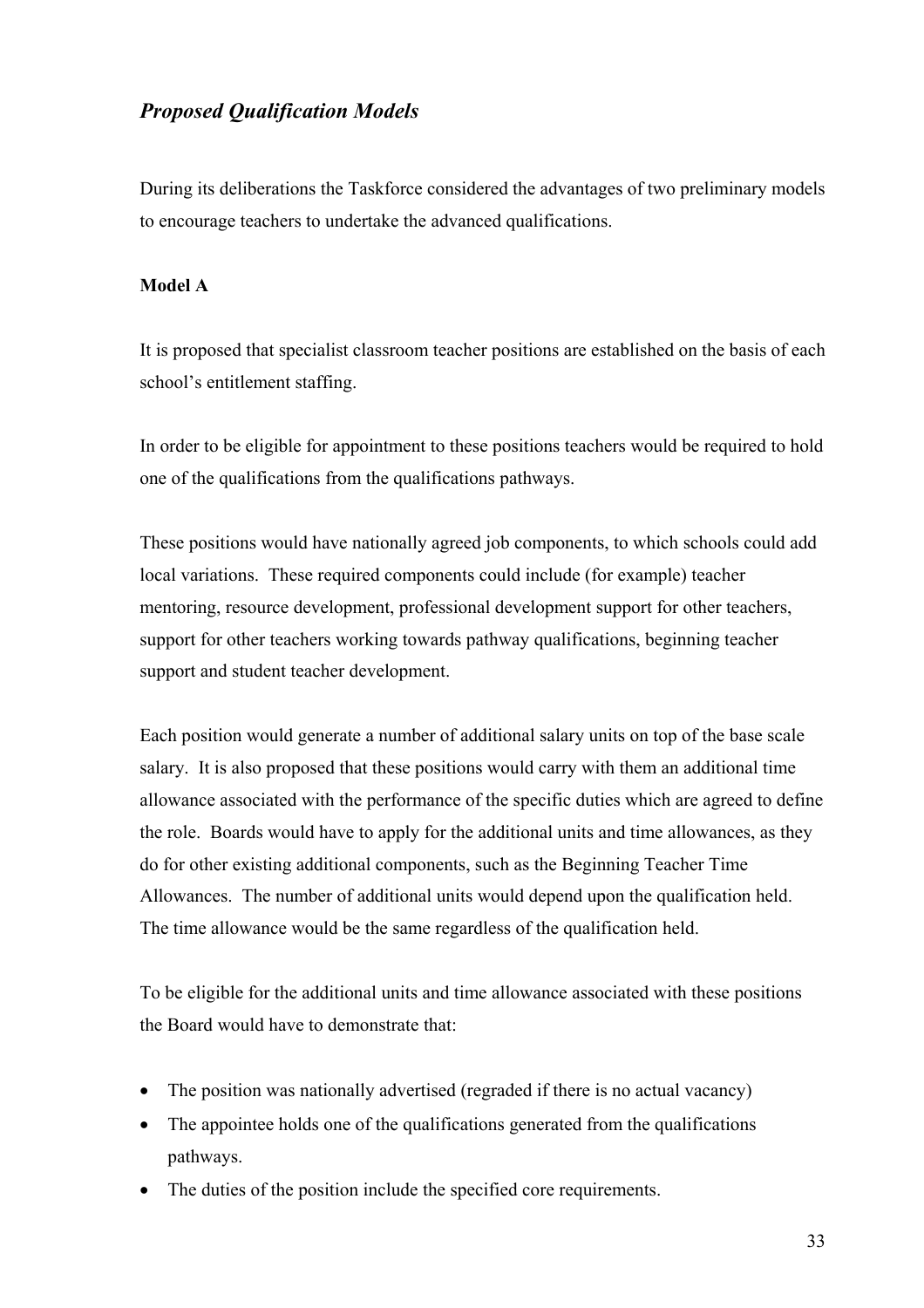Teachers holding the pathway qualifications would also be free to use these as part of their application for any other teaching or management positions.

The advantage of this model is that it is consistent with current secondary teacher expectations and acceptance of additional payments above the base scale rates for extra responsibilities.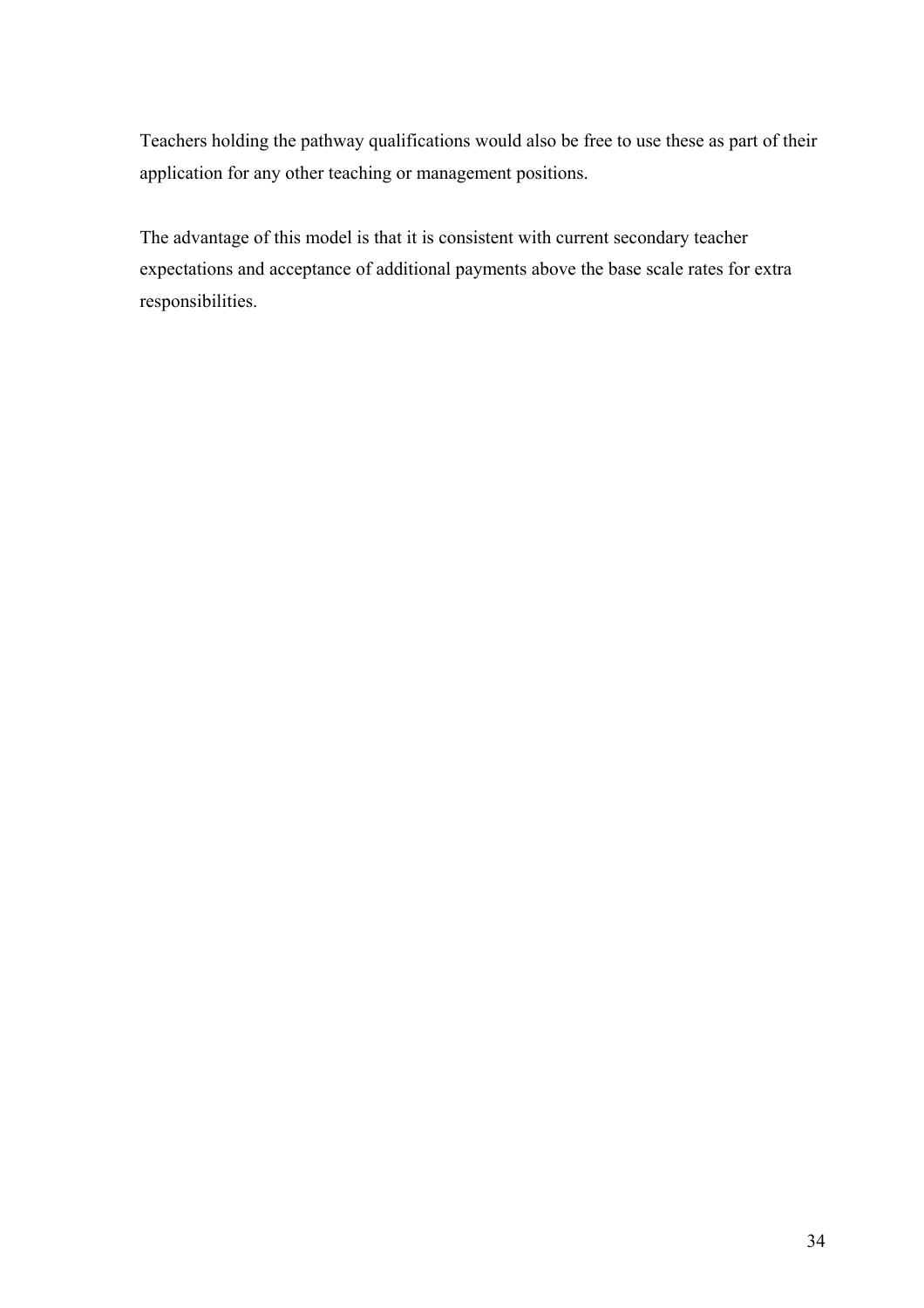#### **Specialist Classroom Teacher Positions**

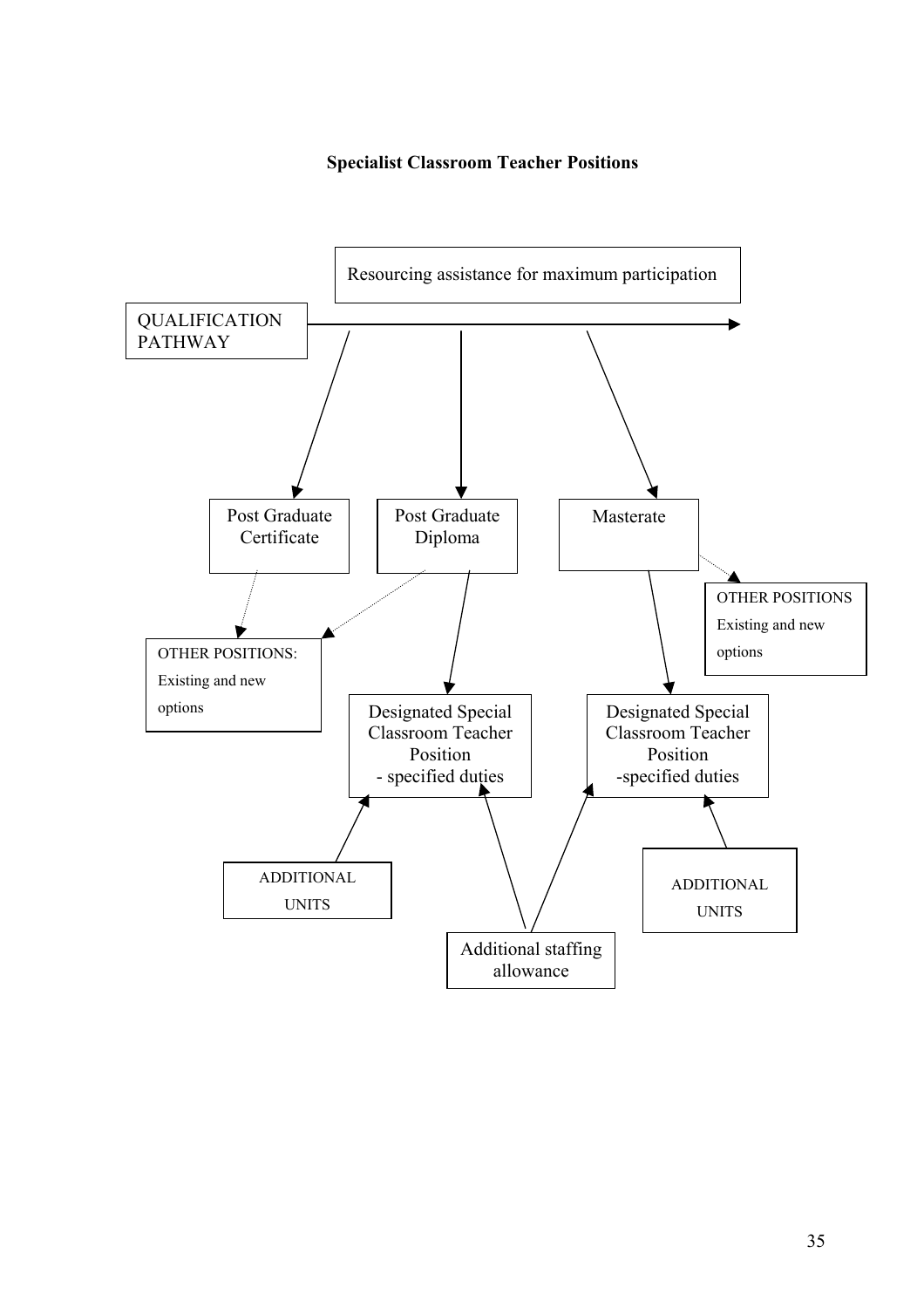#### **Model B**

It is proposed that all secondary teachers may access the new qualifications and pathways. On achieving a milestone, either on completion of an advanced qualification, or a set of components, the teacher would access additional remuneration. The teacher would be paid a premium above the base scale, with the premium increasing as each set of components or qualification is achieved, as illustrated in the diagram below.



Generally, a teacher would opt in to the qualifications on approaching their qualifications maximum on the base scale; however, a fully registered teacher may opt in earlier.

The teacher progressing through, and on achievement of, the qualification would provide mentoring, induction and professional development support to other teachers in the school. On achieving the qualification the teacher would be entitled to the specific designation, e.g. Classroom Teaching Specialist.

The benefit of this proposal is that more teachers would be able to access an additional payment without being limited by the number of extra positions available.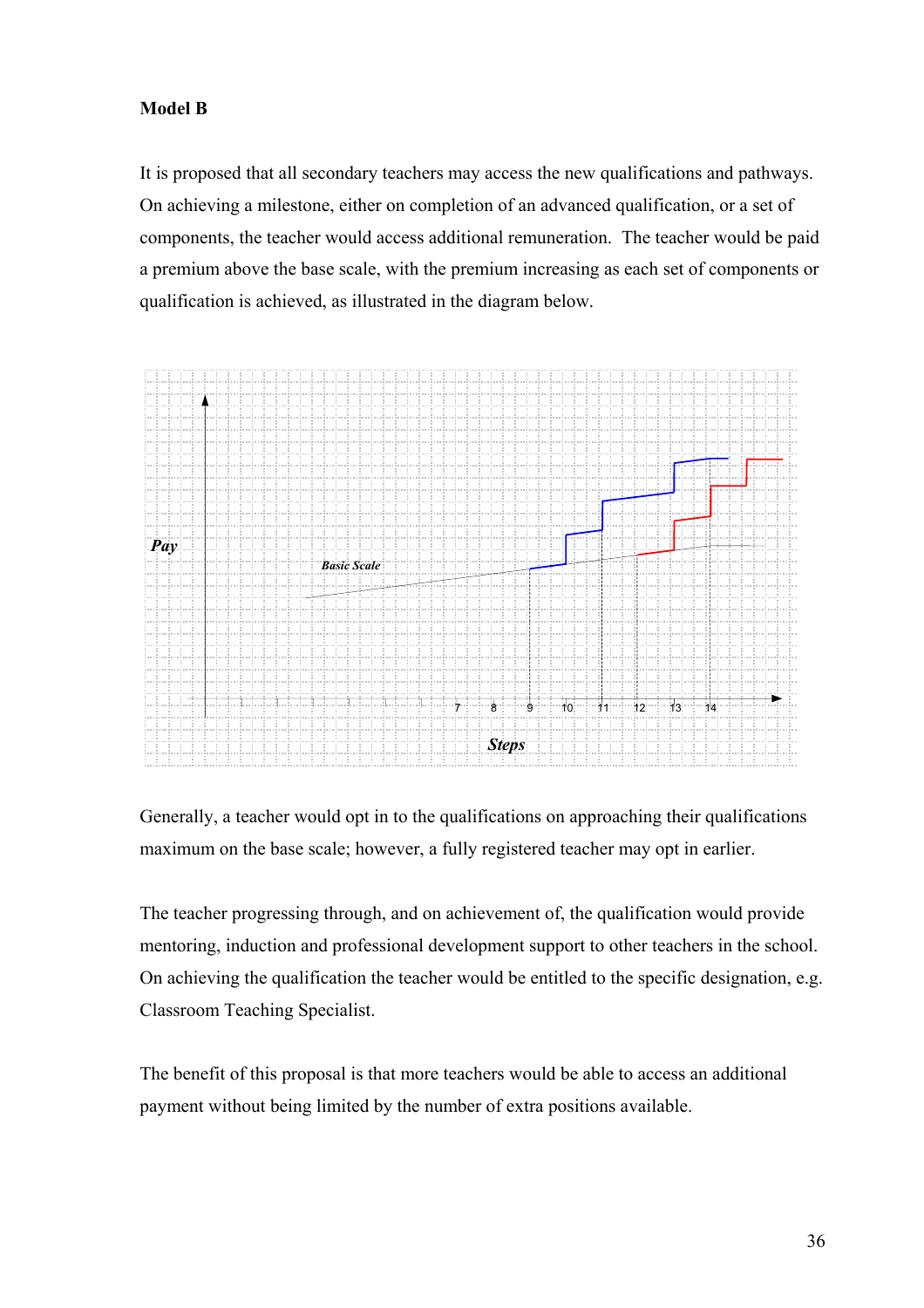#### **Transition issues**

Developing and implementing a fully operation qualification pathway for post-graduate teaching qualifications may take until at least 2005. During the transitional phase, detail of the pathways can be communicated so that the system is clearly understood.

In the interim, expected roll growth in the secondary system will demand retention of experienced secondary teachers. This is a matter that will require careful consideration by the Minister.

#### *Recommendations*

- Postgraduate practice-based secondary teaching qualifications be developed on the basis of the principles established by the Taskforce;
- These qualifications be designed to underpin a variety of career pathways, including:
- classroom teaching specialism;
- teacher mentoring;
- student guidance;
- ICT specialism; and
- co/extracurricular specialism.
- A stakeholder group be established to design these qualifications in conjunction with NZQA; and
- Appropriate resources be allocated to develop, maintain and implement this programme of professional development so that equity of access can be assured.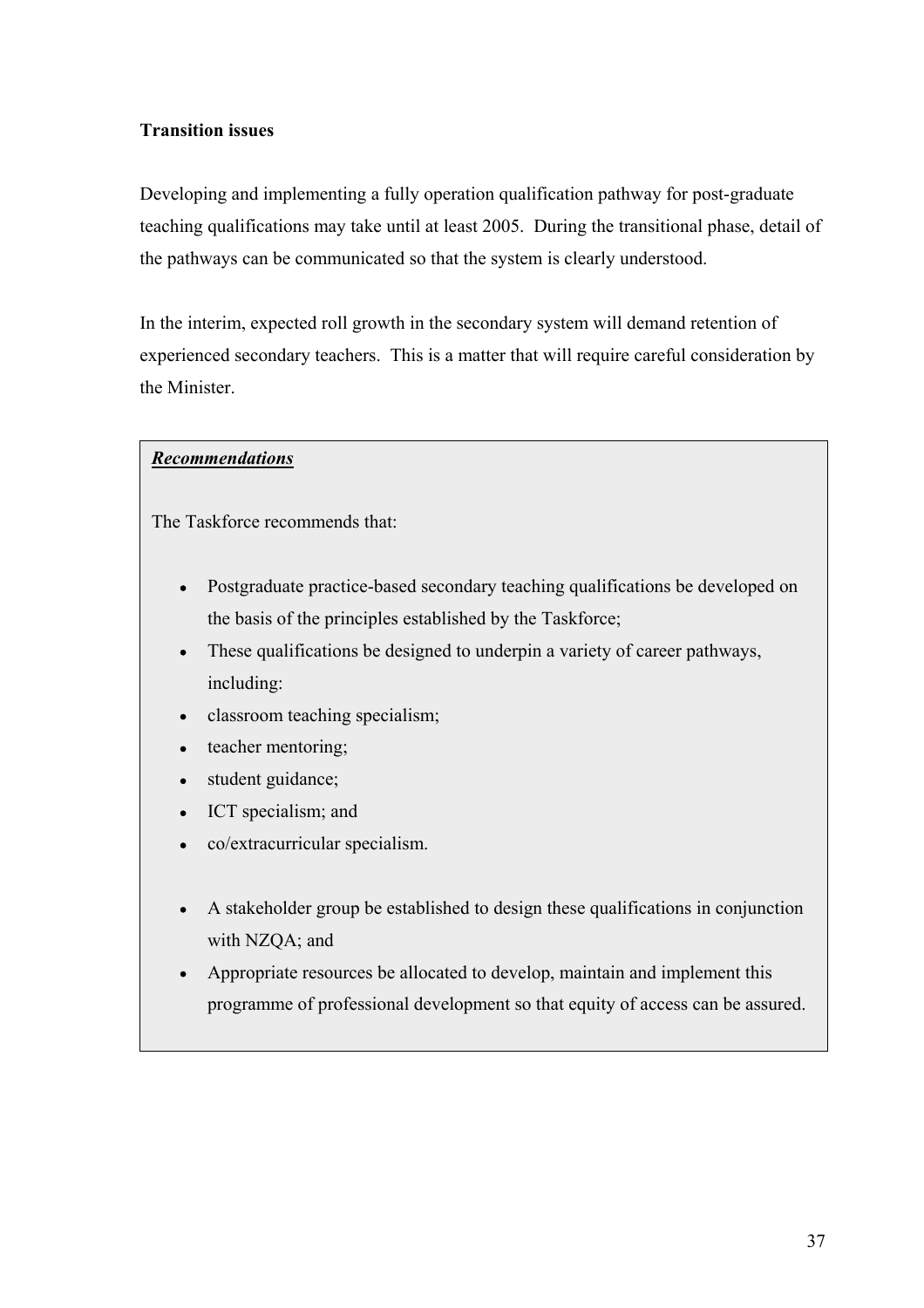## **Salary**

#### **Base scale salary structure**

The Taskforce understands that the last settlement of the STCA delivered a salary level that appears to be meeting recruitment needs of base scale positions. It is important that this situation is sustained over the next decade while the recommended remuneration strategy is implemented<sup>70</sup>. The Taskforce explored various ways in which this could be achieved but could not reach a definitive position.

### *Recommendation*

• The Taskforce recommends that prior to the commencement of the 2004 STCA negotiations, an objective mechanism be determined to achieve security for teachers in their current remuneration. This mechanism is required to secure a stable industrial environment while a new system is explored and agreed.

### **Units**

In the course of its deliberations the Taskforce heard from a variety of sources concerns about the effectiveness of units in recruiting and retaining middle management teachers.

### *Recommendation*

The Taskforce recommends that the Government consider the role of units in the recruitment and retention of middle managers.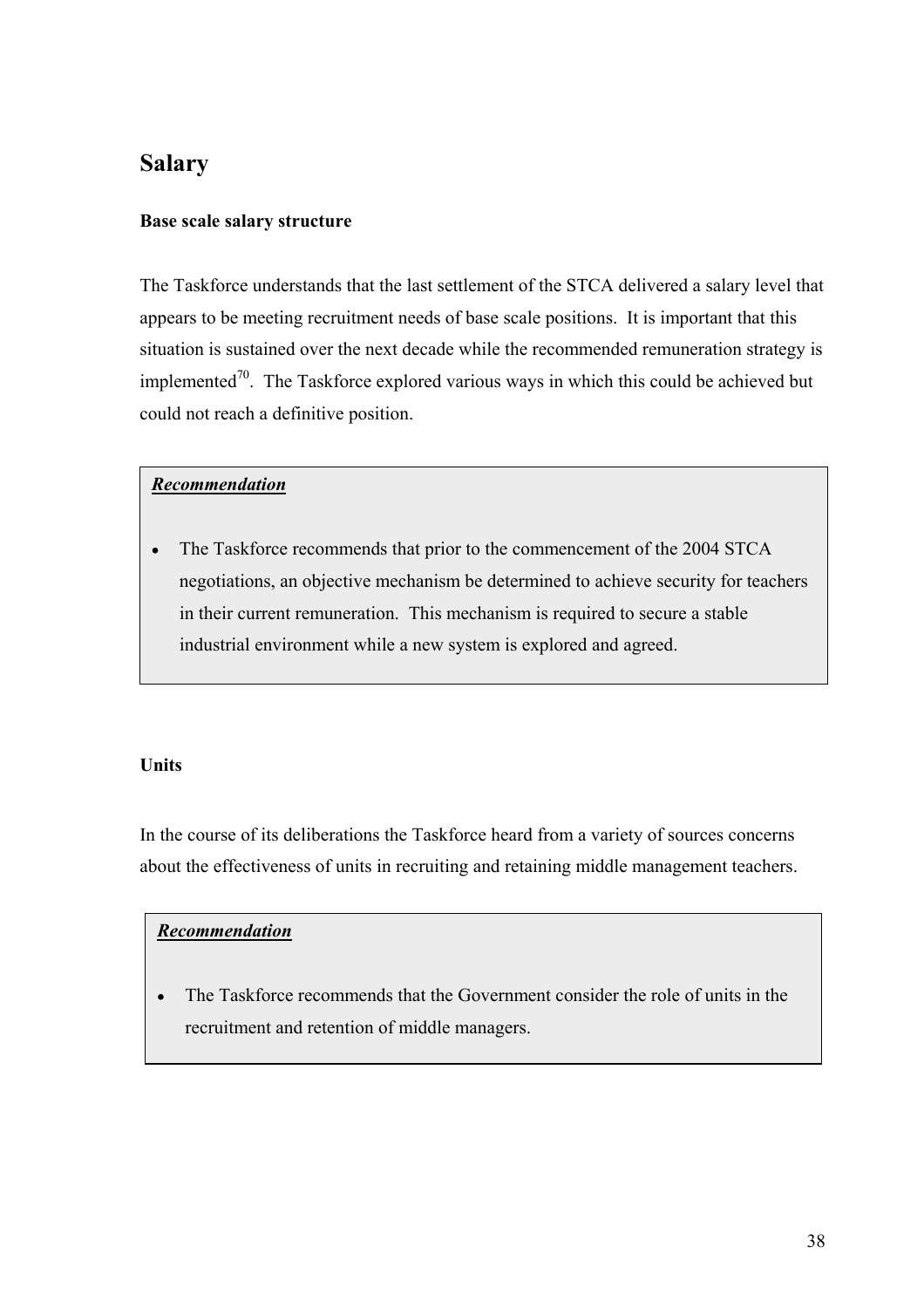### **Recognition of Qualifications**

The Taskforce would like to see:

- continued emphasis on qualifications when entering the profession; and
- better mechanisms, through a structured approach, for recognising advanced professional knowledge and practice

Retention of teachers could be affected by increments on the scaledependent upon attestation, as now, but focussed professional development which would enable teachers to develop career pathways could be linked to the remuneration system, attracting more of our best graduates into the profession.

### *Recommendation*

• The Taskforce recommends that when the post-graduate teaching qualification pathway is established, operating and assessed to be working, a working group of stakeholders be established to develop a qualification remuneration model for consideration in the 2007 STCA negotiations.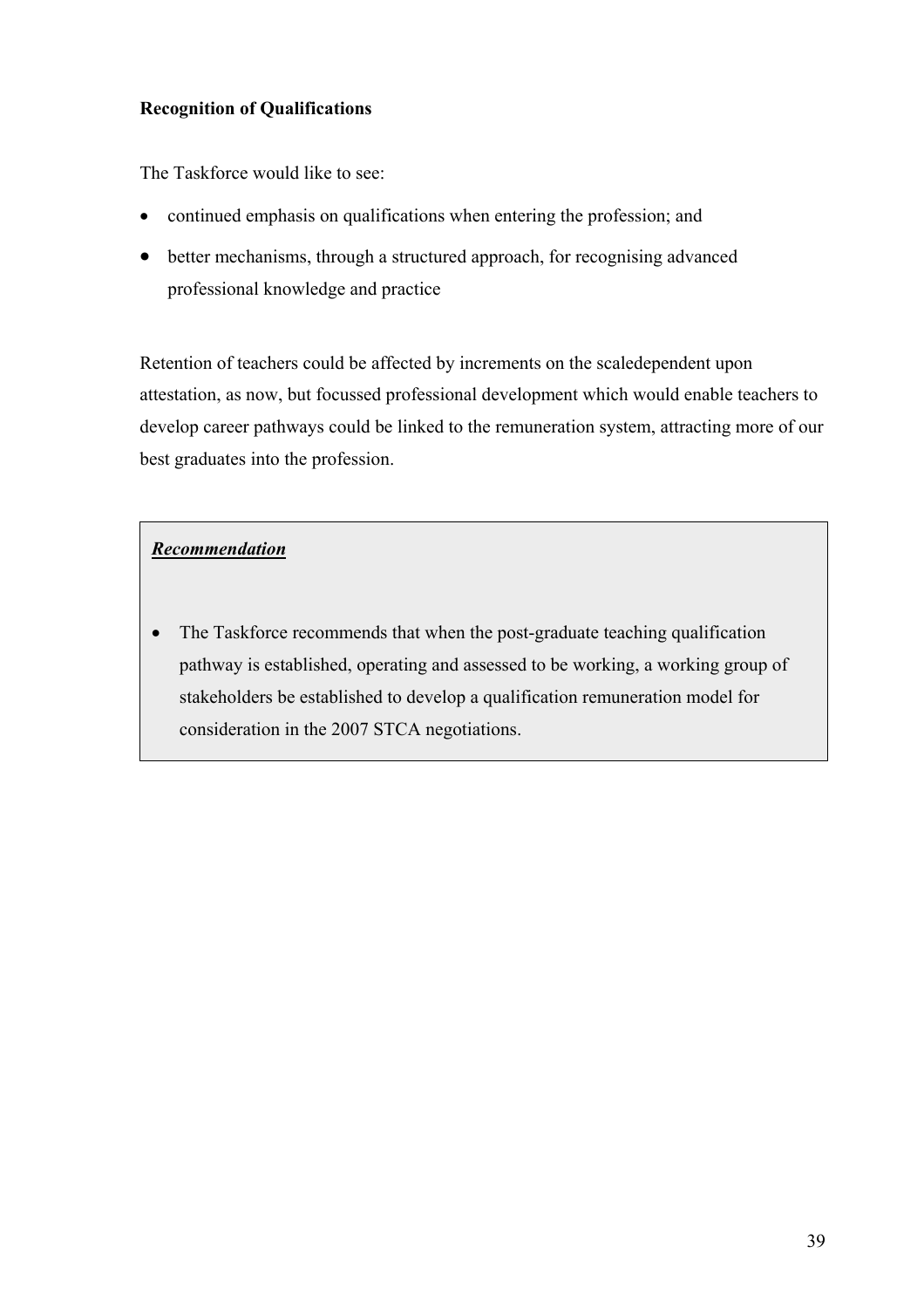## **Non-salary remuneration**

**Exit provisions** – The Taskforce has heard submissions that some assistance may be required for individuals who, because of serious health states, will never return to the workforce and wish to exit the profession with dignity.

#### *Recommendation*

- The Taskforce recommends that the Government consider a provision in the STCA for medical retirement.
- **Student loans** The Taskforce has been advised that approximately 20% of newly trained teachers do not go into secondary teaching. In addition, a significant number of beginning teachers are lost from the profession<sup>71</sup>, though a number return within a few years<sup>72</sup>. Together with the growing student rolls and the ageing of the profession, these factors create a need to improve the recruitment and retention of effective new teachers. The Taskforce believes that action does need to be taken to recruit and retain newer teachers generally in the secondary teaching service during those years of current significant loss. The Taskforce notes that the Government has recently introduced a scheme to provide payments to help repay student loans to new teachers in subject areas and in regions where staffing difficulties are particularly acute. The issue of student loan abatement has been raised with the Taskforce during its deliberations as a mechanism to aid recruitment and retention of newer teachers.

#### *Recommendation*

- The Taskforce recommends that the Government consider extending a student loan abatement scheme to other target groups as the need arises.
- **Sabbaticals** The Taskforce has heard submissions in favour of a paid sabbatical system. A sabbatical scheme could be expected to improve retention and contribute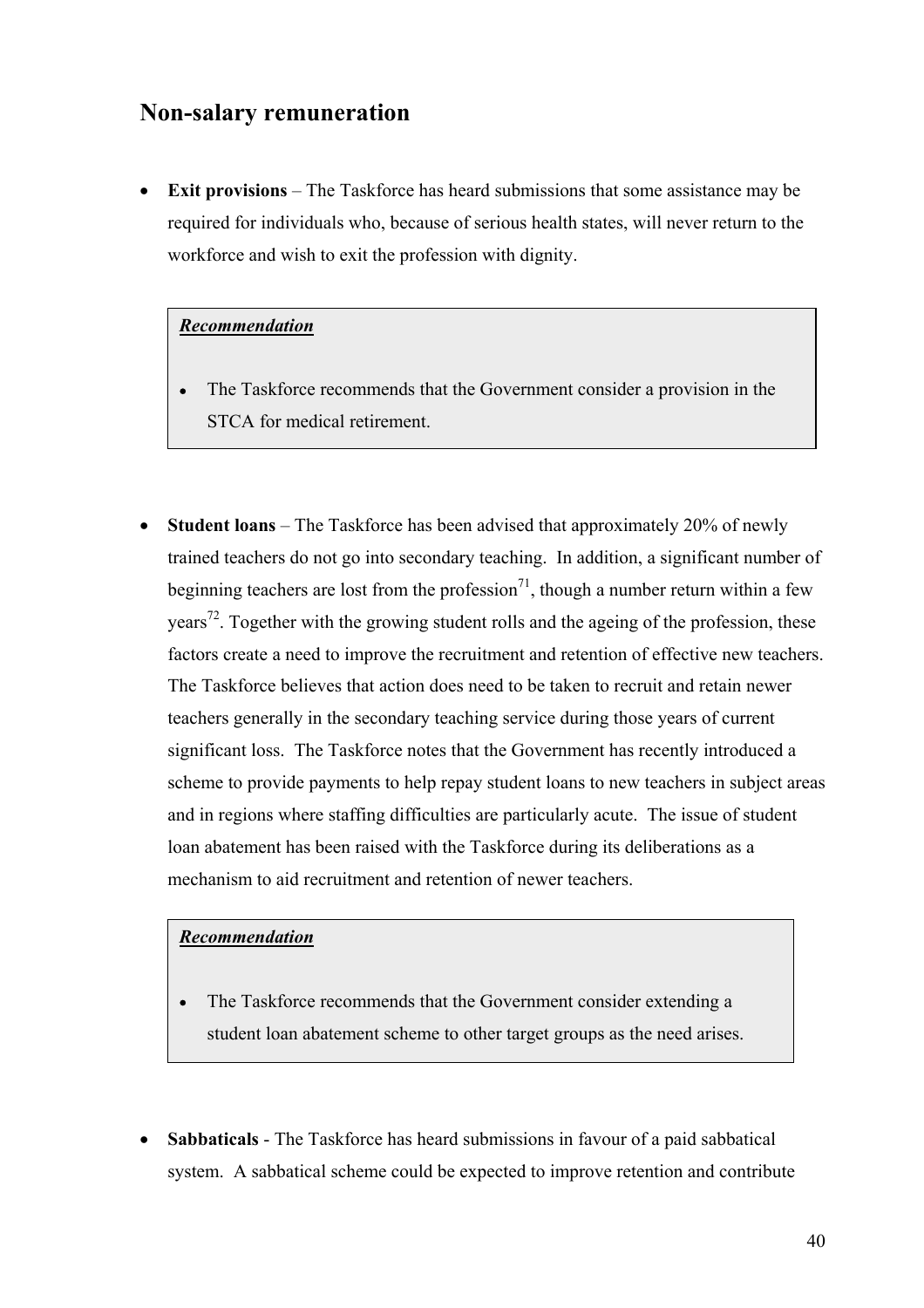towards improvements in the overall qualification of the teaching force. The Taskforce believes that though such a scheme could be considered at this time, implementation would be difficult in a period of significant roll growth and pressures on retention of teachers. The Taskforce would therefore suggest that any implementation could be effective when falling student rolls begin to ease pressure on secondary teacher supply.

#### *Recommendation*

- The Taskforce recommends that the Government consider implementation of a paid sabbatical scheme when falling rolls begin to ease pressure on secondary teacher supply.
- **Superannuation** The Taskforce received many submissions in support of a superannuation scheme for secondary teachers. This was considered in the context of recruitment and retention. It is noted that a wider state sector scheme for an employer contribution to retirement savings has been announced, and that all teachers will be eligible to participate from 1 July 2004. The Taskforce commends the Government on this initiative.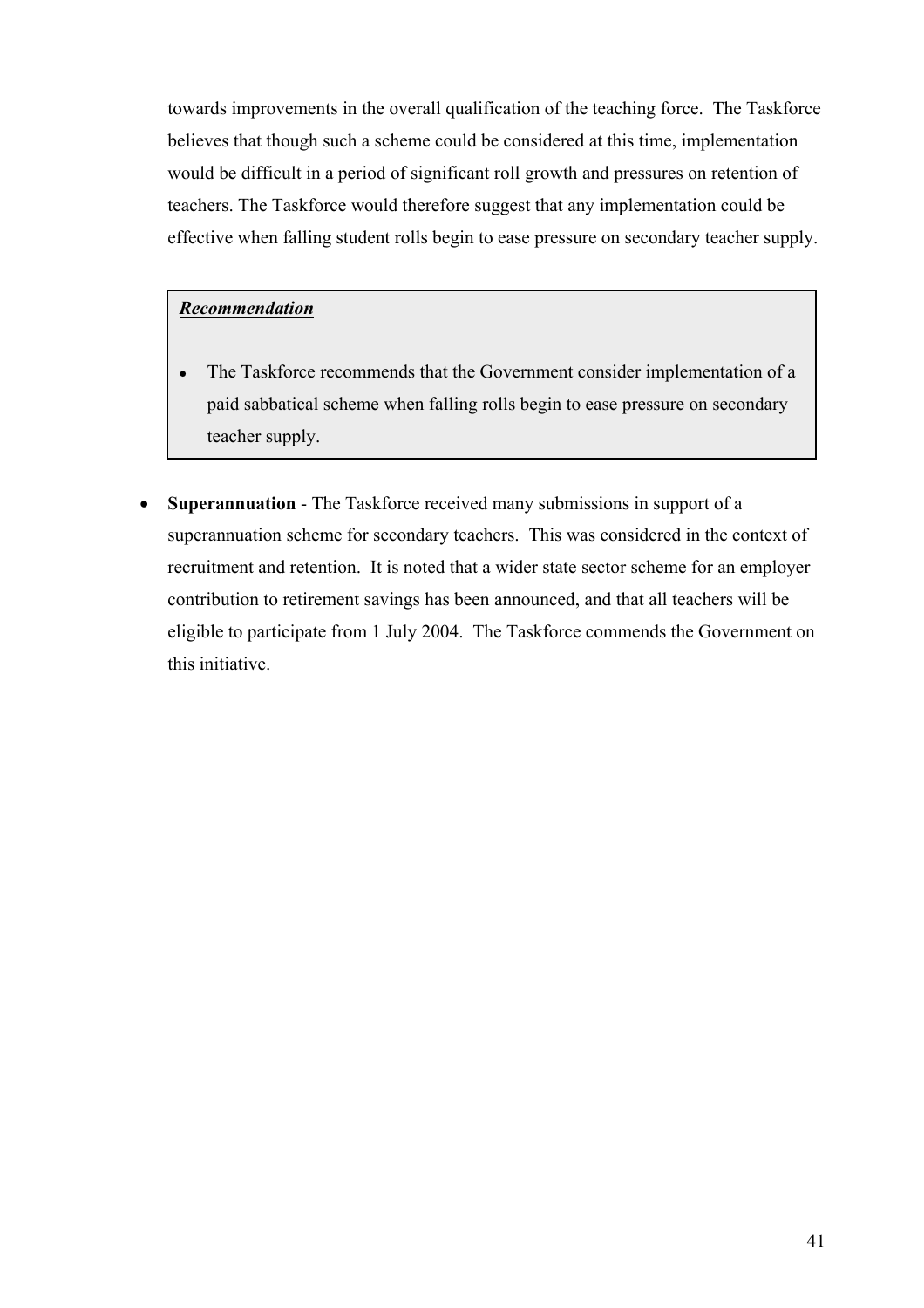## **Workload within School Organisation**

Workload can be affected by a number of factors within school organisation, including the provision of non-contact time, the level of ancillary support and the environment within which teachers work.

Workload pressures on teachers came through as a key issue of concern in the feedback to the Taskforce from schools up and down the country. The Taskforce believes that the guaranteed non-contact time for secondary teachers has been a significant step in addressing this in a pragmatic way.

However, the Taskforce was presented with a body of evidence indicating that further examination is needed of:

- the role of the teacher and unit holders;
- the workload they carry;
- current best practices of workload management in schools; and
- the structures that teachers work under.

The Taskforce was also advised that some of the tasks undertaken by teachers and unit holders could be performed by ancillary support staff. It is of the opinion that the role of ancillary staff in supporting the work of teachers should also be further examined.

#### *Non-contact time*

The Taskforce heard evidence that the contractual non-contact provisions were not always applied. The Taskforce is of the view that all parties should cooperate to ensure that schools observe existing contractual non-contact provisions in order to effectively assist in the management of secondary teacher workload. In turn, more manageable workload will assist in the recruitment, and particularly in the retention of teachers. The Taskforce believes that these contractual obligations should be audited by the appropriate authority.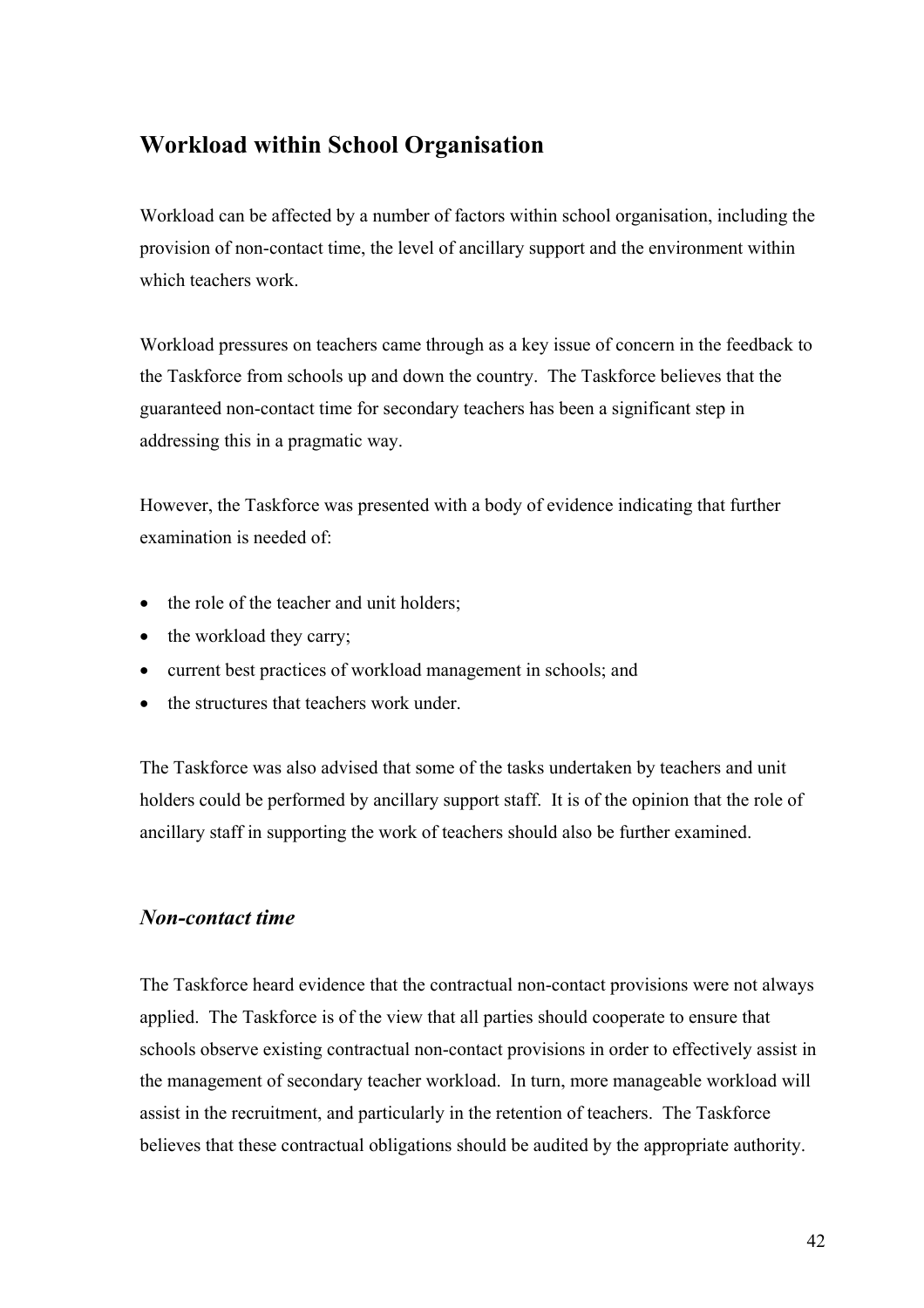The Taskforce is particularly concerned about the pressing issue of the recruitment and retention of middle management. The Taskforce is of the view that the allocation of additional non-contact time to teachers engaged in key positions, such as heads of departments, to carry out their administrative, curriculum management and leadership responsibilities would aid significantly in easing the pressure on these positions. There is already considerable evidence here and overseas of the urgent need to consider this issue. The Taskforce therefore recommends that this is one of the areas of consideration of the workload study proposed below.

The Taskforce has heard that the issue of units being allocated without time allowance attached has created a variety of management practices which are not always desirable in terms of educational outcomes. The Taskforce recommends that in the proposed workload study attention is given to identifying good practice in the context of this issue.

The Taskforce heard accounts of some experienced teachers choosing early retirement because of pressures of work. The Taskforce also heard accounts of schools offering reduced class contact time to teachers as they approached the end of their careers. Given the need to retain as many effective experienced teachers as possible, especially through the present secondary roll growth period, the Taskforce further recommends that there be investigation of possible mechanisms to allow reduced class contact time for teachers approaching the end of their teaching careers.

### *Ancillary Support*

The Taskforce has been given considerable evidence to show that more ancillary assistance is needed in secondary schools, but it has not had sufficient time to establish the details of the best ways to apply any additional support, or of the exact quantum needed. More information is required in order to determine how best to allocate resources in this area and it is recommended that the workload study proposed below examine how ancillary staff are currently used and what additional contribution ancillary staffing could make.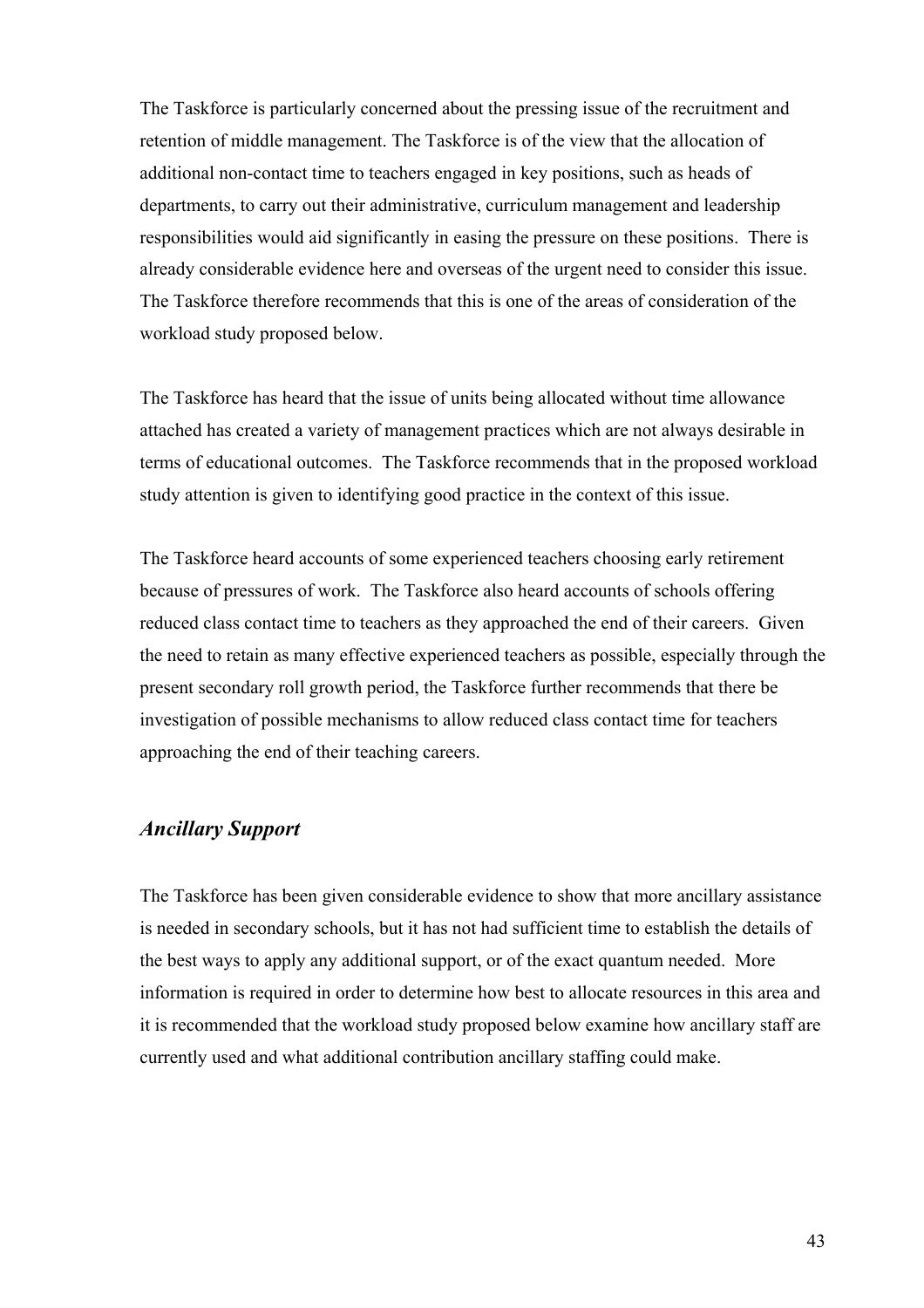## *Working Environment*

The Taskforce noted that there were issues around the physical conditions in which secondary teachers are expected to operate as professionals. The Taskforce commends the Government initiative in providing partial funding for laptops for teachers. The difficulty that the scheme highlighted for the Taskforce, however, was the lack of secure and dedicated workspaces in schools where teachers could effectively operate with the laptops. The Taskforce recognises a connection between professional working conditions and the retention of secondary teachers, especially experienced teachers<sup>73</sup>. However, it acknowledges that there are property implications in this area which place it outside the scope of the Taskforce's brief.

## *Workload Study*

The Taskforce believes that an urgent study investigate how the work of a secondary teacher and particularly a middle manager could be better structured, resourced and organised in order to support more effective classroom teaching and the raising of student achievement. This study will investigate possible changes in work practices, role definition, non-contact time and the use of specialist and ancillary supports. The workload study should include a review of the best practices of schools. There should be a report back from the study to the stakeholder groups before the end of term two 2004.

#### *Recommendations*

- A study be undertaken to consider how the work of a teacher, and particularly a middle manager, could be better structured, resourced and organised in order to support more effective classroom teaching;
- The study include a review of best practices of schools;
- The study consider with urgency the provision of additional non-contact time to middle managers;
- fund additional ancillary support, and the quantum that may be required; and The study consider ways in which the teaching task may be freed up through more effective use of ancillary support, and to establish whether there is a need to
- There be investigation of possible mechanisms to allow reduced class contact time for teachers approaching the end of their teaching careers.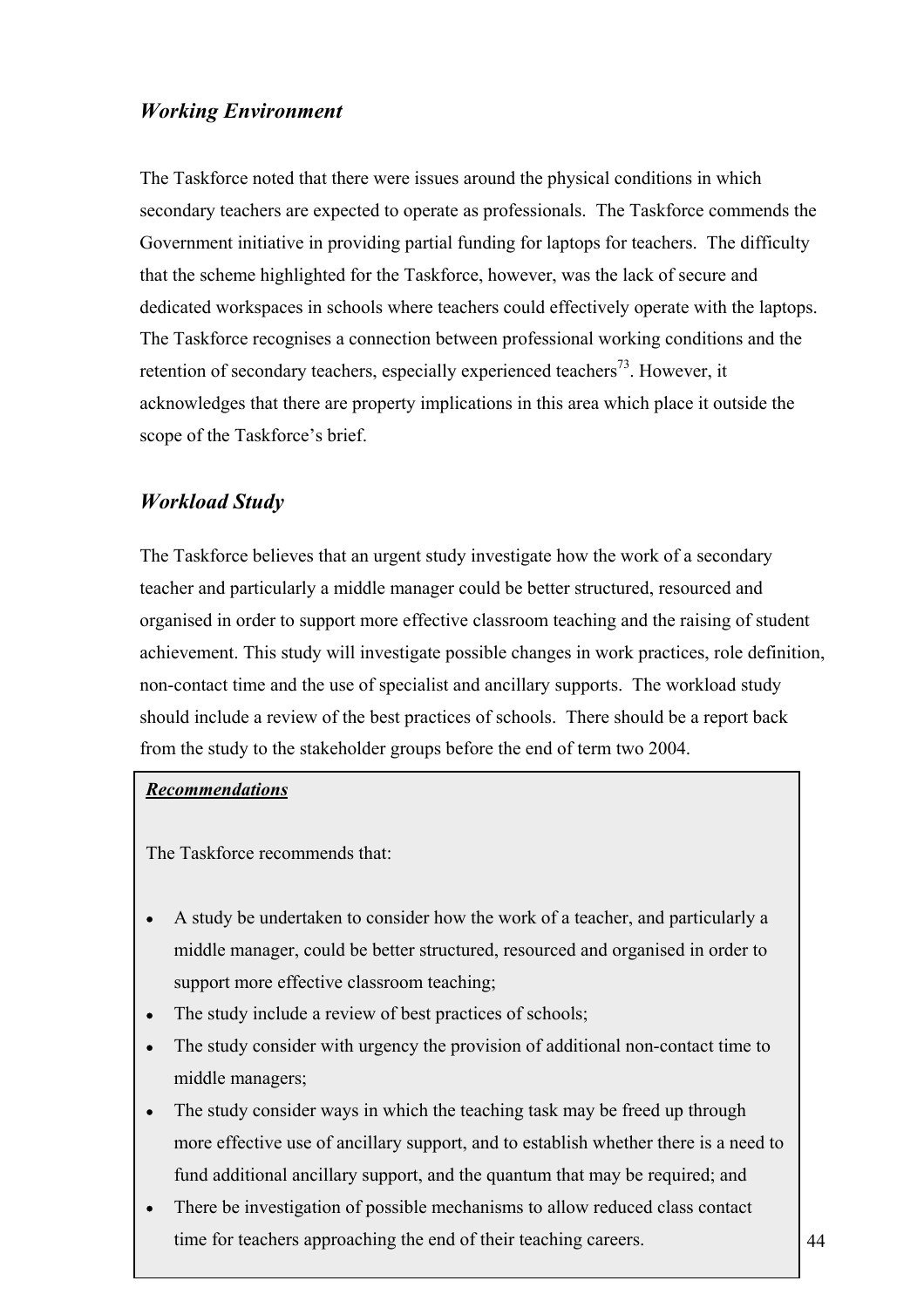# **Timeline for Implementation**

| <b>Time</b>          | <b>Industrial</b>           | Workload                                                | Qualification<br>Pathways    | Remuneration<br>and other<br>conditions                                  | <b>Careers</b> and<br>Professional<br>development |  |
|----------------------|-----------------------------|---------------------------------------------------------|------------------------------|--------------------------------------------------------------------------|---------------------------------------------------|--|
| 2004<br>Term<br>1& 2 |                             | Study undertaken                                        | Pathways design              | Consideration of<br>student loan<br>extension.                           | Resourcing                                        |  |
|                      |                             |                                                         |                              | Consideration of<br>medical<br>retirement.                               |                                                   |  |
|                      |                             | Report end of<br>term 2.                                |                              | Determine<br>objective<br>mechanism to<br>determine base<br>scale salary |                                                   |  |
| 2004                 | <b>STCA</b>                 | Begin                                                   |                              | Operation of                                                             | Career pathways                                   |  |
| Term<br>3 & 4        | Negotiations                | implementation of<br>workload report<br>recommendations |                              | agreed<br>mechanism                                                      | development                                       |  |
|                      |                             |                                                         |                              |                                                                          |                                                   |  |
| 2005                 |                             |                                                         | Qualifications<br>registered |                                                                          | Career pathways<br>implemented                    |  |
|                      |                             |                                                         |                              |                                                                          | Consideration of<br>sabbatical<br>scheme          |  |
| 2006                 |                             |                                                         | Pathways                     |                                                                          |                                                   |  |
| Term1                |                             |                                                         | available                    |                                                                          |                                                   |  |
| 2006                 |                             |                                                         | Review of                    | Qualification                                                            |                                                   |  |
| Term                 |                             |                                                         | operation.                   | remuneration<br>model                                                    |                                                   |  |
| 3 & 4                |                             |                                                         |                              | developed for<br><b>STCA</b><br>negotiation.                             |                                                   |  |
| 2007                 | <b>STCA</b><br>Negotiations |                                                         |                              |                                                                          |                                                   |  |
| 2008                 |                             |                                                         |                              |                                                                          |                                                   |  |
| 2009                 |                             |                                                         |                              |                                                                          |                                                   |  |
| 2010                 | <b>STCA</b><br>Negotiations |                                                         |                              |                                                                          | Sabbatical<br>implementation.                     |  |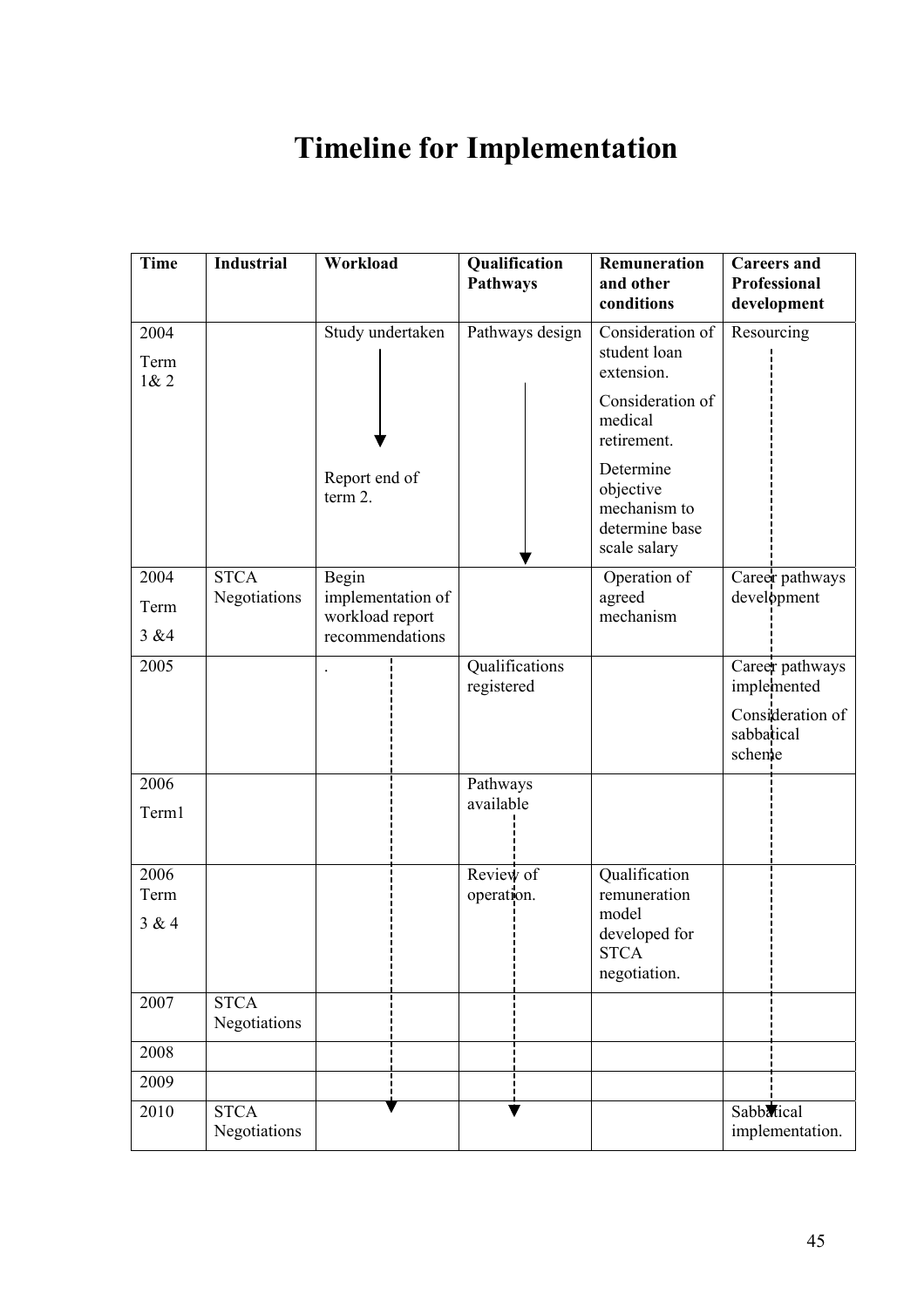# **Summary of Recommendations**

The objective of the Taskforce was to come up with recommendations that ensure a supply of high quality, appropriately qualified secondary teachers who will improve the learning outcomes of all students (in state and state-integrated schools).

The Taskforce has developed a strategic, longer term, perspective on the issues facing the secondary teaching sector over the next decade. The Taskforce has explored the issue of teachers investing in, and building their capability as highly effective teachers and how this should be recognised through qualifications and career paths. The Taskforce has considered the effectiveness of the existing system for remunerating secondary teachers to enable boards of trustees to recruit and retain highly effective teachers.

In its deliberations, the Taskforce has explored a range of far reaching issues and considerations. To achieve its objective, the Taskforce proposes a package of interdependent recommendations. This package is intended to be implemented in a staged, managed, well-communicated process. While implementation may extend over a decade, it is imperative that work begin on some of the recommendations immediately and that the majority of recommendations are implemented by 2008. Some recommendations can be implemented quickly, some will require negotiation and some may be acted on by the Minister, subject to Government's decisions about how best to direct its funding to achieve its objectives.

### *Remuneration Strategy Principles*

- 1. The Minister note that the Taskforce considers that these recommendations are interdependent; and
- 2. That the remuneration strategy be implemented over time to reflect the following principles;
	- An increasingly qualified workforce;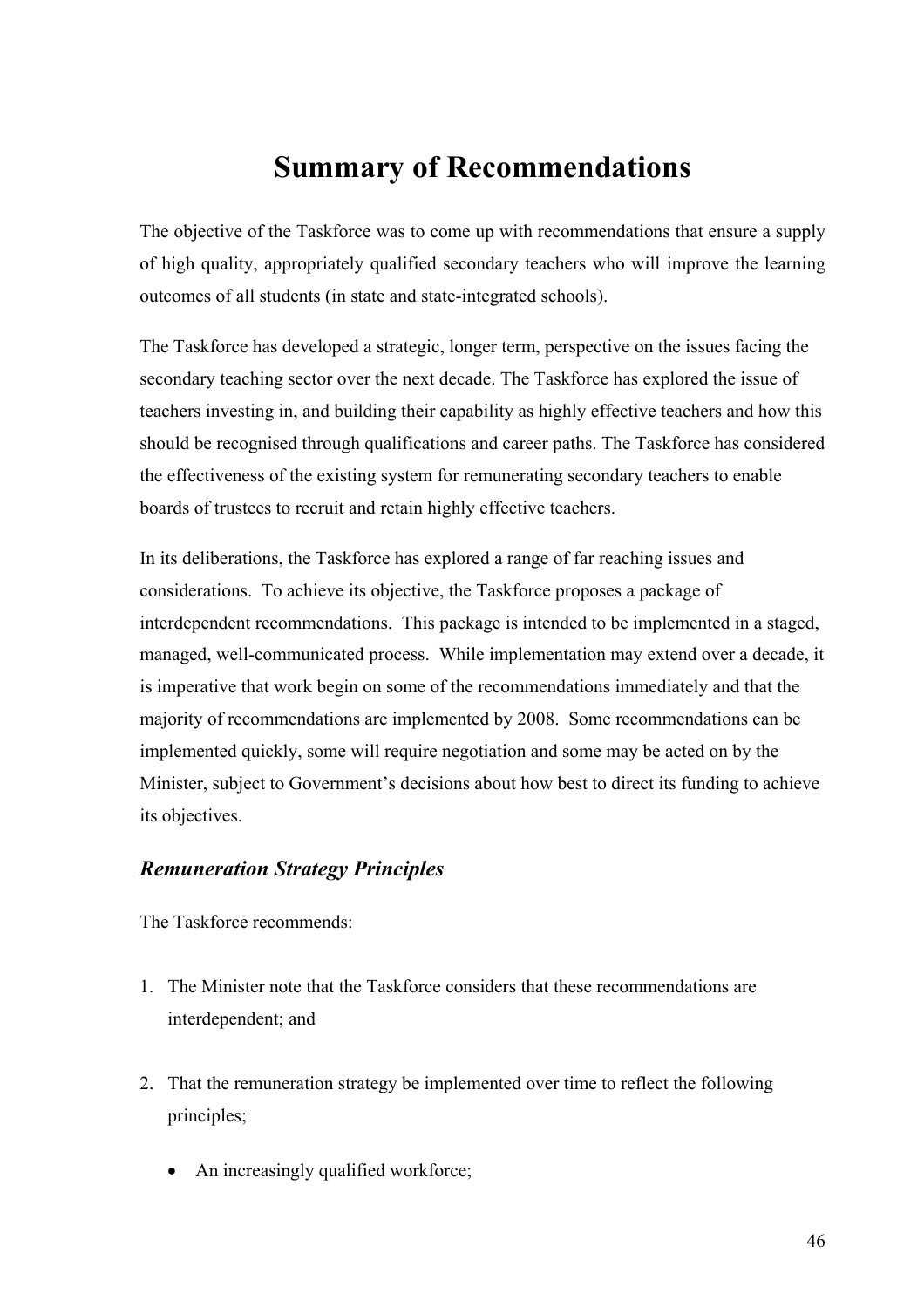- Enhanced recruitment and retention;
- A national qualification standard for entry to secondary teaching profession;
- Ongoing professional development and recognition of ongoing learning;
- Career structures that reflect a broad range of career paths;
- A remuneration system that recognises the desired characteristics;
- Equal access to the qualifications and career pathways for all secondary teachers;
- Established infrastructure underpinning the remuneration system, with welldesigned qualifications and career pathways; and
- A settled industrial environment as a prerequisite.

## *Career Pathways*

The Taskforce recommends that:

- 3. The range of career pathways be expanded;
- 4. A new career pathway be established for classroom teaching specialists;
- 5. Further new career pathways be established, including teacher mentoring, student guidance, ICT and co/extra curricular student learning opportunities; and
- 6. These career pathways be underpinned by improved professional development and teaching-focussed qualifications.

## *Professional Development and Recognition of Learning*

- 7. Postgraduate practice- based secondary teaching qualifications be developed on the basis of the principles established by the Taskforce (see page 32);
- 8. These qualifications be designed to underpin a variety of career pathways, including:
	- classroom teaching specialism;
	- teacher mentoring:
	- student guidance;
	- ICT specialism;
	- co/extracurricular specialism; and
	- educational leadership.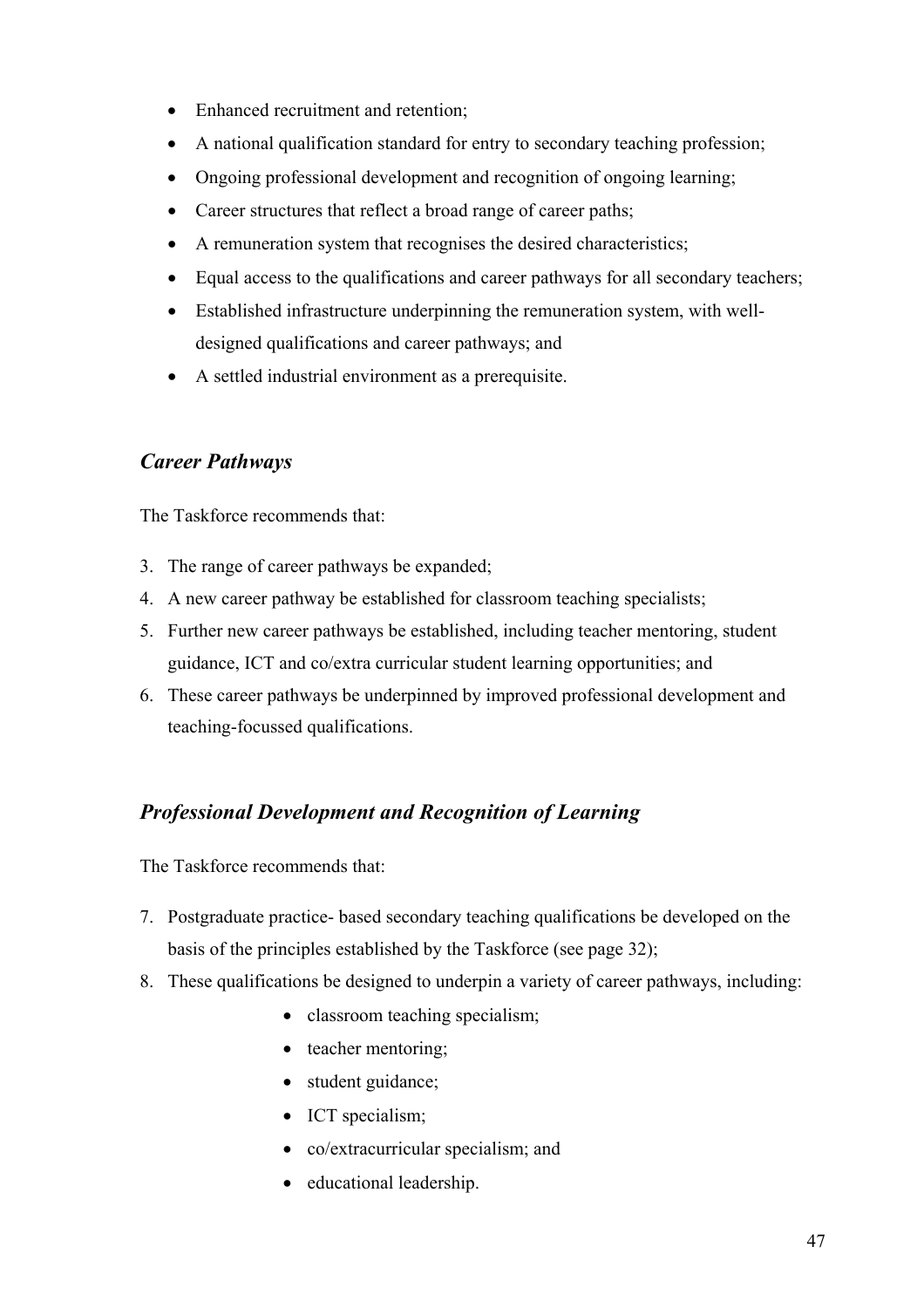- 9. A stakeholder group be established to design these qualifications, in conjunction with NZQA; and
- 10. Appropriate resources be allocated to develop, maintain and implement this programme of professional development and recognition of learning so that equity of access can be assured.

#### *Salary*

#### **Base Scale**

11. The Taskforce recommends that prior to the commencement of the 2004 STCA negotiations, an objective mechanism be determined to achieve security for teachers in their current remuneration.

#### **Units**

12. The Taskforce recommends that the Government consider the role of units in the recruitment and retention of middle management.

#### **Recognition of Qualifications**

13. The Taskforce recommends that when the postgraduate teaching qualifications pathways are established and operating and assessed to be working, a working group of stakeholders be established to develop a qualification remuneration model for consideration in the 2007 STCA negotiations.

#### *Non-salary Remuneration*

- 14. The Government consider a provision in the STCA for medical retirement;
- 15. The Government consider extending a student loan abatement scheme to other target groups as the need arises; and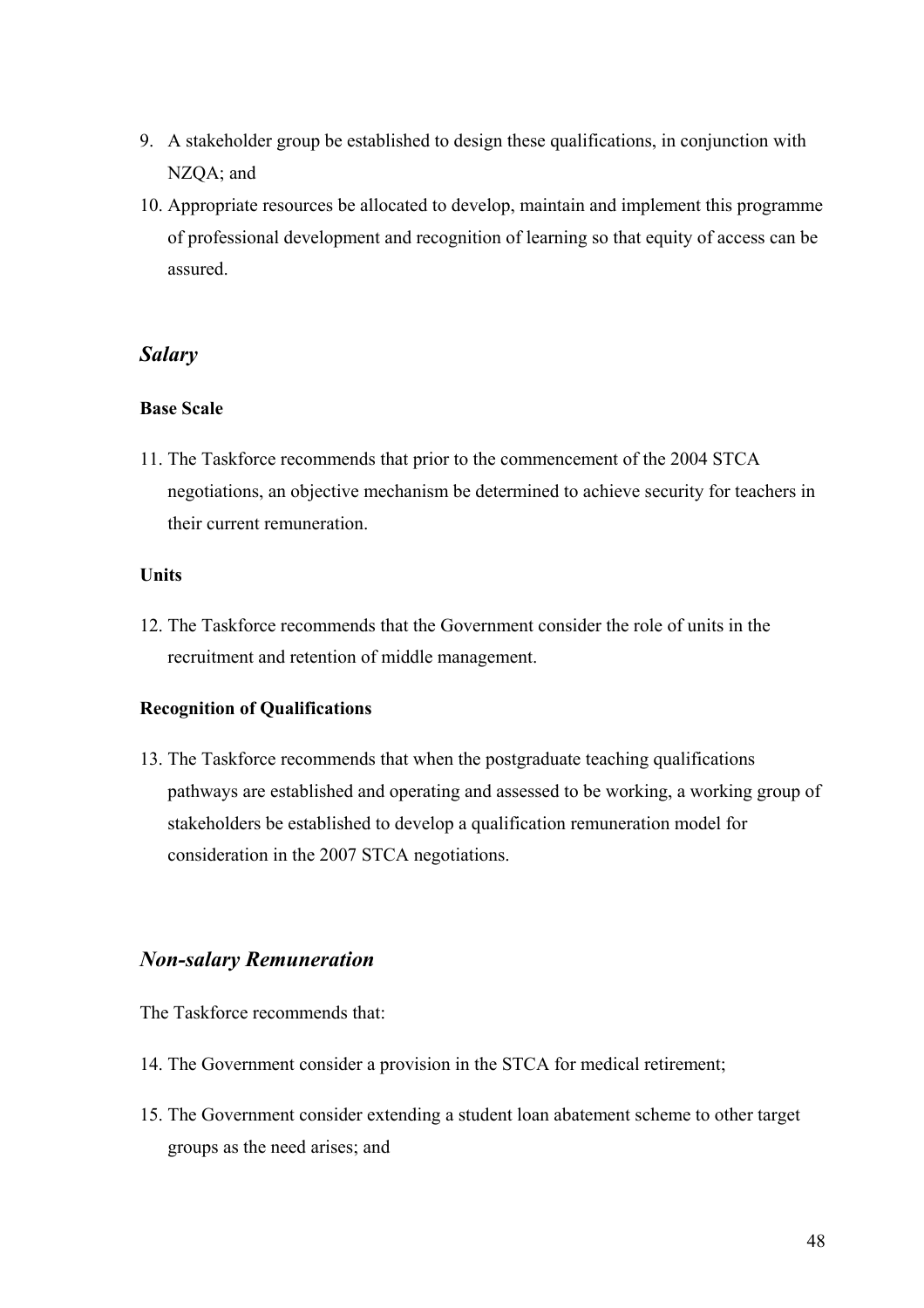16. The Government consider implementation of a paid sabbatical scheme when falling student rolls begin to ease pressure on secondary teacher supply.

### *Workload*

- 17. A study be undertaken to consider how the work of a teacher, and particularly a middle manager, could be better structured, resourced and organised in order to support more effective classroom teaching;
- 18. The study include a review of best practices of schools;
- 19. The study consider with urgency the provision of additional non-contact time to middle managers;
- 20. The study consider ways in which the teaching task may be freed up through more effective use of ancillary support, and to establish whether there is a need to fund additional ancillary support, and the quantum that maybe required; and
- 21. There be investigation of possible mechanisms to allow reduced class contact time for teachers approaching the end of their teaching careers.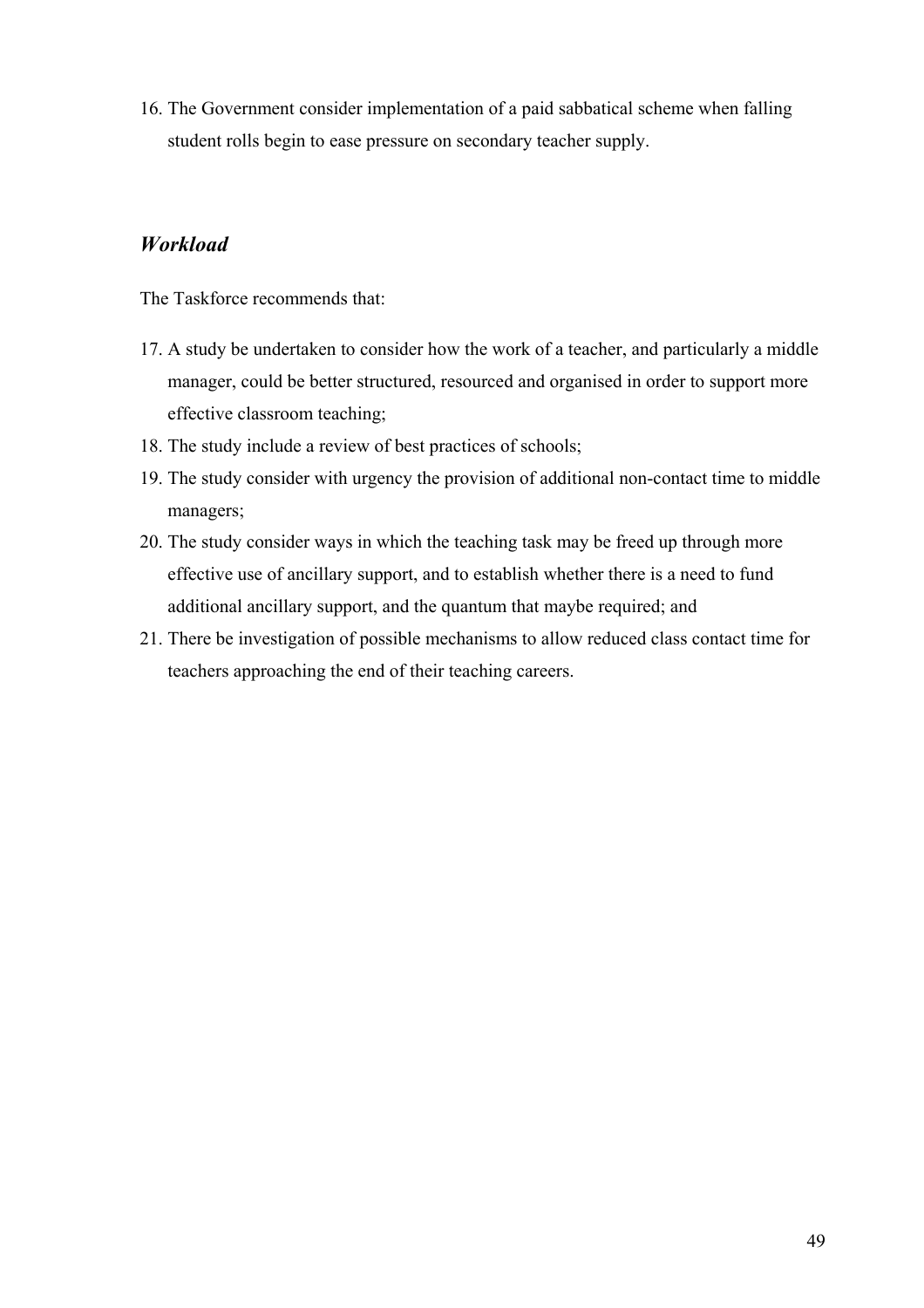## End notes to the Report.

Recent changes in the secondary school population (especially in the senior years) and results from international studies such as TIMSS and PISA have highlighted three key features of student achievement patterns in New Zealand:

- 1. Wide variation of achievement between highest and lowest achievers;<br>2. Wider "within school" than "between school" variations: and
- Wider "within school" than "between school" variations; and
- 3. High average levels of achievement.
- 8 Ministry of Education, March 2003.

<sup>9</sup> New Zealand had the largest within school variation of any OECD country. That is, the vast majority of the difference in student achievement was found between students in the same school. In comparison with other countries, the between school variation in New Zealand was small. In general, countries with different types of institutions (for example, countries which have academic or vocational schools) did not perform as well, on average, as countries that had non-selective schools (i.e. schools did not select on ability).<br><sup>10</sup> For example the AimHi and Strengthening Education in Mangere and Otara (SEMO) interventions.

<sup>11</sup> In some schools this has been accompanied by an increased use of overseas qualifications and assessment.<br><sup>12</sup> There has also been curriculum change in response to external changes e.g. Text and Information Management replacing typing.

 $13$  The NCEA was developed as a high quality flexible qualification that took account of these changes and would also meet the requirements of employers and students in the future. With its introduction there has been an increased workload for teachers as they have moved from a norm-based to a standards-based qualification system that has involved both internal assessment and external assessment.

<sup>14</sup> Gateway and Secondary Tertiary Alignment Resource (STAR) funding enables students to take tertiary courses while at secondary school, e.g. tourism.

<sup>15</sup> Knowledge is no longer something that is produced in order to be stored away 'just in case'. Instead, it is something that makes things happen. There is a greater emphasis on solving particular, specific, real-world problems. There is also a greater emphasis on the skills needed for learning to learn and for enabling old knowledges to be used by students as raw material to generate new knowledge.

<sup>16</sup> There are a number of initiatives aimed at gaining better value from ICT in secondary schools. Some of these initiatives are direct and others, indirect:

- 'Digital Horizons', includes strategies for developing infrastructure, teacher and school capability, and digital learning resources. The strategy currently includes funding for the ICT Professional Development Cluster programme, the ICT Helpdesk, Te Kete Ipurangi, Microsoft package for schools, and other initiatives.
- The Laptops for Secondary Teachers (STELA) scheme was introduced in 2002. The state paid two-thirds of the leasing costs of a laptop for year 9 to 13 teachers. Laptops for Year 7 to 13 Teachers (TELA), in effect replaces the STELA scheme and extends its coverage.

 $17$  In terms of hardware, software and training.

<sup>&</sup>lt;sup>1</sup> Mäori and Pacifika students are expected to make up 40% of the school population by 2023.

<sup>&</sup>lt;sup>2</sup> Particularly Asian students. Note the term "Asian" includes people from the large peninsulas of Asia Minor, India, Arabia, and Indochina and the island groups of Japan, Indonesia, the Philippines, and Ceylon (Sri Lanka); contains the mountain ranges of the Hindu Kush, Himalayas, Pamirs, Tian Shan, Urals, and Caucasus, the great plateaus of India, Iran, and Tibet, vast plains and deserts, and the valleys of many large rivers including the Mekong, Irrawaddy, Indus, Ganges, Tigris, and Euphrates. 3

 $3$  Retention of students has particularly increased into year 13, where numbers have more than doubled since 1987.

<sup>&</sup>lt;sup>4</sup> "At risk" students include increased numbers of students entering secondary school who do not have literacy and numeracy skills necessary for secondary schools. 5

Mäori and Pasifika school leavers are less likely to go directly to tertiary education, particularly to university, and the education system plays a crucial role in supporting te reo and tikanga Mäori.

<sup>&</sup>lt;sup>6</sup> Reflected in achievement data from the Programme for International Student Assessment (PISA), Trends in International Mathematics and Science Study (TIMMS), National Education Monitoring Project and Progress in International Reading Literacy Study(PIRLS).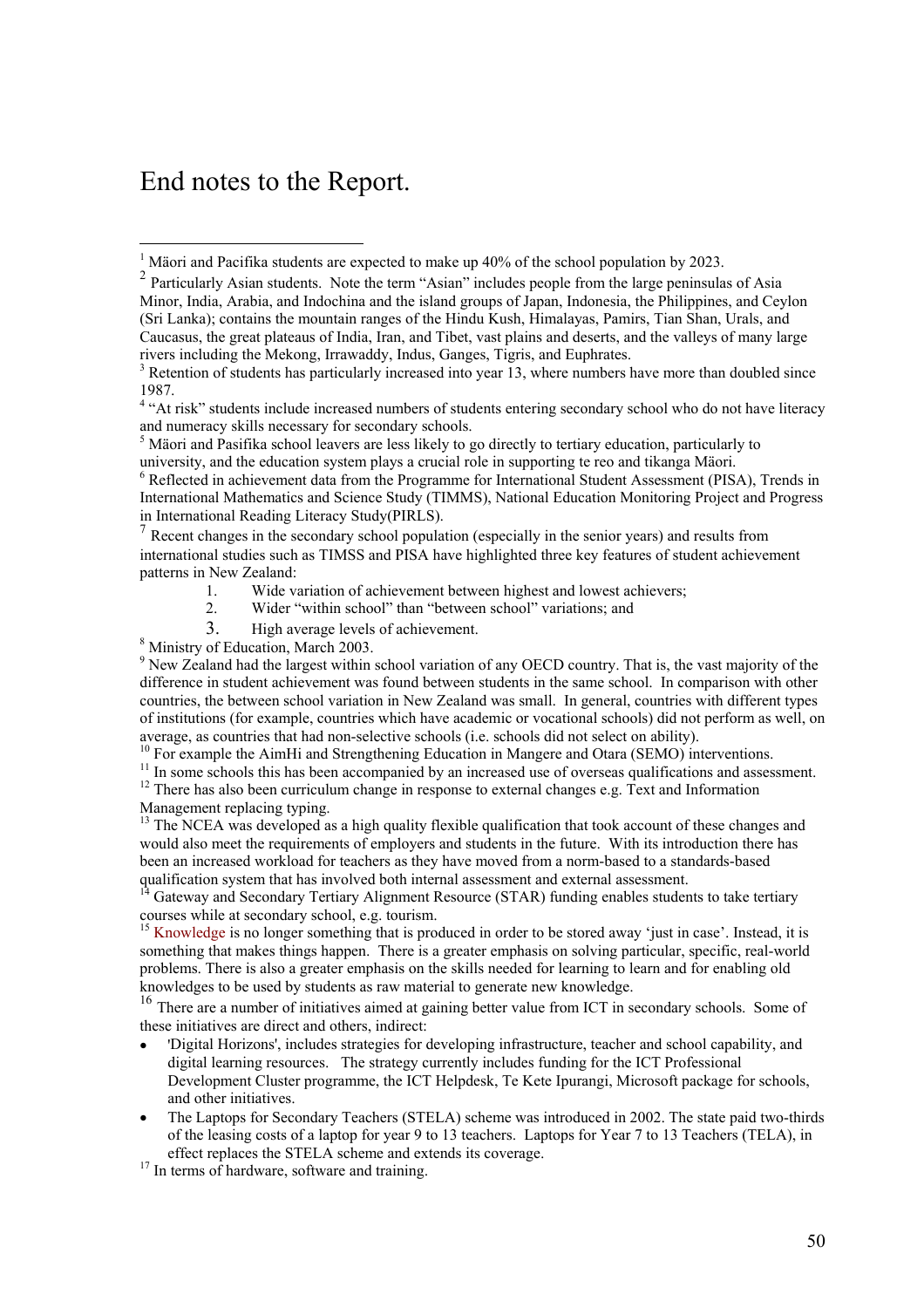<sup>18</sup> 18,347 headcount as at payrun 801 (1 April 2003), includes limited term and permanent full and part time teachers. Excludes day to day relievers.

 $\frac{19}{20}$  as at payrun 801.<br> $\frac{20}{20}$  based on teachers of all designations as at payrun 801.

<sup>21</sup> headcount, based on payrun 811 data (19 August 2003).

 $^{22}$  headcount, based on payrun 817 data (11 November 2003).

<sup>24</sup> Several factors will impact on the number of FFP students in New Zealand schools including the strength of the New Zealand dollar, New Zealand's perceived and actual competitiveness, perceptions about the quality of New Zealand's education system, the desire by schools to recruit such students for whatever reason, and the general desire to travel.

 $25$  To date implementation has added 541 FTTE secondary teachers, with an additional 362 FTTE teachers to be funded from 2004. **26** 

#### **Loss Rates (%) for secondary teachers 1992-2002**

| Year  | Loss Rate |
|-------|-----------|
| 92/93 | 11.2      |
| 93/94 | 13.2      |
| 94/95 | 15.5      |
| 95/96 | 15.8      |
| 96/97 | 12.6      |
| 97/98 | 11.8      |
| 98/99 | 12.3      |
| 99/00 | 12.6      |
| 00/01 | 13        |
| 01/02 | 13.9      |

Note: loss rates are from the permanent stock of teachers and loss includes:

- Teachers on leave without pay
- Teachers who leave the teaching profession
- Permanent teachers who move to limited term positions

This data is from payrun 804 (13 May 2003)

<sup>27</sup> Reported factors include family and personal circumstances, retirement, ill health, student loan pressures, and movement to other jobs. Movement from teaching is frequently associated by teachers with salary rates, workload issues and student behaviour. 28

#### **Loss Rates (%) for secondary teachers in management positions (excluding principals) 1992-2002**

| Year  | Loss Rate |
|-------|-----------|
| 92/93 | 7.1       |
| 93/94 | 9.1       |
| 94/95 | 10        |
| 95/96 | 10.1      |
| 96/97 | 8.2       |
| 97/98 | 6.7       |
| 98/99 | 7.1       |
| 99/00 | 6.9       |
| 00/01 | 7.5       |
| 01/02 | 8.6       |

 $^{23}$  as at payrun 817.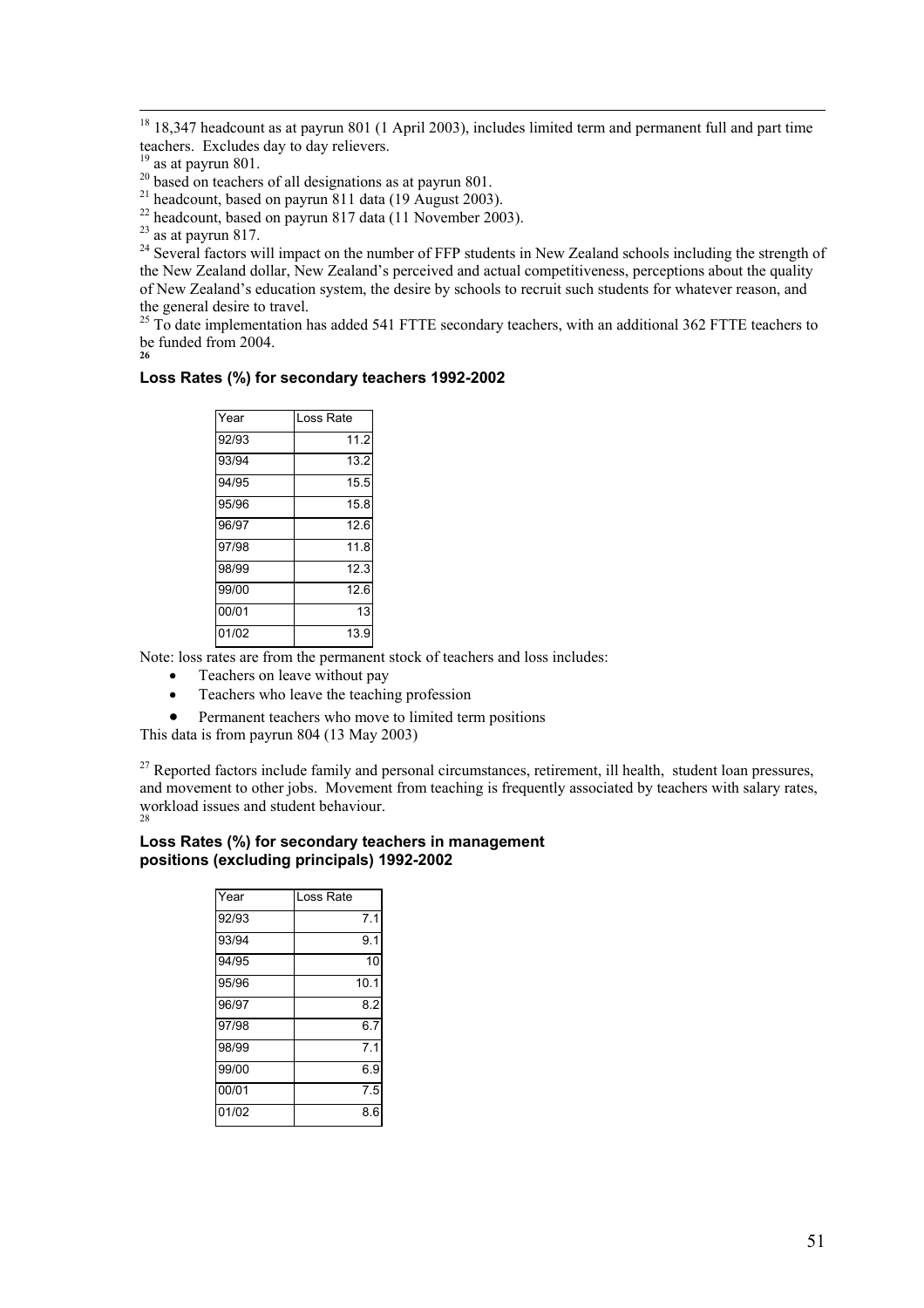| <sup>29</sup> This reflects patterns in the wider workforce. Younger teachers are more likely to leave to travel or to have |
|-----------------------------------------------------------------------------------------------------------------------------|
| children, and older teachers are more likely to be retiring. Loss rates from retirement will rise in the next               |
| decade as the teaching population ages.                                                                                     |

| Loss rates (%) of Secondary School Teachers by age 1992-2002 |       |       |       |       |       |       |       |       |       |       |
|--------------------------------------------------------------|-------|-------|-------|-------|-------|-------|-------|-------|-------|-------|
|                                                              |       |       |       |       |       |       |       |       |       |       |
| <b>Stock Age</b>                                             | 92/93 | 93/94 | 94/95 | 95/96 | 96/97 | 97/98 | 98/99 | 99/00 | 00/01 | 01/02 |
| 17-19                                                        |       |       |       |       |       |       |       |       |       |       |
| $20 - 24$                                                    | 6.9   | 6.3   | 22.2  | 21.2  | 38.9  | 17.5  | 16.2  | 9.7   | 11.2  | 15.2  |
| 25-29                                                        | 14.5  | 16.2  | 22.0  | 21.1  | 19.5  | 20.0  | 21.3  | 21.6  | 20.3  | 23.2  |
| 30-34                                                        | 13.1  | 15.4  | 17.1  | 18.7  | 16.4  | 12.9  | 15.5  | 16.9  | 16.3  | 17.8  |
| 35-39                                                        | 7.7   | 11.1  | 12.1  | 11.8  | 12.1  | 8.3   | 8.8   | 10.9  | 10.2  | 12.1  |
| 40-44                                                        | 5.7   | 7.4   | 8.9   | 10.0  | 8.0   | 6.0   | 6.9   | 6.3   | 8.4   | 8.6   |
| 45-49                                                        | 6.6   | 8.1   | 8.3   | 9.0   | 7.5   | 5.7   | 5.5   | 5.2   | 5.5   | 6     |
| 50-54                                                        | 6.9   | 8.6   | 10.1  | 10.7  | 7.5   | 6.9   | 5.9   | 6.2   | 7.7   | 7.3   |
| 55-59                                                        | 9.7   | 13.7  | 14.1  | 15.3  | 10.7  | 8.3   | 8.1   |       | 8.3   | 8.8   |
| 60-64                                                        | 39.0  | 40.7  | 36.9  | 31.3  | 19.0  | 21.1  | 18.5  | 15.5  | 12.7  | 15    |
| 65-69                                                        |       |       |       |       |       |       | 26.7  | 25.3  | 23    | 32.4  |
| 70-74                                                        |       |       |       |       |       |       | 25    | 60    | 20    | 25    |
| 75-79                                                        |       |       |       |       |       |       | 100   |       |       |       |
| <b>Unknown</b>                                               |       |       |       |       | 21.4  | 14.3  | 24.1  | 35.6  | 18.2  | 38.8  |
|                                                              |       |       |       |       |       |       |       |       |       |       |
| <b>TOTAL</b>                                                 | 8.8   | 10.9  | 12.5  | 12.9  | 10.6  | 9.0   | 9.3   | 9.4   | 9.9   | 11.1  |

 $3050$  to 70 percent of secondary teacher graduates are appointed in the year following graduation. 66% of the 2001 graduates secured teaching positions in 2002, up from 51 percent in 2001. The total number of students enrolled in secondary teacher education programmes increased to 1,777 in 2002 from 1,645 in 2001. Secondary student teacher enrolments have increased again this year, by 21 percent overall, with a slightly higher increase in Auckland. In 2002 just under 9% of the secondary teaching force were in their first two years of teaching.

<sup>31</sup> This proportion is higher for teachers in the younger age groups, with 70 percent of teachers in the 20-29 age group returning after seven years. Half of these returning teachers have returned after one year.

 $32$  This increase is likely to be because of a number of factors including recent increases to teacher salaries as a result of the settlement of the Secondary Teachers' Collective Agreement, recent publicity in the UK for the Interantional Relocation Grant, and international events (e.g SARs and September 11).

<sup>33</sup> At the start of the 2003 school year, there were 491 overseas secondary teachers who had started this year or in 2002, making up 2.5 percent of the secondary teaching workforce.

<sup>34</sup> One outcome of the most recent settlement was the introduction of a qualifications-based step on the salary scale. This has resulted in a number of teachers not being able to access the new step. There is now a process in development to assist these teachers to upgrade their qualifications thus enabling them to access the new step.

<sup>35</sup> A teacher's base salary rate on appointment is determined by their qualifications and relevant work history. Teachers with the standard entry requirements of a three-year subject degree and recognised teaching qualification enter at step 7 (\$37,323) and can progress to the top step of the salary scale (\$56,393) over 7 years. Teachers progress annually, subject to meeting performance standards, to this step or their relevant qualifications maximum step on the base scale.

<sup>36</sup> Units were introduced in 1996 to give schools flexibility to develop management structures that meet local circumstances. The number of units received by a school is based on the following formula (1.2 \* generated staffing) +8, where *generated staffing* equals *entitlement staffing* plus *eligible attached teachers* minus one (i.e. the principal). Each unit is currently worth \$3,000 and approximately 10,750 (as at payrun 817) teachers hold one or more units.

HPTSA is a payment of \$2,500 p/a to registered teachers who hold fewer than 5 permanent salary units and are employed in one of the nineteen HPTSA schools.Currently 420 teachers receive this payment (as at payrun 817, 11 November 2003).

<sup>38</sup> SIA is a payment of \$1,000 p/a for a three-year period to teachers in four identified SIA schools who hold fewer than 5 permanent salary units. Currently 168 teachers receive this payment (as at payrun 817).

<sup>39</sup> MITA is a payment of \$3,000 to fully registered Mäori immersion teachers in approved immersion courses. Currently 106 teachers receive this payment (as at payrun 817).

<sup>40</sup> The **RTLB** Allowance is payment of either an extra salary step or a unit to Resource Teachers of Learning and Behaviour.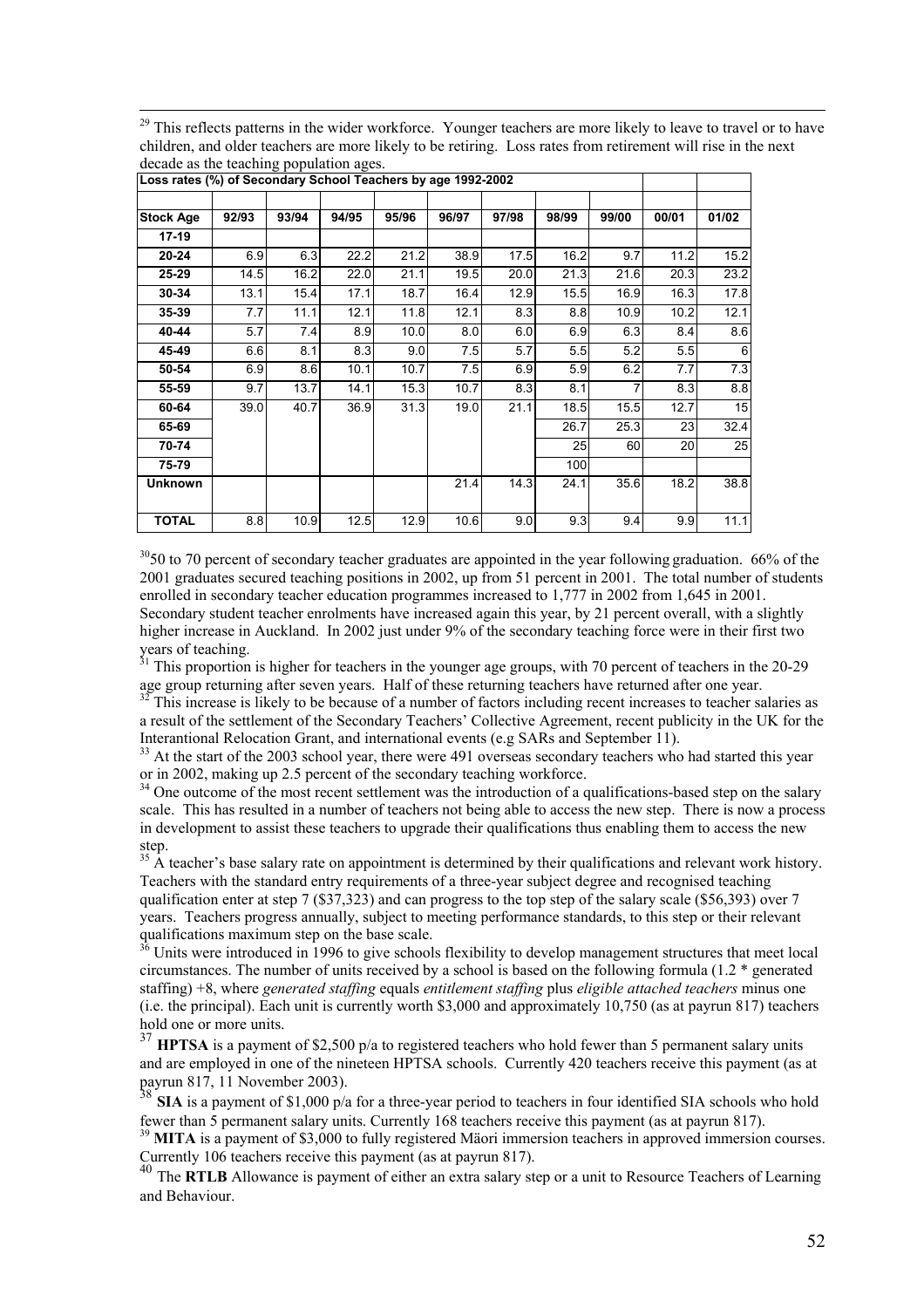<sup>41</sup> The **Service Increment** is a payment of \$1,578 for teachers who have been at their qualifications maximum for a minimum of three years if they do not hold permanent units and have either improved their

qualifications or entered the teaching profession with a G3b qualification or higher. Currently 716 teachers receive this payment (as at payrun 817).

 $42$  The Careers Adviser Allowance is \$1,054 per annum payable to teachers without permanent units. Teachers with permanent units can only receive this allowance with the approval of the Secretary for Education. Currently 238 teachers receive this payment (as at payrun 817).

<sup>43</sup> The Acting in a Higher position other than Principal Allowance is the difference between the teacher's salary and the rate for the position he/she is relieving in (but not more than the rate of three units above the teacher's own salary).

<sup>44</sup> The Associate Teachers Allowance is \$3.19 for each timetabled hour of teacher trainee contact.

<sup>45</sup> The Sixth Form Certificate Allowance is paid at the rate of \$49.60 per hour, up to a maximum of nine hours per year.

 $^{46}$  The Bus Controllers Allowance is \$3.61 per day for the first route and \$1.26 per day for each additional route. Currently 21 teachers receive this payment (as at payrun 817).

<sup>47</sup> The Field Allowance of \$12.72 per day plus \$7.14 per day incidentals allowance, is payable to teachers supervising students attending a school camp for more than one complete day.

<sup>48</sup> These generate costs either directly to schools or to Vote Education.

<sup>49</sup> 3 hours per week in 2003, 4 hours per week in 2004 and schools will endeavour to provide 5 hours per week in 2005.

 $50$  Trained beginning teachers in their first year who are employed full-time shall be a 0.8 charge against the school staffing entitlement but shall receive full salary and shall not have more than 20 hours of allocated duties during normal school hours each week. Trained beginning teachers in their second year who are employed full-time shall be a 0.9 charge against the school staffing entitlement but shall receive full salary.<br><sup>51</sup> There are approximately 70 Te Atakura teachers, each receiving a 0.5 FTTE time allowance

 $52$  Schools have the discretion to make payments to individuals of \$3,000 for recruitment, retention or responsibility. This money comes out of board funds. Currently 635 teachers are in receipt of one or more RRR payments in the secondary sector.

*53* Current policies include:

- Secondary Subject Trainee Allowance (SSTA);
- TeachNZ scholarships and Maori and Maori-medium teacher supply review;
- Conversion courses for primary teachers; and
- Hard to staff positions and teacher supply allowances and grants.

<sup>54</sup> Comparison is between the entry point and maximum salary steps for teachers with the minimum required training and qualifications.

<sup>55</sup> OECD at a Glance 2003, table 5.

56 OECD at a Glance 2003

 $57$  Teachers are only eligible for the service increment if they do not hold any management units

58 The 2003 PPTA Annual Conference repeated the rejection of performance pay

<sup>59</sup> Beginning teachers gain initial registration after two years. Registered teachers must renew their registration every three years.

 $60$  This was proposed in the 1994 Schools Consultative Group report

 $<sup>61</sup>$  Until 1992, teachers had access to the Government Superannuation Fund, Currently 2111 (headcount)</sup> teachers are members. A retirement savings scheme currently exists which primary teachers and principals have access to as provided by their respective collective agreements. A wider state sector scheme has recently been announced by the Government, to take effect from 1 July 2004, which secondary teachers will be able to access.

 $62$  This scheme provides secondary teachers of maths, te reo Maori and physics with \$2,500 each year in their second, third and fourth years of teaching to go towards repaying their student loans. Teachers in hard-tostaff areas who teach English, chemistry, physical education, computing and biology will also be eligible.

<sup>63</sup> A recent OECD "scenarios for the future" exercise developed a number of models, two of which can be summarised as follows:

#### *Scenario 3: Schools as core social centres*

- Schools as well regarded and supported community institutions providing a bulwark against fragmentation (sometimes referred to as a "social anchor")
- Schools at centre of effective interagency co-operation
- Social outcomes (eg, citizenship) are held in regard alongside cognitive outcomes
- More diversity but also cohesion, less inequality
- Schools less bureaucratic and more experimental in organisation